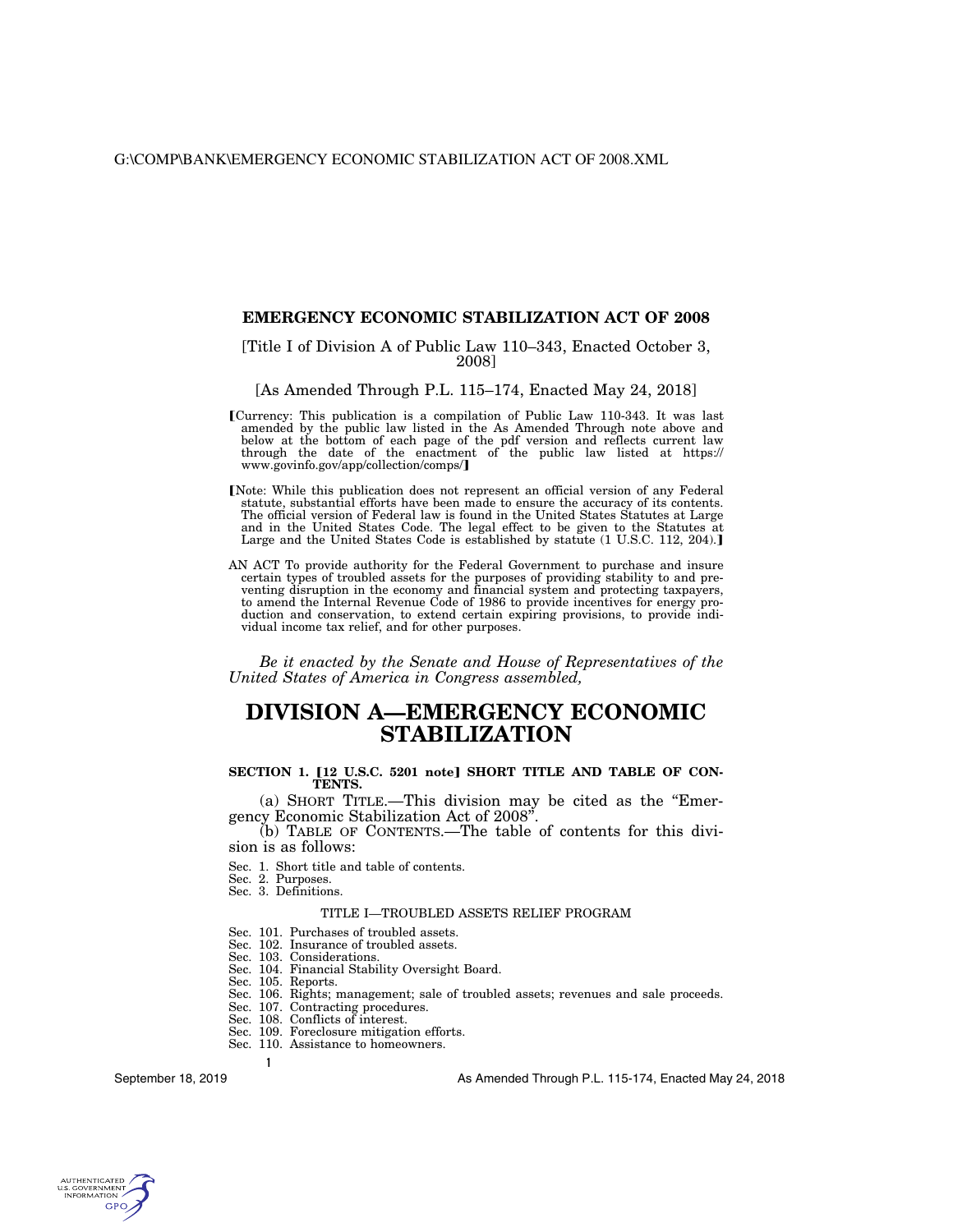| Sec. 2 |  | Emergency Economic Stabilization Act of 2008 |  |  |  |
|--------|--|----------------------------------------------|--|--|--|
|        |  |                                              |  |  |  |

- Sec. 111. Executive compensation and corporate governance.
- Sec. 112. Coordination with foreign authorities and central banks.
- Sec. 113. Minimization of long-term costs and maximization of benefits for taxpayers.
- Sec. 114. Market transparency.
- Sec. 115. Graduated authorization to purchase.
- Sec. 116. Oversight and audits.
- Sec. 117. Study and report on margin authority.
- Sec. 118. Funding.
- Sec. 119. Judicial review and related matters.
- Sec. 120. Termination of authority.
- Sec. 121. Special Inspector General for the Troubled Asset Relief Program.
- Sec. 122. Increase in statutory limit on the public debt.
- Sec. 123. Credit reform.
- Sec. 124. HOPE for Homeowners amendments.
- Sec. 125. Congressional Oversight Panel.
- Sec. 126. FDIC authority.
- Sec. 127. Cooperation with the FBI.
- Sec. 128. Acceleration of effective date.
- Sec. 129. Disclosures on exercise of loan authority.
- Sec. 130. Technical corrections.
- Sec. 131. Exchange Stabilization Fund reimbursement.
- Sec. 132. Authority to suspend mark-to-market accounting.
- Sec. 133. Study on mark-to-market accounting.
- Sec. 134. Recoupment.
- Sec. 135. Preservation of authority.
- Sec. 136. Temporary increase in deposit and share insurance coverage.

\* \* \* \* \* \* \*

**SEC. 2. [12 U.S.C. 5201] PURPOSES.** 

The purposes of this Act are—

(1) to immediately provide authority and facilities that the Secretary of the Treasury can use to restore liquidity and stability to the financial system of the United States; and

(2) to ensure that such authority and such facilities are used in a manner that—

(A) protects home values, college funds, retirement accounts, and life savings;

(B) preserves homeownership and promotes jobs and economic growth;

(C) maximizes overall returns to the taxpayers of the United States; and

(D) provides public accountability for the exercise of such authority.

#### **SEC. 3. [12 U.S.C. 5202] DEFINITIONS.**

For purposes of this Act, the following definitions shall apply: (1) APPROPRIATE COMMITTEES OF CONGRESS.—The term ''appropriate committees of Congress'' means—

(A) the Committee on Banking, Housing, and Urban Affairs, the Committee on Finance, the Committee on the Budget, and the Committee on Appropriations of the Senate; and

(B) the Committee on Financial Services, the Committee on Ways and Means, the Committee on the Budget, and the Committee on Appropriations of the House of Representatives.

(2) BOARD.—The term ''Board'' means the Board of Governors of the Federal Reserve System.

September 18, 2019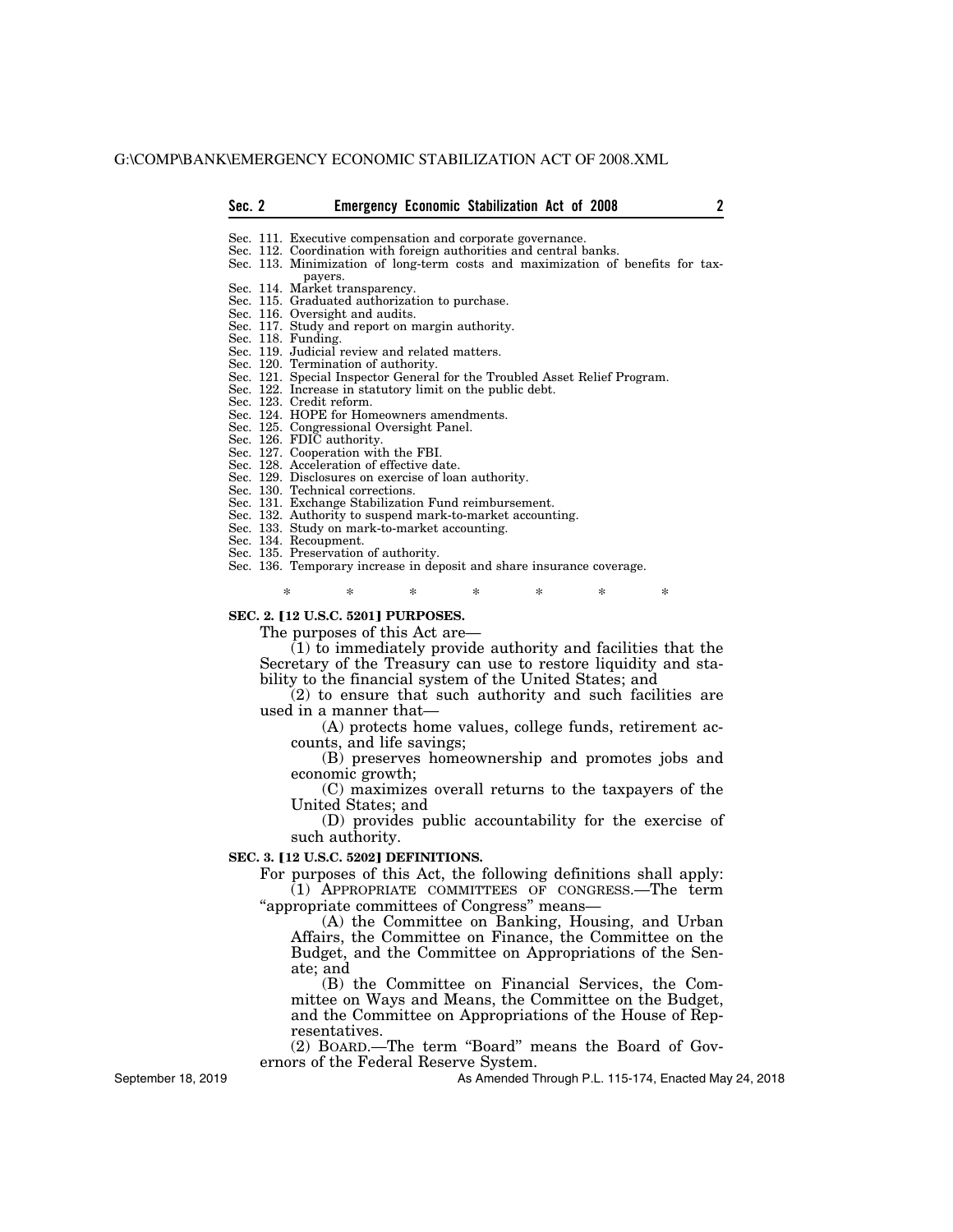(3) CONGRESSIONAL SUPPORT AGENCIES.—The term ''congressional support agencies'' means the Congressional Budget Office and the Joint Committee on Taxation.

(4) CORPORATION.—The term ''Corporation'' means the Federal Deposit Insurance Corporation.

(5) FINANCIAL INSTITUTION.—The term ''financial institution'' means any institution, including, but not limited to, any bank, savings association, credit union, security broker or dealer, or insurance company, established and regulated under the laws of the United States or any State, territory, or possession of the United States, the District of Columbia, Commonwealth of Puerto Rico, Commonwealth of Northern Mariana Islands, Guam, American Samoa, or the United States Virgin Islands, and having significant operations in the United States, but excluding any central bank of, or institution owned by, a foreign government.

(6) FUND.—The term ''Fund'' means the Troubled Assets Insurance Financing Fund established under section 102.

(7) SECRETARY.—The term ''Secretary'' means the Secretary of the Treasury.

 $(8)$  TARP.—The term "TARP" means the Troubled Asset Relief Program established under section 101.

(9) TROUBLED ASSETS.—The term ''troubled assets'' means—

(A) residential or commercial mortgages and any securities, obligations, or other instruments that are based on or related to such mortgages, that in each case was originated or issued on or before March 14, 2008, the purchase of which the Secretary determines promotes financial market stability; and

(B) any other financial instrument that the Secretary, after consultation with the Chairman of the Board of Governors of the Federal Reserve System, determines the purchase of which is necessary to promote financial market stability, but only upon transmittal of such determination, in writing, to the appropriate committees of Congress.

# **TITLE I—TROUBLED ASSETS RELIEF PROGRAM**

#### **SEC. 101. [12 U.S.C. 5211] PURCHASES OF TROUBLED ASSETS.**

(a) OFFICES; AUTHORITY.—

(1) AUTHORITY.—The Secretary is authorized to establish the Troubled Asset Relief Program (or ''TARP'') to purchase, and to make and fund commitments to purchase, troubled assets from any financial institution, on such terms and conditions as are determined by the Secretary, and in accordance with this Act and the policies and procedures developed and published by the Secretary.

(2) COMMENCEMENT OF PROGRAM.—Establishment of the policies and procedures and other similar administrative requirements imposed on the Secretary by this Act are not intended to delay the commencement of the TARP.

As Amended Through P.L. 115-174, Enacted May 24, 2018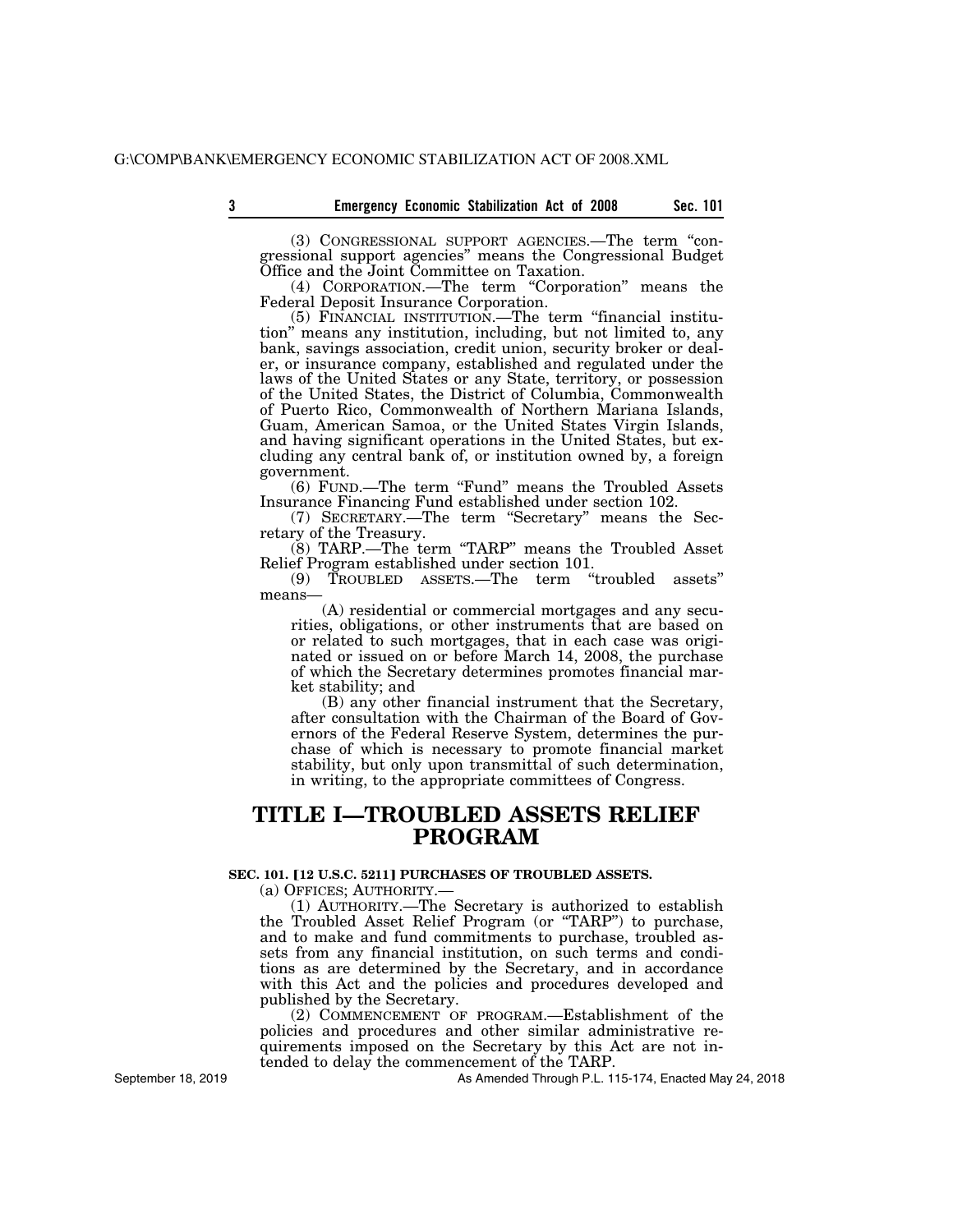(3) ESTABLISHMENT OF TREASURY OFFICE.—

(A) IN GENERAL.—The Secretary shall implement any program under paragraph (1) through an Office of Financial Stability, established for such purpose within the Office of Domestic Finance of the Department of the Treasury, which office shall be headed by an Assistant Secretary of the Treasury, appointed by the President, by and with the advice and consent of the Senate, except that an interim Assistant Secretary may be appointed by the Secretary.

(B) CLERICAL AMENDMENTS.—

(i) TITLE 5.—Section 5315 of title 5, United States Code, is amended in the item relating to Assistant Secretaries of the Treasury, by striking "(9)" and inserting  $\degree(10)$ ".

(ii) TITLE 31.—Section 301(e) of title 31, United States Code, is amended by striking "9" and inserting " $10"$ .

(b) CONSULTATION.—In exercising the authority under this section, the Secretary shall consult with the Board, the Corporation, the Comptroller of the Currency, the Director of the Office of Thrift Supervision, the Chairman of the National Credit Union Administration Board, and the Secretary of Housing and Urban Development.

(c) NECESSARY ACTIONS.—The Secretary is authorized to take such actions as the Secretary deems necessary to carry out the authorities in this Act, including, without limitation, the following:

(1) The Secretary shall have direct hiring authority with respect to the appointment of employees to administer this Act.

(2) Entering into contracts, including contracts for services authorized by section 3109 of title 5, United States Code.

(3) Designating financial institutions as financial agents of the Federal Government, and such institutions shall perform all such reasonable duties related to this Act as financial agents of the Federal Government as may be required.

(4) In order to provide the Secretary with the flexibility to manage troubled assets in a manner designed to minimize cost to the taxpayers, establishing vehicles that are authorized, subject to supervision by the Secretary, to purchase, hold, and sell troubled assets and issue obligations.

(5) Issuing such regulations and other guidance as may be necessary or appropriate to define terms or carry out the authorities or purposes of this Act.

(d) PROGRAM GUIDELINES.—Before the earlier of the end of the 2-business-day period beginning on the date of the first purchase of troubled assets pursuant to the authority under this section or the end of the 45-day period beginning on the date of enactment of this Act, the Secretary shall publish program guidelines, including the following:

(1) Mechanisms for purchasing troubled assets.

(2) Methods for pricing and valuing troubled assets.

(3) Procedures for selecting asset managers.

(4) Criteria for identifying troubled assets for purchase.

As Amended Through P.L. 115-174, Enacted May 24, 2018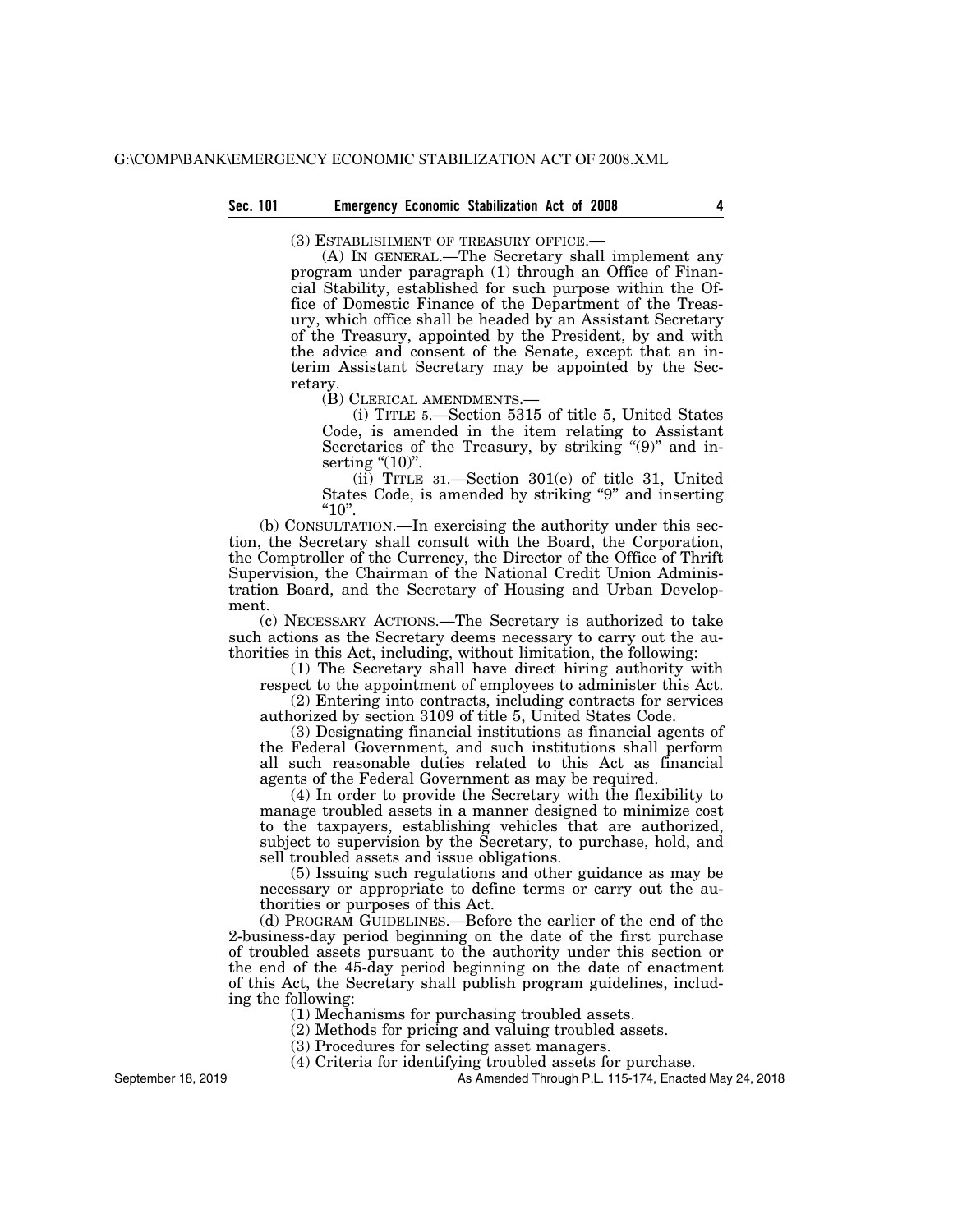#### **5 Sec. 102 Emergency Economic Stabilization Act of 2008**

(e) PREVENTING UNJUST ENRICHMENT.—In making purchases under the authority of this Act, the Secretary shall take such steps as may be necessary to prevent unjust enrichment of financial institutions participating in a program established under this section, including by preventing the sale of a troubled asset to the Secretary at a higher price than what the seller paid to purchase the asset. This subsection does not apply to troubled assets acquired in a merger or acquisition, or a purchase of assets from a financial institution in conservatorship or receivership, or that has initiated bankruptcy proceedings under title 11, United States Code.

# **SEC. 102. [12 U.S.C. 5212] INSURANCE OF TROUBLED ASSETS.**

(a) AUTHORITY.—

(1) IN GENERAL.—If the Secretary establishes the program authorized under section 101, then the Secretary shall establish a program to guarantee troubled assets originated or issued prior to March 14, 2008, including mortgage-backed securities.

(2) GUARANTEES.—In establishing any program under this subsection, the Secretary may develop guarantees of troubled assets and the associated premiums for such guarantees. Such guarantees and premiums may be determined by category or class of the troubled assets to be guaranteed.

(3) EXTENT OF GUARANTEE.—Upon request of a financial institution, the Secretary may guarantee the timely payment of principal of, and interest on, troubled assets in amounts not to exceed 100 percent of such payments. Such guarantee may be on such terms and conditions as are determined by the Secretary, provided that such terms and conditions are consistent with the purposes of this Act.

(b) REPORTS.—Not later than 90 days after the date of enactment of this Act, the Secretary shall report to the appropriate committees of Congress on the program established under subsection (a).

(c) PREMIUMS.—

(1) IN GENERAL.—The Secretary shall collect premiums from any financial institution participating in the program established under subsection (a). Such premiums shall be in an amount that the Secretary determines necessary to meet the purposes of this Act and to provide sufficient reserves pursuant to paragraph (3).

(2) AUTHORITY TO BASE PREMIUMS ON PRODUCT RISK.—In establishing any premium under paragraph (1), the Secretary may provide for variations in such rates according to the credit risk associated with the particular troubled asset that is being guaranteed. The Secretary shall publish the methodology for setting the premium for a class of troubled assets together with an explanation of the appropriateness of the class of assets for participation in the program established under this section. The methodology shall ensure that the premium is consistent with paragraph (3).

(3) MINIMUM LEVEL.—The premiums referred to in paragraph (1) shall be set by the Secretary at a level necessary to create reserves sufficient to meet anticipated claims, based on

As Amended Through P.L. 115-174, Enacted May 24, 2018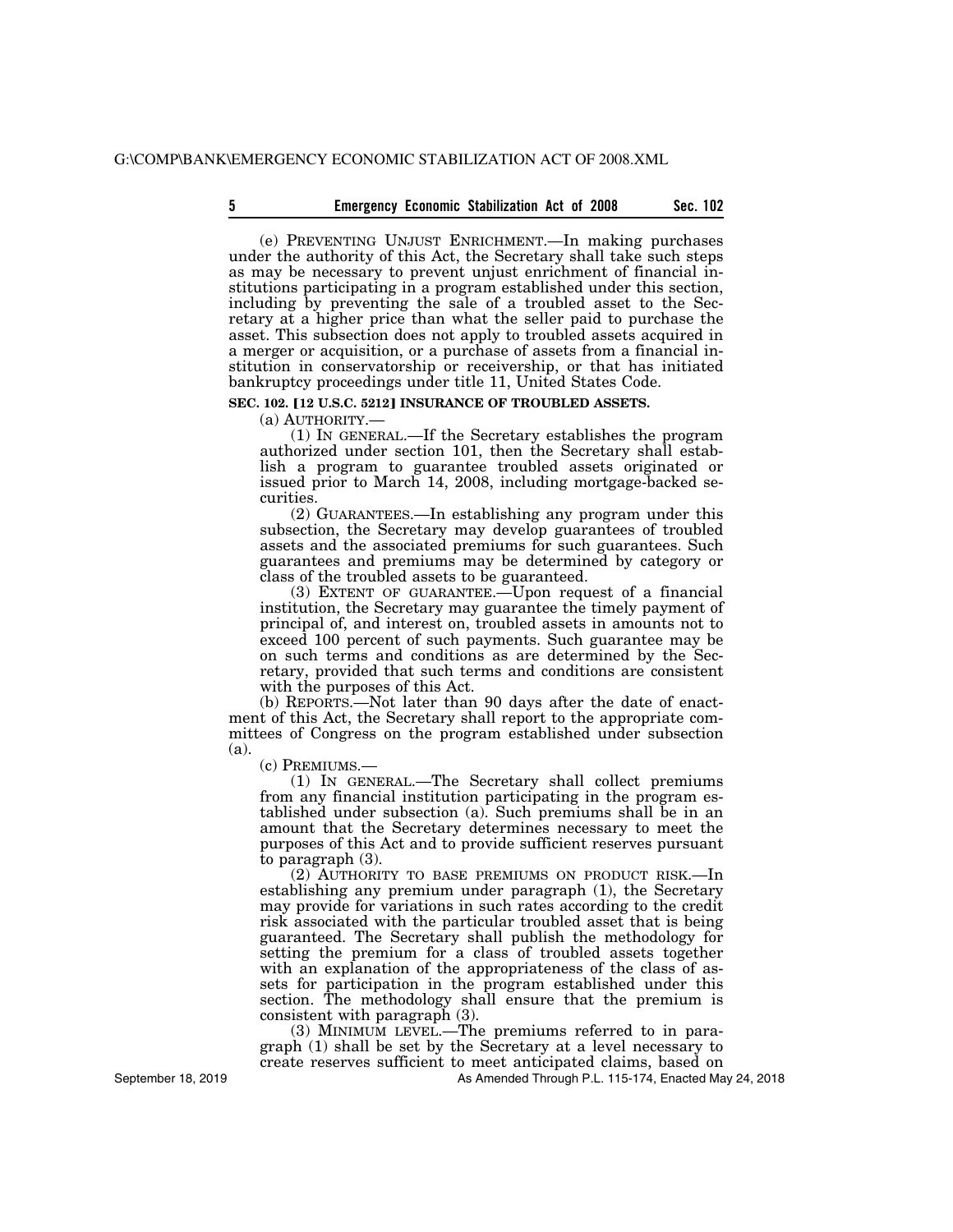#### **Sec. 103 Emergency Economic Stabilization Act of 2008 6**

an actuarial analysis, and to ensure that taxpayers are fully protected.

(4) ADJUSTMENT TO PURCHASE AUTHORITY.—The purchase authority limit in section 115 shall be reduced by an amount equal to the difference between the total of the outstanding guaranteed obligations and the balance in the Troubled Assets Insurance Financing Fund.

(d) TROUBLED ASSETS INSURANCE FINANCING FUND.—

(1) DEPOSITS.—The Secretary shall deposit fees collected under this section into the Fund established under paragraph (2).

(2) ESTABLISHMENT.—There is established a Troubled Assets Insurance Financing Fund that shall consist of the amounts collected pursuant to paragraph (1), and any balance in such fund shall be invested by the Secretary in United States Treasury securities, or kept in cash on hand or on deposit, as necessary.

(3) PAYMENTS FROM FUND.—The Secretary shall make payments from amounts deposited in the Fund to fulfill obligations of the guarantees provided to financial institutions under subsection (a).

# **SEC. 103. [12 U.S.C. 5213] CONSIDERATIONS.**

In exercising the authorities granted in this Act, the Secretary shall take into consideration—

(1) protecting the interests of taxpayers by maximizing overall returns and minimizing the impact on the national debt;

(2) providing stability and preventing disruption to financial markets in order to limit the impact on the economy and protect American jobs, savings, and retirement security;

(3) the need to help families keep their homes and to stabilize communities;

(4) in determining whether to engage in a direct purchase from an individual financial institution, the long-term viability of the financial institution in determining whether the purchase represents the most efficient use of funds under this Act;

(5) ensuring that all financial institutions are eligible to participate in the program, without discrimination based on size, geography, form of organization, or the size, type, and number of assets eligible for purchase under this Act;

(6) providing financial assistance to financial institutions, including those serving low- and moderate-income populations and other underserved communities, and that have assets less than \$1,000,000,000, that were well or adequately capitalized as of June 30, 2008, and that as a result of the devaluation of the preferred government-sponsored enterprises stock will drop one or more capital levels, in a manner sufficient to restore the financial institutions to at least an adequately capitalized level;

(7) the need to ensure stability for United States public instrumentalities, such as counties and cities, that may have suffered significant increased costs or losses in the current market turmoil;

September 18, 2019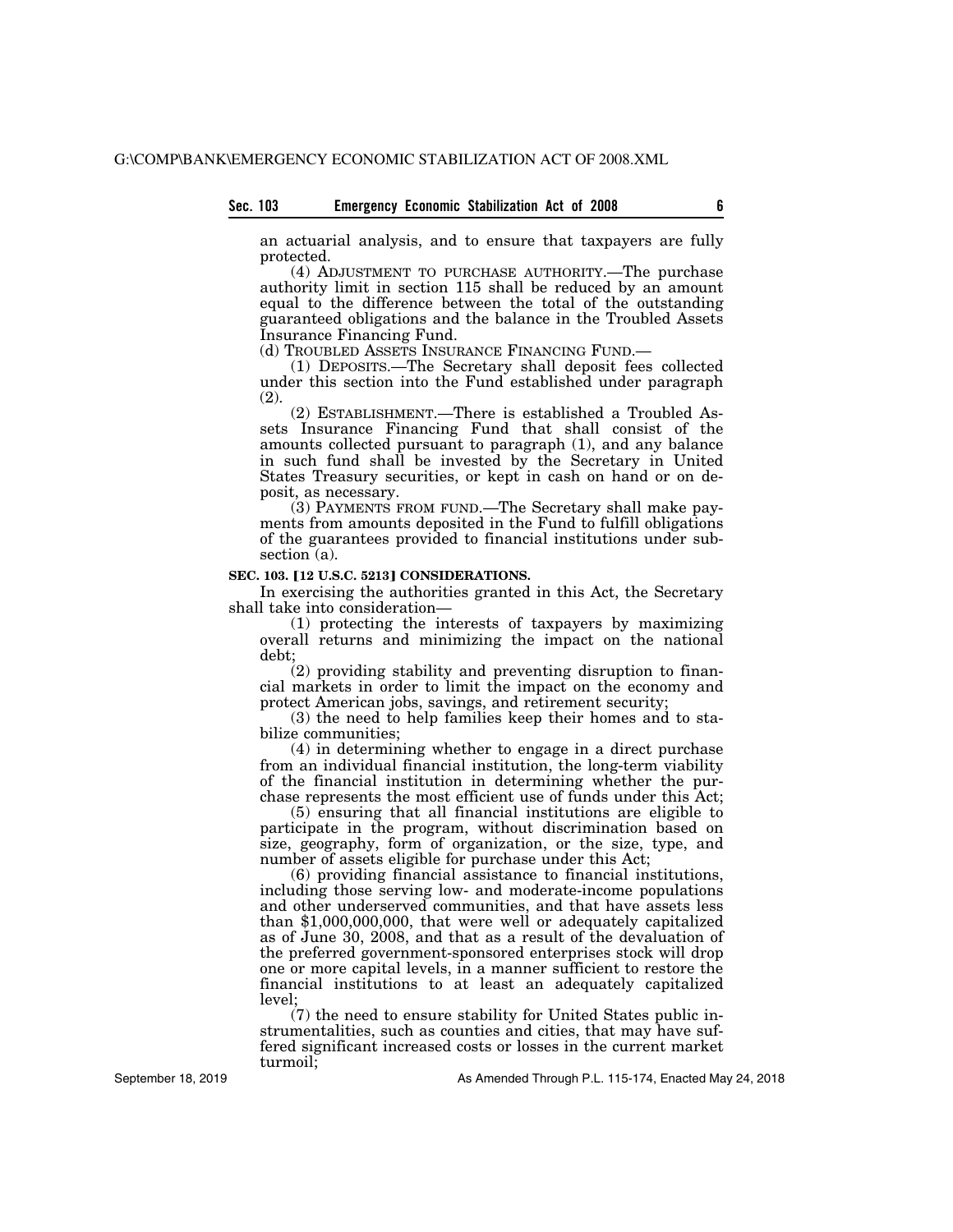#### **7 Sec. 104 Emergency Economic Stabilization Act of 2008**

(8) protecting the retirement security of Americans by purchasing troubled assets held by or on behalf of an eligible retirement plan described in clause (iii), (iv),  $(v)$ , or  $(vi)$  of section  $402(c)(8)(B)$  of the Internal Revenue Code of 1986, except that such authority shall not extend to any compensation arrangements subject to section 409A of such Code; and

(9) the utility of purchasing other real estate owned and instruments backed by mortgages on multifamily properties.

#### **SEC. 104. [12 U.S.C. 5214] FINANCIAL STABILITY OVERSIGHT BOARD.**

(a) ESTABLISHMENT.—There is established the Financial Stability Oversight Board, which shall be responsible for—

(1) reviewing the exercise of authority under a program developed in accordance with this Act, including—

(A) policies implemented by the Secretary and the Office of Financial Stability created under sections 101 and 102, including the appointment of financial agents, the designation of asset classes to be purchased, and plans for the structure of vehicles used to purchase troubled assets; and

(B) the effect of such actions in assisting American families in preserving home ownership, stabilizing financial markets, and protecting taxpayers;

(2) making recommendations, as appropriate, to the Secretary regarding use of the authority under this Act; and

(3) reporting any suspected fraud, misrepresentation, or malfeasance to the Special Inspector General for the Troubled Assets Relief Program or the Attorney General of the United States, consistent with section 535(b) of title 28, United States Code.

(b) MEMBERSHIP.—The Financial Stability Oversight Board shall be comprised of—

(1) the Chairman of the Board of Governors of the Federal Reserve System;

(2) the Secretary;

(3) the Director of the Federal Housing Finance Agency;

(4) the Chairman of the Securities Exchange Commission; and

(5) the Secretary of Housing and Urban Development.

(c) CHAIRPERSON.—The chairperson of the Financial Stability Oversight Board shall be elected by the members of the Board from among the members other than the Secretary.

(d) MEETINGS.—The Financial Stability Oversight Board shall meet 2 weeks after the first exercise of the purchase authority of the Secretary under this Act, and monthly thereafter.

(e) ADDITIONAL AUTHORITIES.—In addition to the responsibilities described in subsection (a), the Financial Stability Oversight Board shall have the authority to ensure that the policies implemented by the Secretary are—

(1) in accordance with the purposes of this Act;

(2) in the economic interests of the United States; and

(3) consistent with protecting taxpayers, in accordance with section 113(a).

September 18, 2019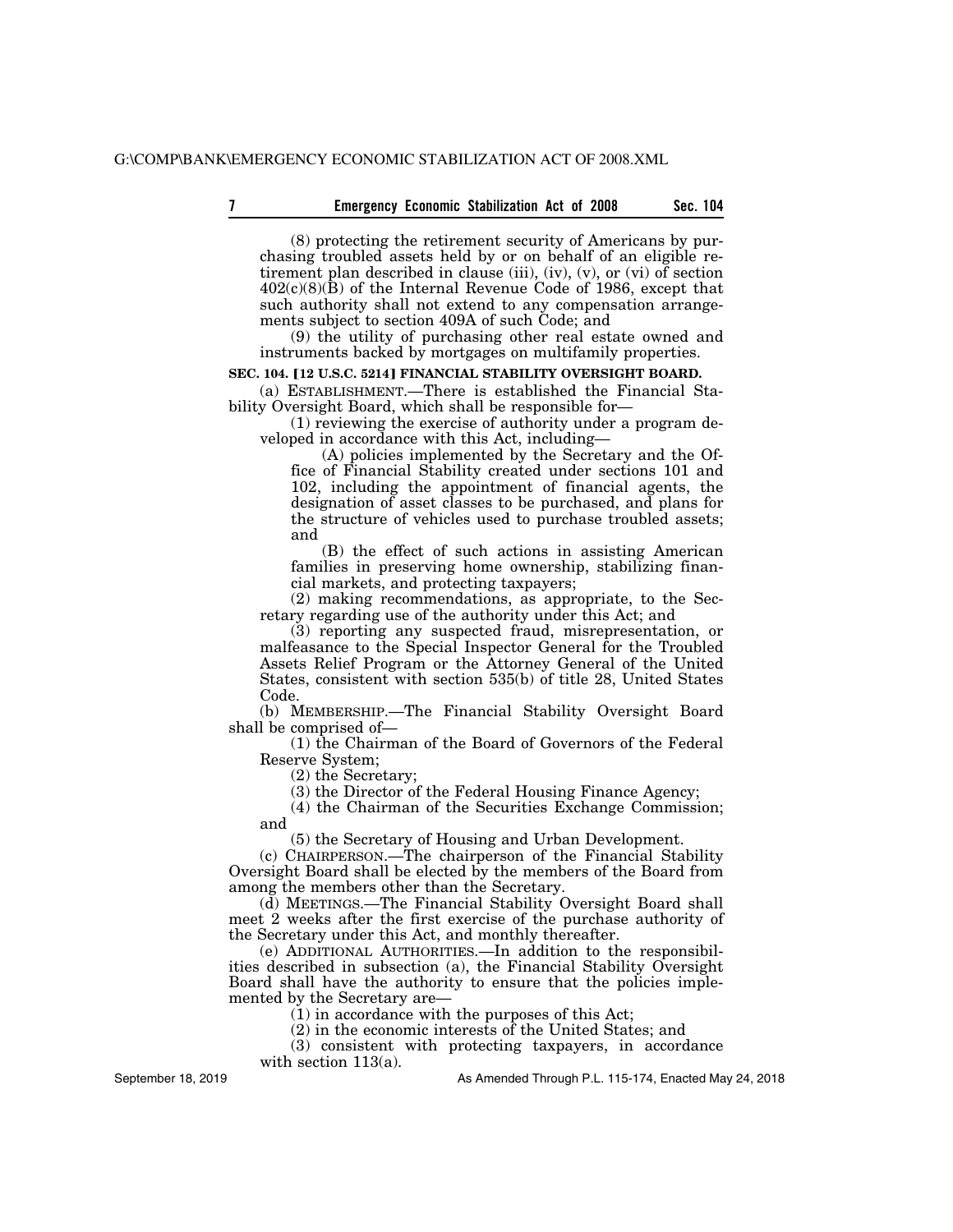# **Sec. 105 Emergency Economic Stabilization Act of 2008 8**

(f) CREDIT REVIEW COMMITTEE.—The Financial Stability Oversight Board may appoint a credit review committee for the purpose of evaluating the exercise of the purchase authority provided under this Act and the assets acquired through the exercise of such authority, as the Financial Stability Oversight Board determines appropriate.

(g) REPORTS.—The Financial Stability Oversight Board shall report to the appropriate committees of Congress and the Congressional Oversight Panel established under section 125, not less frequently than quarterly, on the matters described under subsection  $(a)(1)$ .

(h) TERMINATION.—The Financial Stability Oversight Board, and its authority under this section, shall terminate on the expiration of the 15-day period beginning upon the later of—

(1) the date that the last troubled asset acquired by the Secretary under section 101 has been sold or transferred out of the ownership or control of the Federal Government; or

(2) the date of expiration of the last insurance contract issued under section 102.

#### **SEC. 105. [12 U.S.C. 5215] REPORTS.**

(a) IN GENERAL.—Before the expiration of the 60-day period beginning on the date of the first exercise of the authority granted in section 101(a), or of the first exercise of the authority granted in section 102, whichever occurs first, and every 30-day period thereafter, the Secretary shall report to the appropriate committees of Congress, with respect to each such period—

(1) an overview of actions taken by the Secretary, including the considerations required by section 103 and the efforts under section 109;

(2) the actual obligation and expenditure of the funds provided for administrative expenses by section 118 during such period and the expected expenditure of such funds in the subsequent period; and

(3) a detailed financial statement with respect to the exercise of authority under this Act, including—

(A) all agreements made or renewed;

(B) all insurance contracts entered into pursuant to section 102;

(C) all transactions occurring during such period, including the types of parties involved;

(D) the nature of the assets purchased;

(E) all projected costs and liabilities;

(F) operating expenses, including compensation for financial agents;

(G) the valuation or pricing method used for each transaction; and

(H) a description of the vehicles established to exercise such authority.

(b) TRANCHE REPORTS TO CONGRESS.—

(1) REPORTS.—The Secretary shall provide to the appropriate committees of Congress, at the times specified in paragraph (2), a written report, including—

September 18, 2019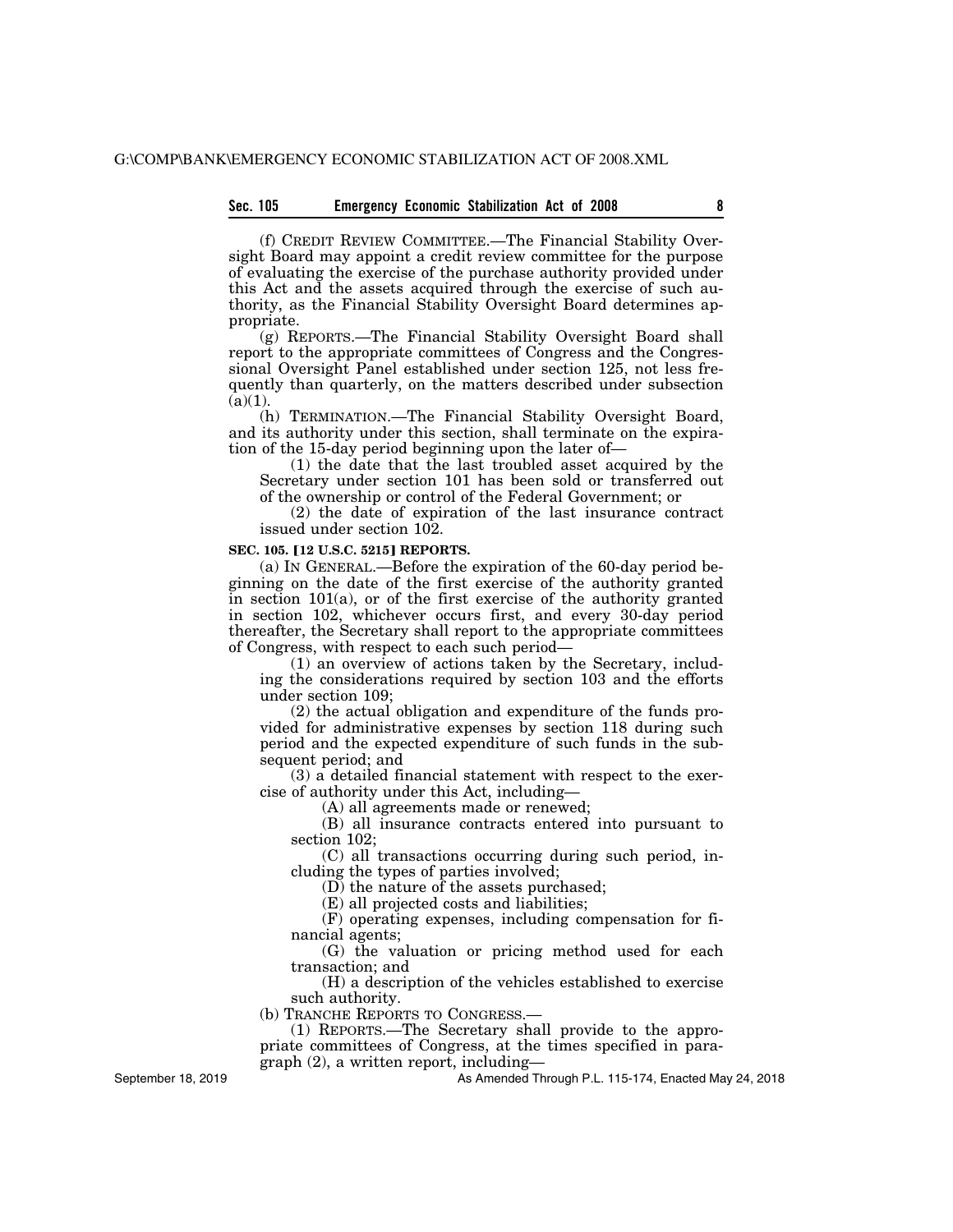(A) a description of all of the transactions made during the reporting period;

 $(\vec{B})$  a description of the pricing mechanism for the transactions;

(C) a justification of the price paid for and other financial terms associated with the transactions;

(D) a description of the impact of the exercise of such authority on the financial system, supported, to the extent possible, by specific data;

(E) a description of challenges that remain in the financial system, including any benchmarks yet to be achieved; and

(F) an estimate of additional actions under the authority provided under this Act that may be necessary to address such challenges.

(2) TIMING.—The report required by this subsection shall be submitted not later than 7 days after the date on which commitments to purchase troubled assets under the authorities provided in this Act first reach an aggregate of \$50,000,000,000 and not later than 7 days after each \$50,000,000,000 interval of such commitments is reached thereafter.

(c) REGULATORY MODERNIZATION REPORT.—The Secretary shall review the current state of the financial markets and the regulatory system and submit a written report to the appropriate committees of Congress not later than April 30, 2009, analyzing the current state of the regulatory system and its effectiveness at overseeing the participants in the financial markets, including the overthe-counter swaps market and government-sponsored enterprises, and providing recommendations for improvement, including—

(1) recommendations regarding—

(A) whether any participants in the financial markets that are currently outside the regulatory system should become subject to the regulatory system; and

(B) enhancement of the clearing and settlement of over-the-counter swaps; and

(2) the rationale underlying such recommendations.

(d) SHARING OF INFORMATION.—Any report required under this section shall also be submitted to the Congressional Oversight Panel established under section 125.

(e) SUNSET.—The reporting requirements under this section shall terminate on the later of—

(1) the date that the last troubled asset acquired by the Secretary under section 101 has been sold or transferred out of the ownership or control of the Federal Government; or

(2) the date of expiration of the last insurance contract issued under section 102.

#### **SEC. 106. [12 U.S.C. 5216] RIGHTS; MANAGEMENT; SALE OF TROUBLED ASSETS; REVENUES AND SALE PROCEEDS.**

(a) EXERCISE OF RIGHTS.—The Secretary may, at any time, exercise any rights received in connection with troubled assets purchased under this Act.

September 18, 2019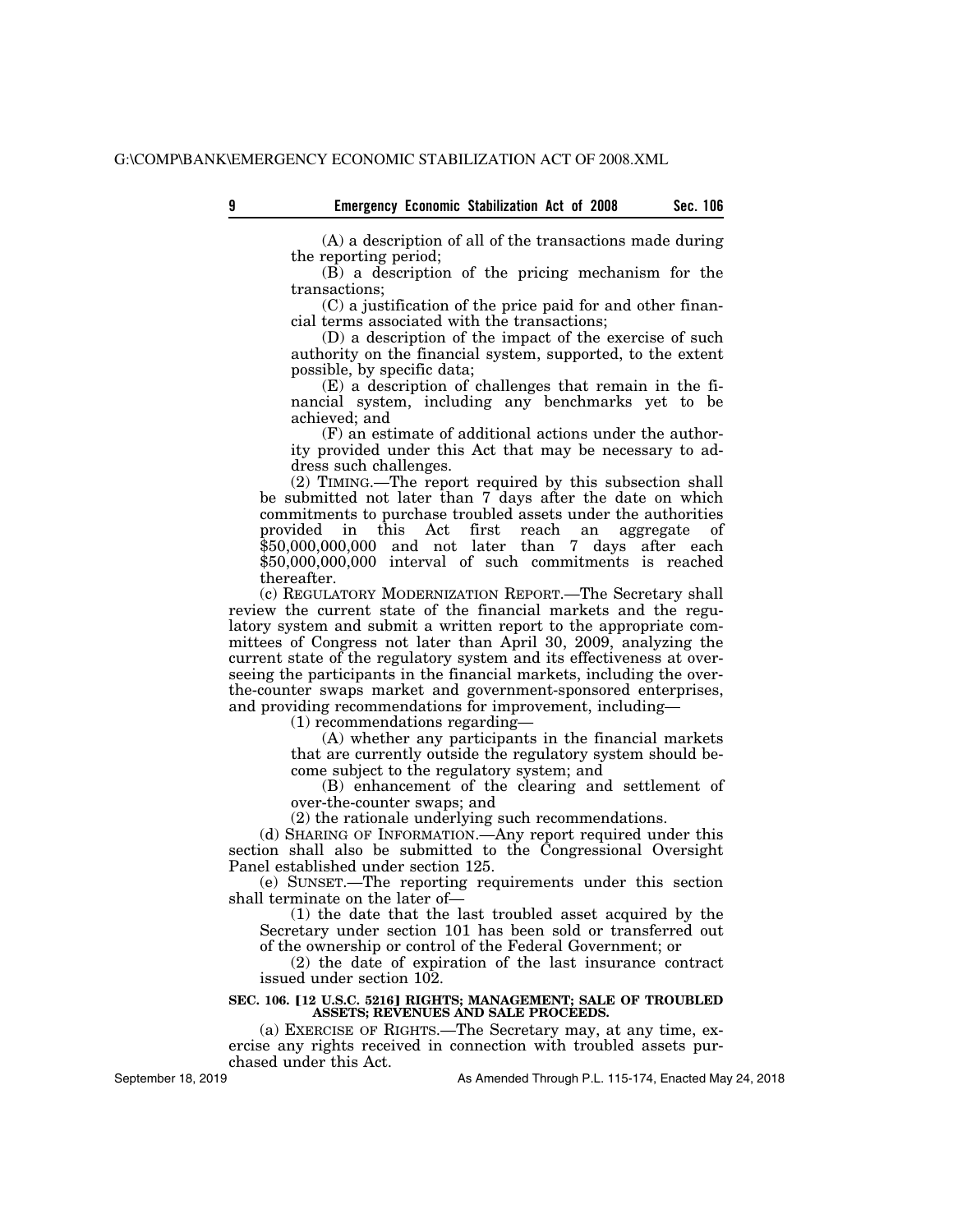# **Sec. 107 Emergency Economic Stabilization Act of 2008 10**

(b) MANAGEMENT OF TROUBLED ASSETS.—The Secretary shall have authority to manage troubled assets purchased under this Act, including revenues and portfolio risks therefrom.

(c) SALE OF TROUBLED ASSETS.—The Secretary may, at any time, upon terms and conditions and at a price determined by the Secretary, sell, or enter into securities loans, repurchase transactions, or other financial transactions in regard to, any troubled asset purchased under this Act.

(d) TRANSFER TO TREASURY.—Revenues of, and proceeds from the sale of troubled assets purchased under this Act, or from the sale, exercise, or surrender of warrants or senior debt instruments acquired under section 113 shall be paid into the general fund of the Treasury for reduction of the public debt.

(e) APPLICATION OF SUNSET TO TROUBLED ASSETS.—The authority of the Secretary to hold any troubled asset purchased under this Act before the termination date in section 120, or to purchase or fund the purchase of a troubled asset under a commitment entered into before the termination date in section 120, is not subject to the provisions of section 120.

(f) REPORT.—The Secretary of the Treasury shall report to Congress every 6 months on amounts received and transferred to the general fund under subsection (d).

#### **SEC. 107. [12 U.S.C. 5217] CONTRACTING PROCEDURES.**

(a) STREAMLINED PROCESS.—For purposes of this Act, the Secretary may waive specific provisions of the Federal Acquisition Regulation upon a determination that urgent and compelling circumstances make compliance with such provisions contrary to the public interest. Any such determination, and the justification for such determination, shall be submitted to the Committees on Oversight and Government Reform and Financial Services of the House of Representatives and the Committees on Homeland Security and Governmental Affairs and Banking, Housing, and Urban Affairs of the Senate within 7 days.

(b) ADDITIONAL CONTRACTING REQUIREMENTS.—In any solicitation or contract where the Secretary has, pursuant to subsection (a), waived any provision of the Federal Acquisition Regulation pertaining to minority contracting, the Secretary shall develop and implement standards and procedures to ensure, to the maximum extent practicable, the inclusion and utilization of minorities (as such term is defined in section 1204(c) of the Financial Institutions Reform, Recovery, and Enforcement Act of 1989 (12 U.S.C. 1811 note)) and women, and minority- and women-owned businesses (as such terms are defined in section  $21A(r)(4)$  of the Federal Home Loan Bank Act  $(12 \text{ U.S.C. } 1441a(r)(4))$ , and individuals with disabilities and businesses owned by individuals with disabilities (for purposes of this subsection the term ''individual with disability'' has the same meaning as the term ''handicapped individual'' as that term is defined in section 3(f) of the Small Business Act (15 U.S.C. 632(f)), in that solicitation or contract, including contracts to asset managers, servicers, property managers, and other service providers or expert consultants.

(c) ELIGIBILITY OF FDIC.—Notwithstanding subsections (a) and (b), the Corporation—

September 18, 2019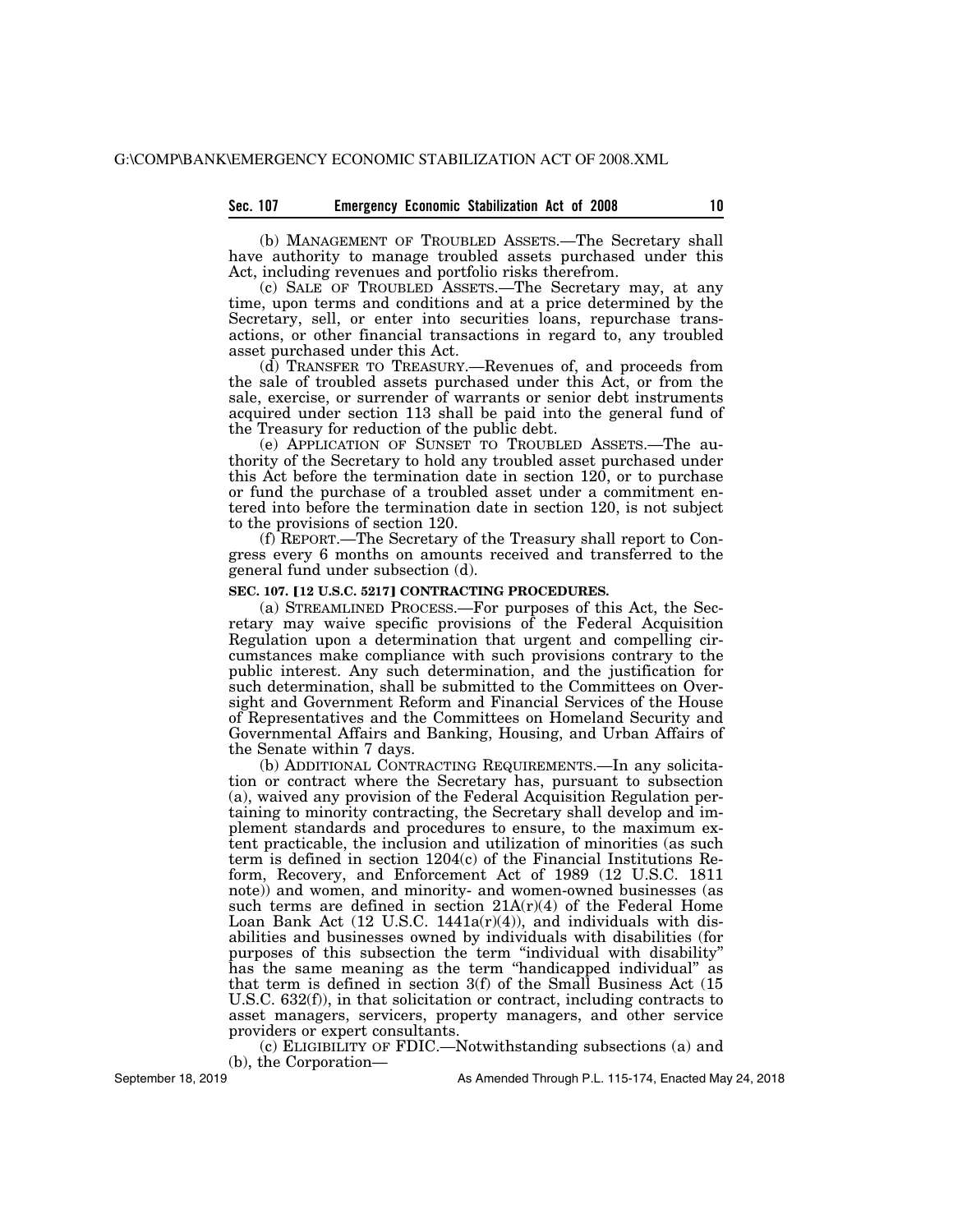| 11 |  | Emergency Economic Stabilization Act of 2008 |  |  | Sec. 109 |  |
|----|--|----------------------------------------------|--|--|----------|--|
|----|--|----------------------------------------------|--|--|----------|--|

(1) shall be eligible for, and shall be considered in, the selection of asset managers for residential mortgage loans and residential mortgage-backed securities; and

(2) shall be reimbursed by the Secretary for any services provided.

#### **SEC. 108. [12 U.S.C. 5218] CONFLICTS OF INTEREST.**

(a) STANDARDS REQUIRED.—The Secretary shall issue regulations or guidelines necessary to address and manage or to prohibit conflicts of interest that may arise in connection with the administration and execution of the authorities provided under this Act, including—

(1) conflicts arising in the selection or hiring of contractors or advisors, including asset managers;

(2) the purchase of troubled assets;

(3) the management of the troubled assets held;

(4) post-employment restrictions on employees; and

(5) any other potential conflict of interest, as the Secretary deems necessary or appropriate in the public interest.

(b) TIMING.—Regulations or guidelines required by this section shall be issued as soon as practicable after the date of enactment of this Act.

#### **SEC. 109. [12 U.S.C. 5219] FORECLOSURE MITIGATION EFFORTS.**

(a) RESIDENTIAL MORTGAGE LOAN SERVICING STANDARDS.—

(1) IN GENERAL.—To the extent that the Secretary acquires mortgages, mortgage backed securities, and other assets secured by residential real estate, including multifamily housing, the Secretary shall implement a plan that seeks to maximize assistance for homeowners and use the authority of the Secretary to encourage the servicers of the underlying mortgages, considering net present value to the taxpayer, to take advantage of the HOPE for Homeowners Program under section 257 of the National Housing Act or other available programs to minimize foreclosures. In addition, the Secretary may use loan guarantees and credit enhancements to facilitate loan modifications to prevent avoidable foreclosures and to remediate lead and asbestos hazards in residential properties.

(2) WAIVER OF CERTAIN PROVISIONS IN CONNECTION WITH LOAN MODIFICATIONS.—The Secretary shall not be required to apply executive compensation restrictions under section 111, or to receive warrants or debt instruments under section 113, solely in connection with any loan modification under this section.

(b) COORDINATION.—The Secretary shall coordinate with the Corporation, the Board (with respect to any mortgage or mortgagebacked securities or pool of securities held, owned, or controlled by or on behalf of a Federal reserve bank, as provided in section 110(a)(1)(C)), the Federal Housing Finance Agency, the Secretary of Housing and Urban Development, and other Federal Government entities that hold troubled assets to attempt to identify opportunities for the acquisition of classes of troubled assets that will improve the ability of the Secretary to improve the loan modification and restructuring process and, where permissible, to permit bona fide tenants who are current on their rent to remain in their homes

September 18, 2019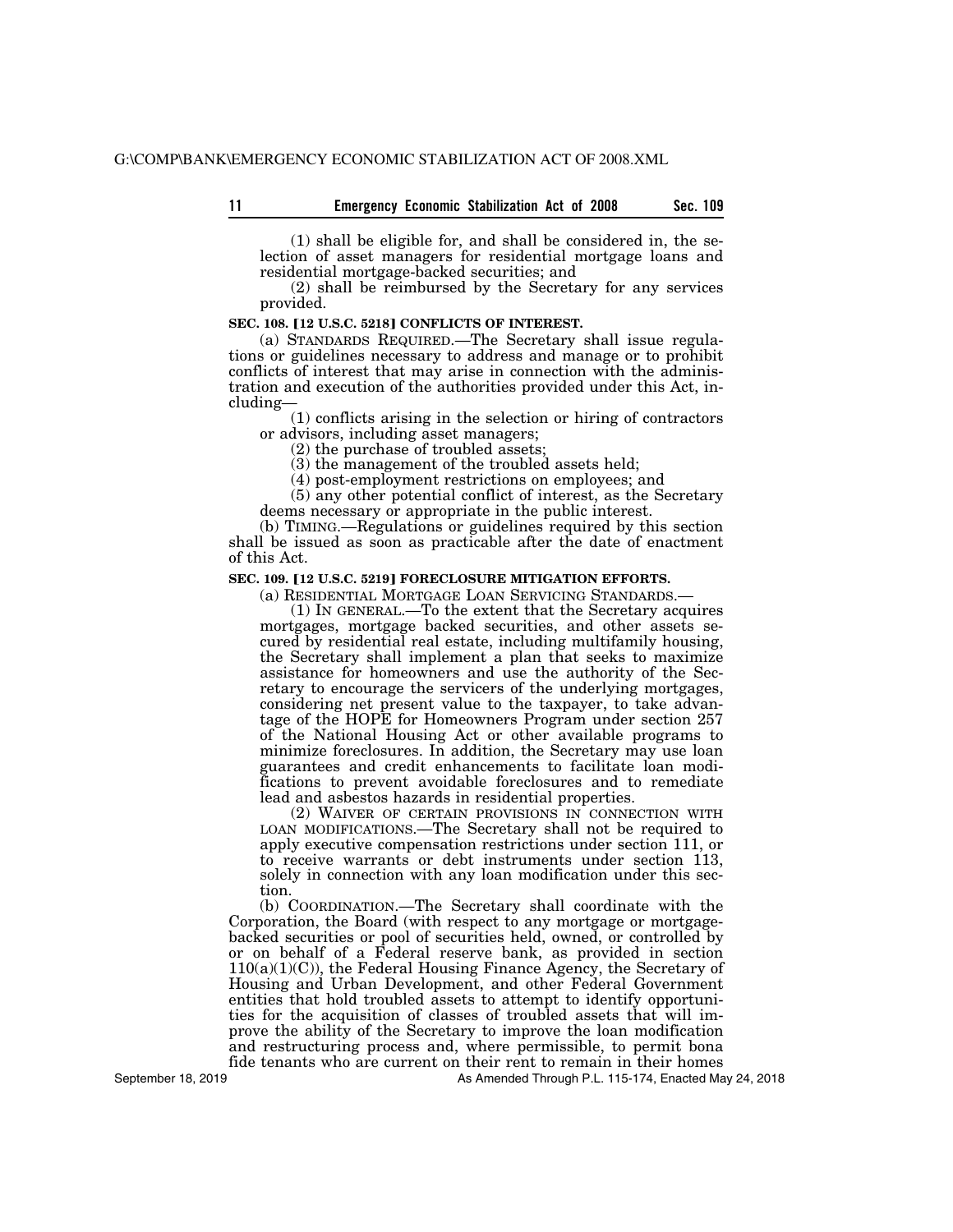# **Sec. 110 Emergency Economic Stabilization Act of 2008 12**

under the terms of the lease. In the case of a mortgage on a residential rental property, the plan required under this section shall include protecting Federal, State, and local rental subsidies and protections, and ensuring any modification takes into account the need for operating funds to maintain decent and safe conditions at the property.

(c) CONSENT TO REASONABLE LOAN MODIFICATION REQUESTS.— Upon any request arising under existing investment contracts, the Secretary shall consent, where appropriate, and considering net present value to the taxpayer, to reasonable requests for loss mitigation measures, including term extensions, rate reductions, principal write downs, increases in the proportion of loans within a trust or other structure allowed to be modified, or removal of other limitation on modifications.

# **SEC. 110. [12 U.S.C. 5220] ASSISTANCE TO HOMEOWNERS.**

(a) DEFINITIONS.—As used in this section—

(1) the term ''Federal property manager'' means—

(A) the Federal Housing Finance Agency, in its capacity as conservator of the Federal National Mortgage Association and the Federal Home Loan Mortgage Corporation;

(B) the Corporation, with respect to residential mortgage loans and mortgage-backed securities held by any bridge depository institution pursuant to section  $11(n)$  of the Federal Deposit Insurance Act; and

(C) the Board, with respect to any mortgage or mortgage-backed securities or pool of securities held, owned, or controlled by or on behalf of a Federal reserve bank, other than mortgages or securities held, owned, or controlled in connection with open market operations under section 14 of the Federal Reserve Act (12 U.S.C. 353), or as collateral for an advance or discount that is not in default;

 $(2)$  the term "consumer" has the same meaning as in section 103 of the Truth in Lending Act (15 U.S.C. 1602);

(3) the term ''insured depository institution'' has the same meaning as in section 3 of the Federal Deposit Insurance Act (12 U.S.C. 1813); and

(4) the term ''servicer'' has the same meaning as in section 6(i)(2) of the Real Estate Settlement Procedures Act of 1974  $(12 \text{ U.S.C. } 2605(i)(2)).$ 

(b) HOMEOWNER ASSISTANCE BY AGENCIES.—

(1) IN GENERAL.—To the extent that the Federal property manager holds, owns, or controls mortgages, mortgage backed securities, and other assets secured by residential real estate, including multifamily housing, the Federal property manager shall implement a plan that seeks to maximize assistance for homeowners and use its authority to encourage the servicers of the underlying mortgages, and considering net present value to the taxpayer, to take advantage of the HOPE for Homeowners Program under section 257 of the National Housing Act or other available programs to minimize foreclosures.

(2) MODIFICATIONS.—In the case of a residential mortgage loan, modifications made under paragraph (1) may include—

(A) reduction in interest rates;

As Amended Through P.L. 115-174, Enacted May 24, 2018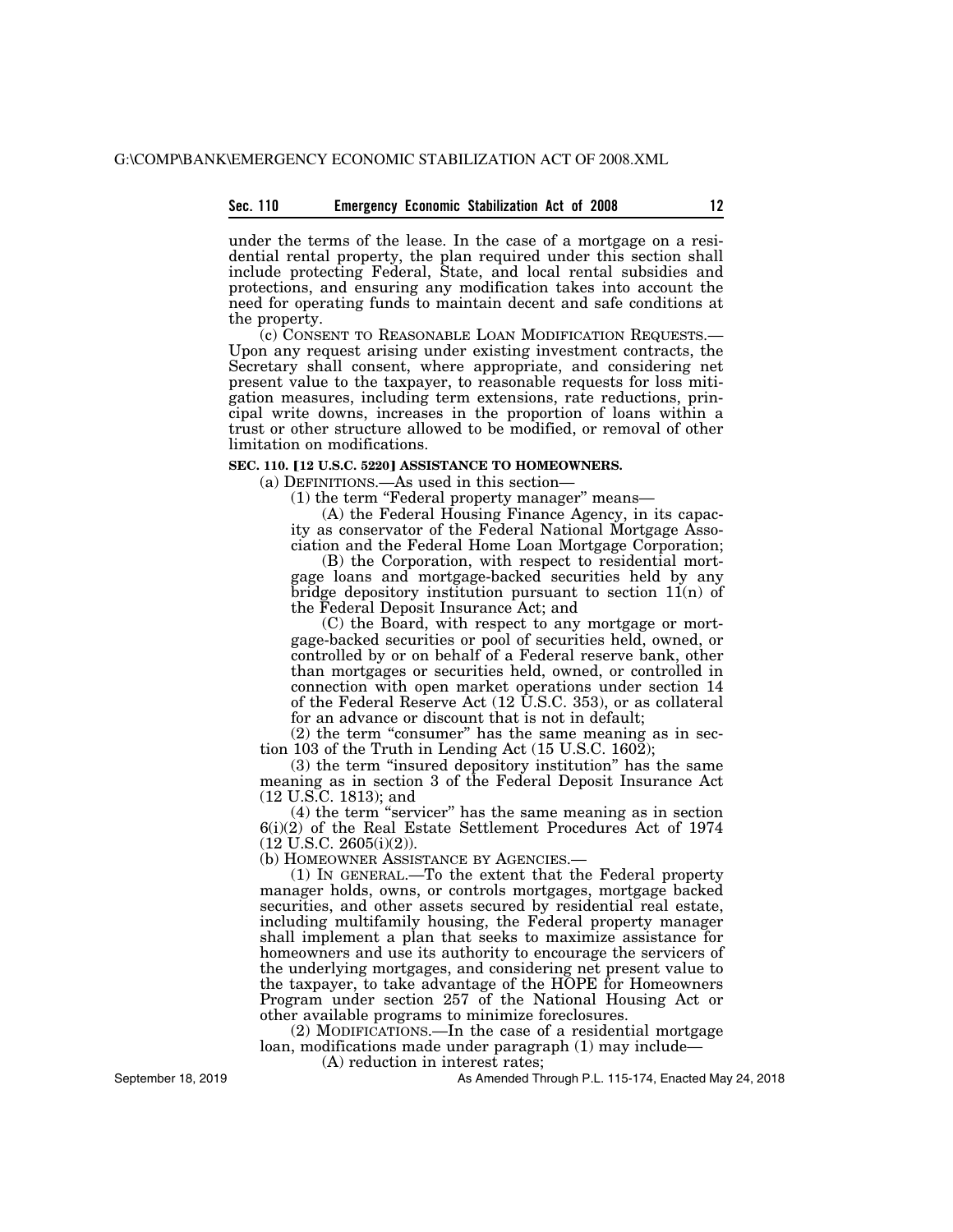(B) reduction of loan principal; and

(C) other similar modifications.

(3) TENANT PROTECTIONS.—In the case of mortgages on residential rental properties, modifications made under paragraph (1) shall ensure—

(A) the continuation of any existing Federal, State, and local rental subsidies and protections; and

(B) that modifications take into account the need for operating funds to maintain decent and safe conditions at the property.

(4) TIMING.—Each Federal property manager shall develop and begin implementation of the plan required by this subsection not later than 60 days after the date of enactment of this Act.

(5) REPORTS TO CONGRESS.—Each Federal property manager shall, 60 days after the date of enactment of this Act and every 30 days thereafter, report to Congress specific information on the number and types of loan modifications made and the number of actual foreclosures occurring during the reporting period in accordance with this section.

(6) CONSULTATION.—In developing the plan required by this subsection, the Federal property managers shall consult with one another and, to the extent possible, utilize consistent approaches to implement the requirements of this subsection.

(c) ACTIONS WITH RESPECT TO SERVICERS.—In any case in which a Federal property manager is not the owner of a residential mortgage loan, but holds an interest in obligations or pools of obligations secured by residential mortgage loans, the Federal property manager shall—

(1) encourage implementation by the loan servicers of loan modifications developed under subsection (b); and

(2) assist in facilitating any such modifications, to the extent possible.

(d) LIMITATION.—The requirements of this section shall not supersede any other duty or requirement imposed on the Federal property managers under otherwise applicable law.

#### SEC. 111. [12 U.S.C. 5221] EXECUTIVE COMPENSATION AND COR-**PORATE GOVERNANCE.**

(a) DEFINITIONS.—For purposes of this section, the following definitions shall apply:

(1) SENIOR EXECUTIVE OFFICER.—The term ''senior executive officer'' means an individual who is 1 of the top 5 most highly paid executives of a public company, whose compensation is required to be disclosed pursuant to the Securities Exchange Act of 1934, and any regulations issued thereunder, and non-public company counterparts.

(2) GOLDEN PARACHUTE PAYMENT.—The term ''golden parachute payment'' means any payment to a senior executive officer for departure from a company for any reason, except for payments for services performed or benefits accrued.

(3) TARP RECIPIENT.—The term "TARP recipient" means any entity that has received or will receive financial assistance under the financial assistance provided under the TARP.

As Amended Through P.L. 115-174, Enacted May 24, 2018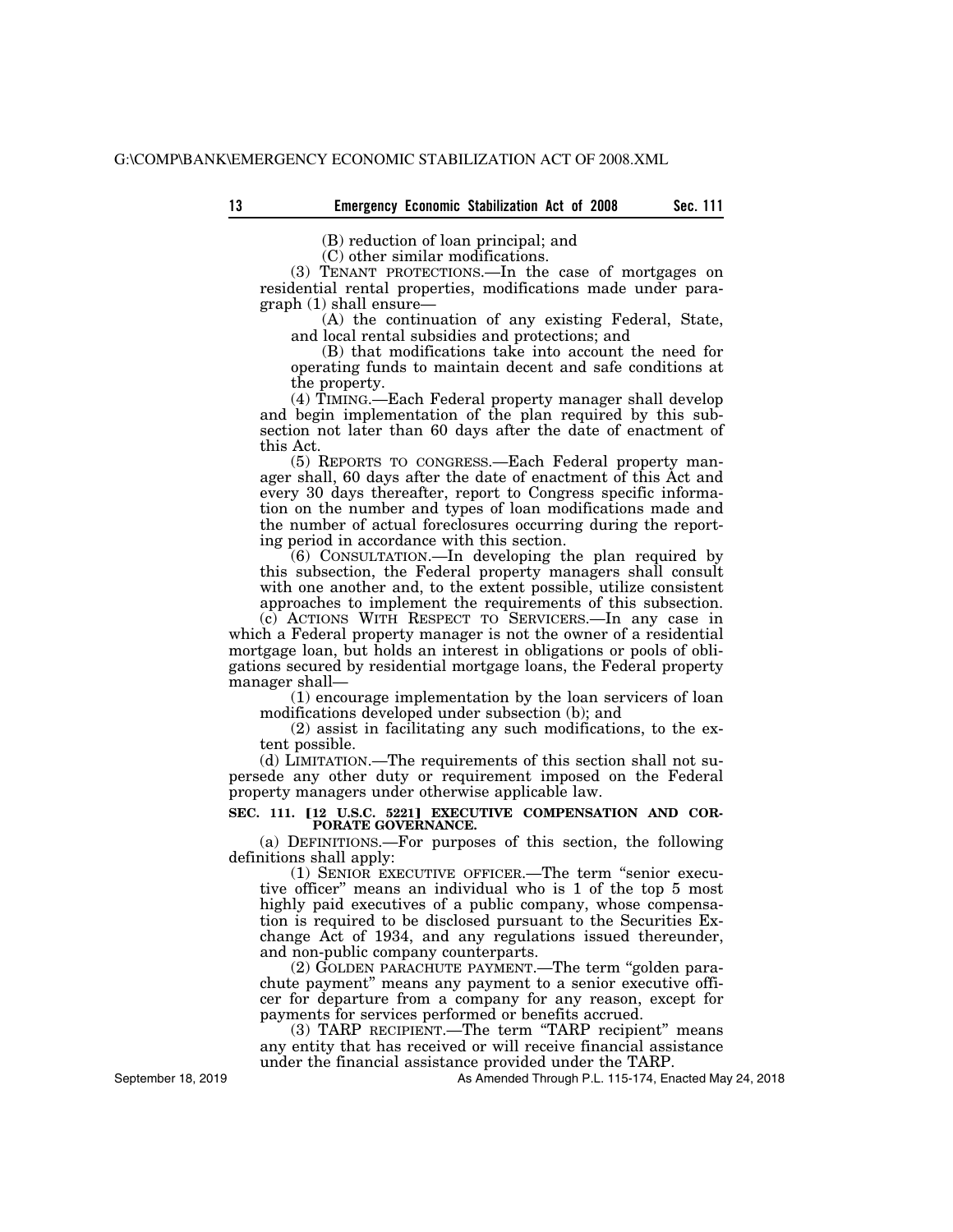# **Sec. 111 Emergency Economic Stabilization Act of 2008 14**

(4) COMMISSION.—The term ''Commission'' means the Securities and Exchange Commission.

(5) PERIOD IN WHICH OBLIGATION IS OUTSTANDING; RULE OF CONSTRUCTION.—For purposes of this section, the period in which any obligation arising from financial assistance provided under the TARP remains outstanding does not include any period during which the Federal Government only holds warrants to purchase common stock of the TARP recipient.

(b) EXECUTIVE COMPENSATION AND CORPORATE GOVERNANCE.— (1) ESTABLISHMENT OF STANDARDS.—During the period in which any obligation arising from financial assistance provided under the TARP remains outstanding, each TARP recipient shall be subject to—

(A) the standards established by the Secretary under this section; and

(B) the provisions of section  $162(m)(5)$  of the Internal Revenue Code of 1986, as applicable.

(2) STANDARDS REQUIRED.—The Secretary shall require each TARP recipient to meet appropriate standards for executive compensation and corporate governance.

(3) SPECIFIC REQUIREMENTS.—The standards established under paragraph (2) shall include the following:

(A) Limits on compensation that exclude incentives for senior executive officers of the TARP recipient to take unnecessary and excessive risks that threaten the value of such recipient during the period in which any obligation arising from financial assistance provided under the TARP remains outstanding.

(B) A provision for the recovery by such TARP recipient of any bonus, retention award, or incentive compensation paid to a senior executive officer and any of the next 20 most highly-compensated employees of the TARP recipient based on statements of earnings, revenues, gains, or other criteria that are later found to be materially inaccurate.

(C) A prohibition on such TARP recipient making any golden parachute payment to a senior executive officer or any of the next 5 most highly-compensated employees of the TARP recipient during the period in which any obligation arising from financial assistance provided under the TARP remains outstanding.

(D)(i) A prohibition on such TARP recipient paying or accruing any bonus, retention award, or incentive compensation during the period in which any obligation arising from financial assistance provided under the TARP remains outstanding, except that any prohibition developed under this paragraph shall not apply to the payment of long-term restricted stock by such TARP recipient, provided that such long-term restricted stock—

(I) does not fully vest during the period in which any obligation arising from financial assistance provided to that TARP recipient remains outstanding;

As Amended Through P.L. 115-174, Enacted May 24, 2018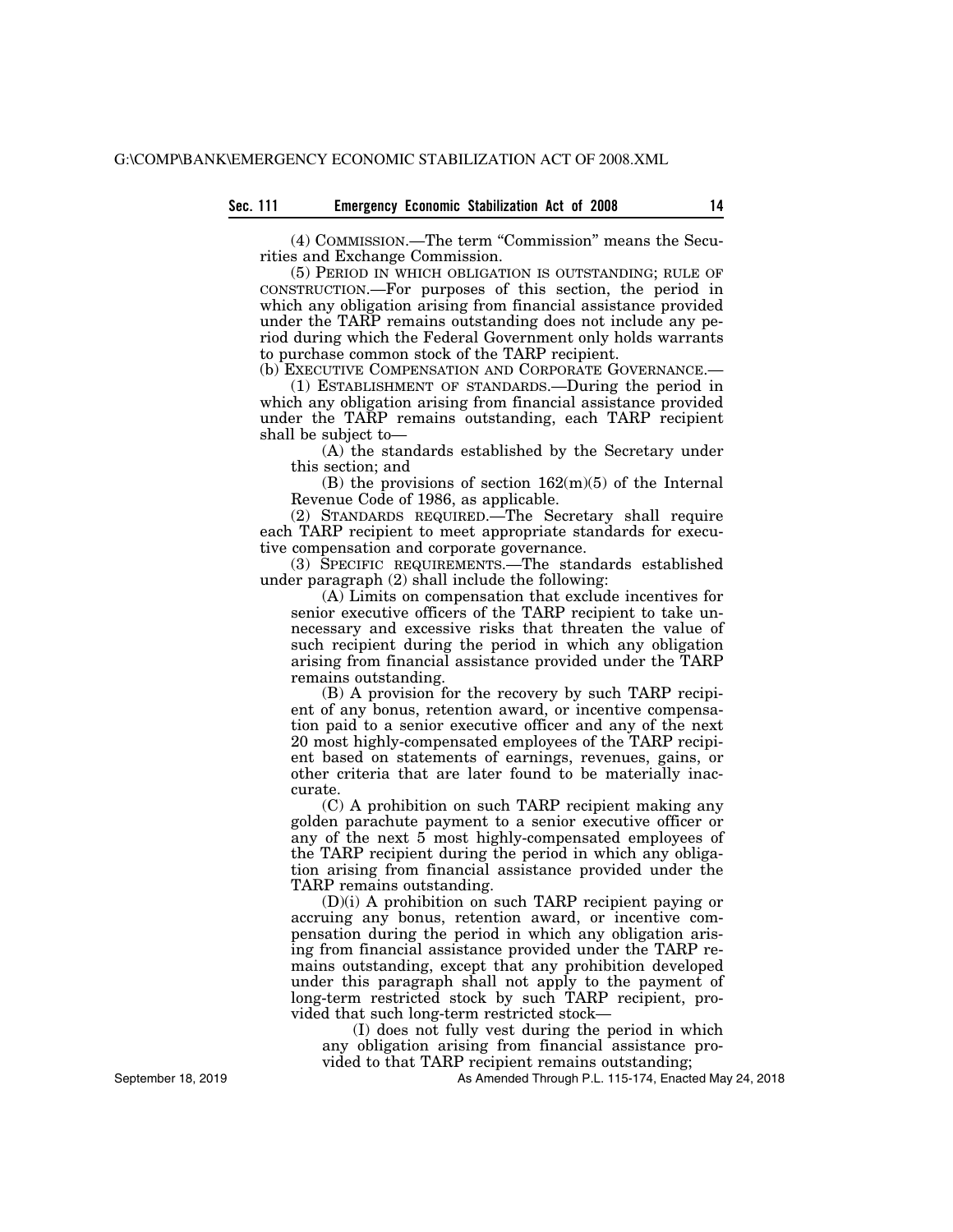(II) has a value in an amount that is not greater than  $\frac{1}{3}$  of the total amount of annual compensation of the employee receiving the stock; and

(III) is subject to such other terms and conditions as the Secretary may determine is in the public interest.

(ii) The prohibition required under clause (i) shall apply as follows:

(I) For any financial institution that received financial assistance provided under the TARP equal to less than \$25,000,000, the prohibition shall apply only to the most highly compensated employee of the financial institution.

(II) For any financial institution that received financial assistance provided under the TARP equal to at least \$25,000,000, but less than \$250,000,000, the prohibition shall apply to at least the 5 most highlycompensated employees of the financial institution, or such higher number as the Secretary may determine is in the public interest with respect to any TARP recipient.

(III) For any financial institution that received financial assistance provided under the TARP equal to at least\$250,000,000, but less than \$500,000,000, the prohibition shall apply to the senior executive officers and at least the 10 next most highly-compensated employees, or such higher number as the Secretary may determine is in the public interest with respect to any TARP recipient.

(IV) For any financial institution that received financial assistance provided under the TARP equal to \$500,000,000 or more, the prohibition shall apply to the senior executive officers and at least the 20 next most highly-compensated employees, or such higher number as the Secretary may determine is in the public interest with respect to any TARP recipient.

(iii) The prohibition required under clause (i) shall not be construed to prohibit any bonus payment required to be paid pursuant to a written employment contract executed on or before February 11, 2009, as such valid employment contracts are determined by the Secretary or the designee of the Secretary.

(E) A prohibition on any compensation plan that would encourage manipulation of the reported earnings of such TARP recipient to enhance the compensation of any of its employees.

(F) A requirement for the establishment of a Board Compensation Committee that meets the requirements of subsection (c).

(4) CERTIFICATION OF COMPLIANCE.—The chief executive officer and chief financial officer (or the equivalents thereof) of each TARP recipient shall provide a written certification of compliance by the TARP recipient with the requirements of this section—

September 18, 2019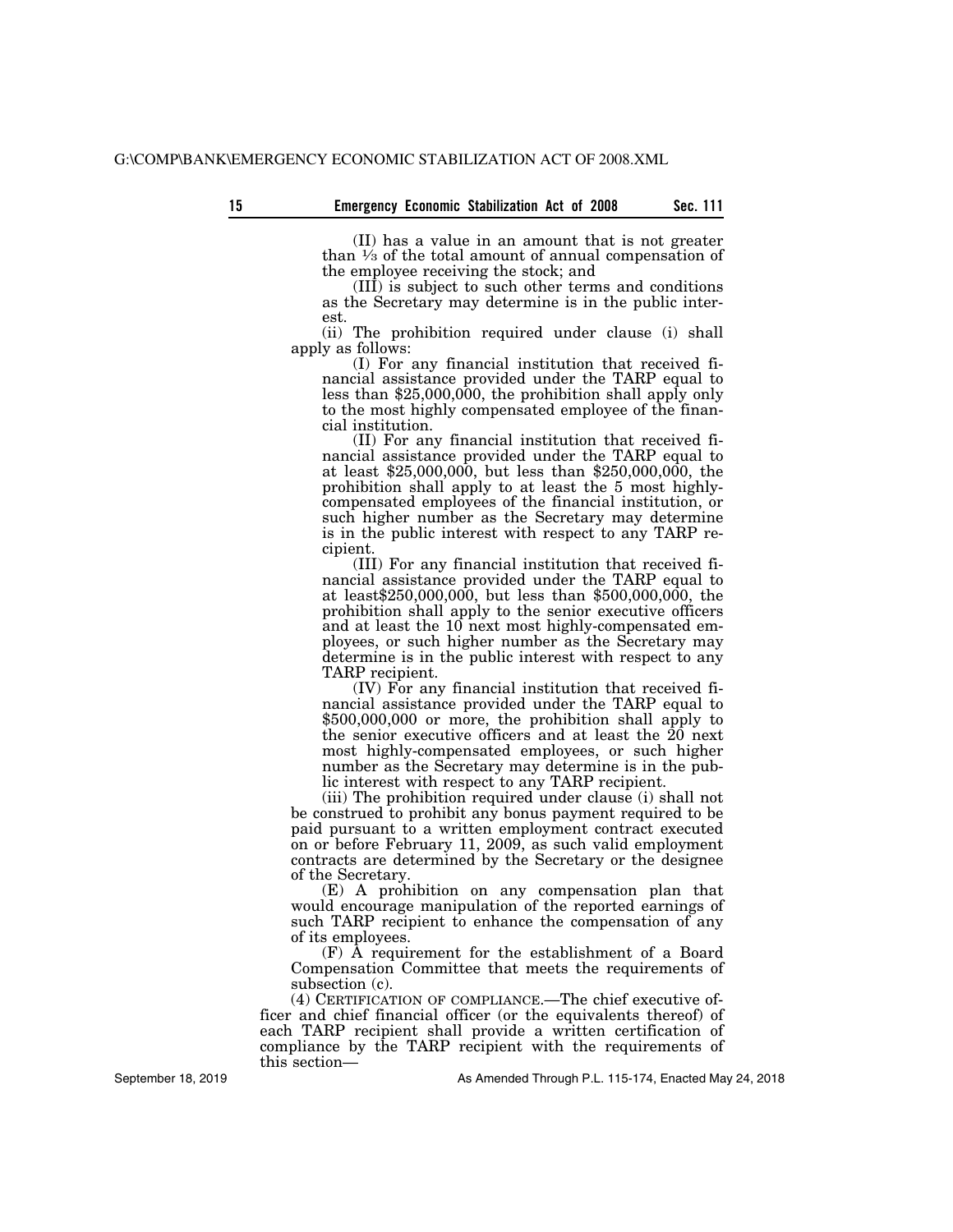(A) in the case of a TARP recipient, the securities of which are publicly traded, to the Securities and Exchange Commission, together with annual filings required under the securities laws; and

(B) in the case of a TARP recipient that is not a publicly traded company, to the Secretary.

(c) BOARD COMPENSATION COMMITTEE.—

(1) ESTABLISHMENT OF BOARD REQUIRED.—Each TARP recipient shall establish a Board Compensation Committee, comprised entirely of independent directors, for the purpose of reviewing employee compensation plans.

(2) MEETINGS.—The Board Compensation Committee of each TARP recipient shall meet at least semiannually to discuss and evaluate employee compensation plans in light of an assessment of any risk posed to the TARP recipient from such plans.

(3) COMPLIANCE BY NON-SEC REGISTRANTS.—In the case of any TARP recipient, the common or preferred stock of which is not registered pursuant to the Securities Exchange Act of 1934, and that has received \$25,000,000 or less of TARP assistance, the duties of the Board Compensation Committee under this subsection shall be carried out by the board of directors of such TARP recipient.

(d) LIMITATION ON LUXURY EXPENDITURES.—The board of directors of any TARP recipient shall have in place a company-wide policy regarding excessive or luxury expenditures, as identified by the Secretary, which may include excessive expenditures on—

(1) entertainment or events;

(2) office and facility renovations;

(3) aviation or other transportation services; or

(4) other activities or events that are not reasonable expenditures for staff development, reasonable performance incentives, or other similar measures conducted in the normal course of the business operations of the TARP recipient.

(e) SHAREHOLDER APPROVAL OF EXECUTIVE COMPENSATION.—

(1) ANNUAL SHAREHOLDER APPROVAL OF EXECUTIVE COM-PENSATION.—Any proxy or consent or authorization for an annual or other meeting of the shareholders of any TARP recipient during the period in which any obligation arising from financial assistance provided under the TARP remains outstanding shall permit a separate shareholder vote to approve the compensation of executives, as disclosed pursuant to the compensation disclosure rules of the Commission (which disclosure shall include the compensation discussion and analysis, the compensation tables, and any related material).

(2) NONBINDING VOTE.—A shareholder vote described in paragraph (1) shall not be binding on the board of directors of a TARP recipient, and may not be construed as overruling a decision by such board, nor to create or imply any additional fiduciary duty by such board, nor shall such vote be construed to restrict or limit the ability of shareholders to make proposals for inclusion in proxy materials related to executive compensation.

September 18, 2019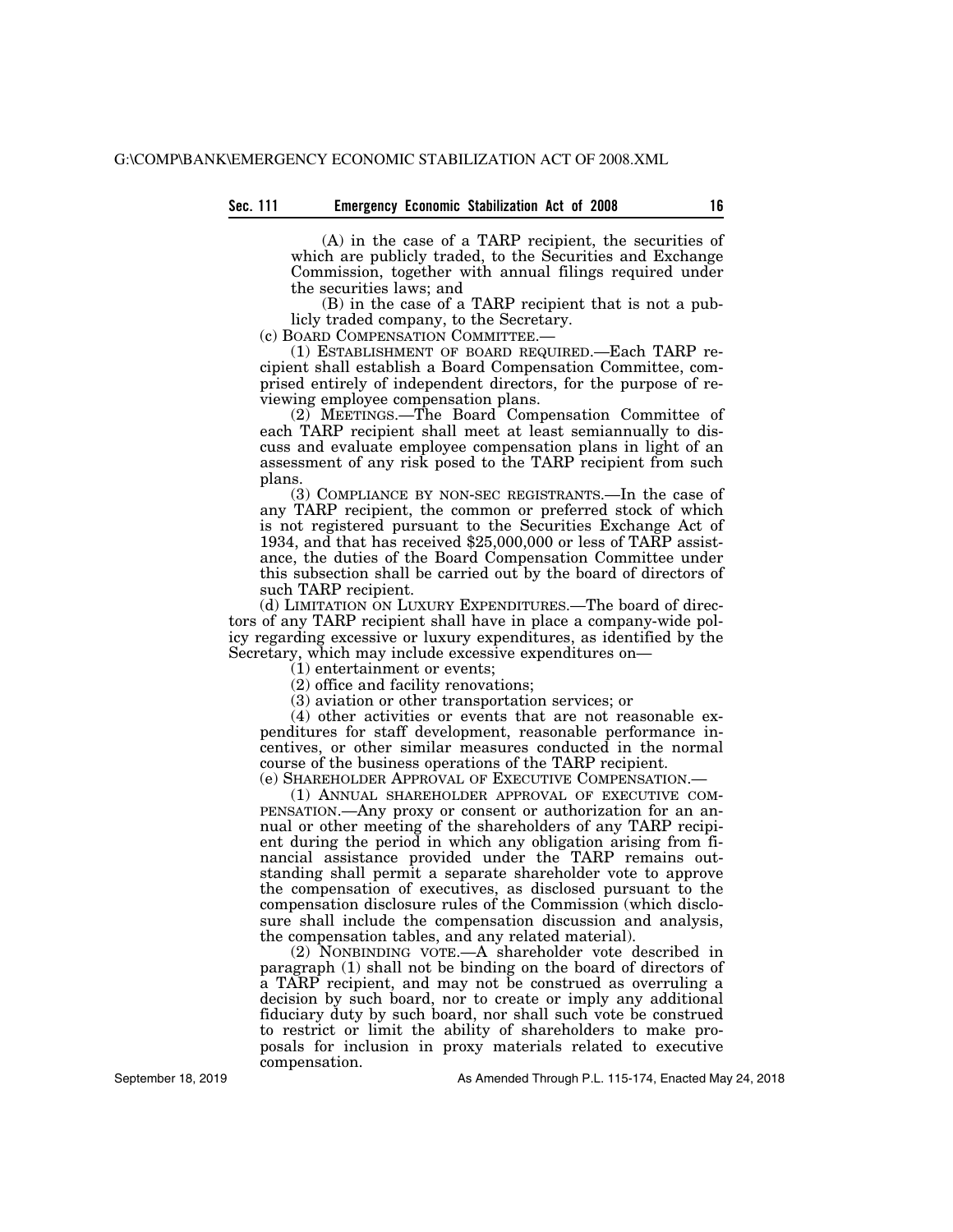(3) DEADLINE FOR RULEMAKING.—Not later than 1 year after the date of enactment of the American Recovery and Reinvestment Act of 2009, the Commission shall issue any final rules and regulations required by this subsection.

(f) REVIEW OF PRIOR PAYMENTS TO EXECUTIVES.—

(1) IN GENERAL.—The Secretary shall review bonuses, retention awards, and other compensation paid to the senior executive officers and the next 20 most highly-compensated employees of each entity receiving TARP assistance before the date of enactment of the American Recovery and Reinvestment Act of 2009, to determine whether any such payments were inconsistent with the purposes of this section or the TARP or were otherwise contrary to the public interest.

(2) NEGOTIATIONS FOR REIMBURSEMENT.—If the Secretary makes a determination described in paragraph (1), the Secretary shall seek to negotiate with the TARP recipient and the subject employee for appropriate reimbursements to the Federal Government with respect to compensation or bonuses.

(g) NO IMPEDIMENT TO WITHDRAWAL BY TARP RECIPIENTS.— Subject to consultation with the appropriate Federal banking agency (as that term is defined in section 3 of the Federal Deposit Insurance Act), if any, the Secretary shall permit a TARP recipient to repay any assistance previously provided under the TARP to such financial institution, without regard to whether the financial institution has replaced such funds from any other source or to any waiting period, and when such assistance is repaid, the Secretary, at the market price, may liquidate warrants associated with such assistance.

(h) REGULATIONS.—The Secretary shall promulgate regulations to implement this section.

#### SEC. 112. [12 U.S.C. 5222] COORDINATION WITH FOREIGN AUTHORI-**TIES AND CENTRAL BANKS.**

The Secretary shall coordinate, as appropriate, with foreign financial authorities and central banks to work toward the establishment of similar programs by such authorities and central banks. To the extent that such foreign financial authorities or banks hold troubled assets as a result of extending financing to financial institutions that have failed or defaulted on such financing, such troubled assets qualify for purchase under section 101.

# **SEC. 113. [12 U.S.C. 5223] MINIMIZATION OF LONG-TERM COSTS AND MAXIMIZATION OF BENEFITS FOR TAXPAYERS.**

(a) LONG-TERM COSTS AND BENEFITS.—

(1) MINIMIZING NEGATIVE IMPACT.—The Secretary shall use the authority under this Act in a manner that will minimize any potential long-term negative impact on the taxpayer, taking into account the direct outlays, potential long-term returns on assets purchased, and the overall economic benefits of the program, including economic benefits due to improvements in economic activity and the availability of credit, the impact on the savings and pensions of individuals, and reductions in losses to the Federal Government.

(2) AUTHORITY.—In carrying out paragraph (1), the Secretary shall—

September 18, 2019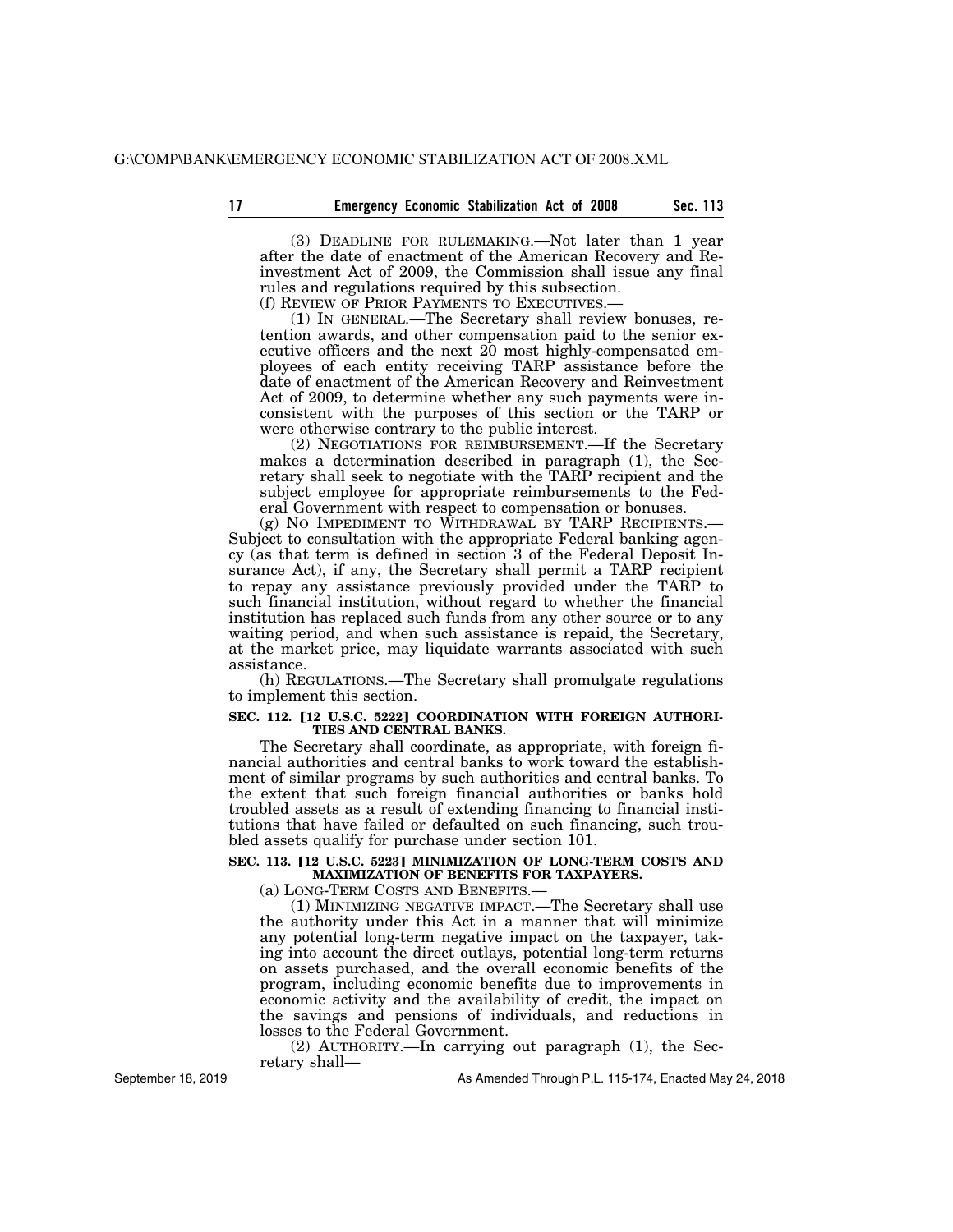#### **Sec. 113 Emergency Economic Stabilization Act of 2008 18**

(A) hold the assets to maturity or for resale for and until such time as the Secretary determines that the market is optimal for selling such assets, in order to maximize the value for taxpayers; and

(B) sell such assets at a price that the Secretary determines, based on available financial analysis, will maximize return on investment for the Federal Government.

(3) PRIVATE SECTOR PARTICIPATION.—The Secretary shall encourage the private sector to participate in purchases of troubled assets, and to invest in financial institutions, consistent with the provisions of this section.

(b) USE OF MARKET MECHANISMS.—In making purchases under this Act, the Secretary shall—

(1) make such purchases at the lowest price that the Secretary determines to be consistent with the purposes of this Act; and

(2) maximize the efficiency of the use of taxpayer resources by using market mechanisms, including auctions or reverse auctions, where appropriate.

(c) DIRECT PURCHASES.—If the Secretary determines that use of a market mechanism under subsection (b) is not feasible or appropriate, and the purposes of the Act are best met through direct purchases from an individual financial institution, the Secretary shall pursue additional measures to ensure that prices paid for assets are reasonable and reflect the underlying value of the asset.

(d) CONDITIONS ON PURCHASE AUTHORITY FOR WARRANTS AND DEBT INSTRUMENTS.—

(1) IN GENERAL.—The Secretary may not purchase, or make any commitment to purchase, any troubled asset under the authority of this Act, unless the Secretary receives from the financial institution from which such assets are to be purchased—

(A) in the case of a financial institution, the securities of which are traded on a national securities exchange, a warrant giving the right to the Secretary to receive nonvoting common stock or preferred stock in such financial institution, or voting stock with respect to which, the Secretary agrees not to exercise voting power, as the Secretary determines appropriate; or

(B) in the case of any financial institution other than one described in subparagraph (A), a warrant for common or preferred stock, or a senior debt instrument from such financial institution, as described in paragraph (2)(C).

(2) TERMS AND CONDITIONS.—The terms and conditions of any warrant or senior debt instrument required under paragraph (1) shall meet the following requirements:

(A) PURPOSES.—Such terms and conditions shall, at a minimum, be designed—

(i) to provide for reasonable participation by the Secretary, for the benefit of taxpayers, in equity appreciation in the case of a warrant or other equity security, or a reasonable interest rate premium, in the case of a debt instrument; and

As Amended Through P.L. 115-174, Enacted May 24, 2018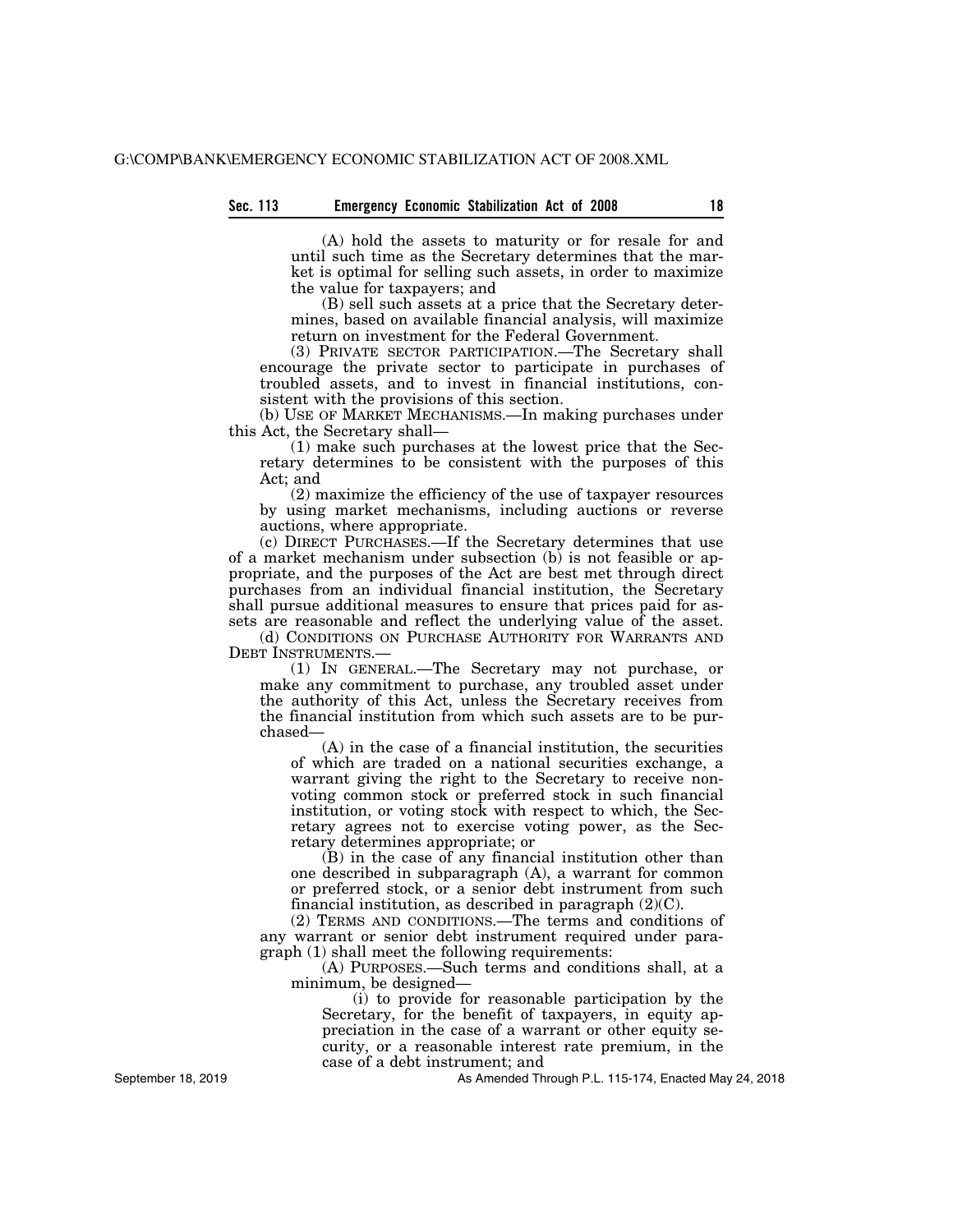(ii) to provide additional protection for the taxpayer against losses from sale of assets by the Secretary under this Act and the administrative expenses of the TARP.

(B) AUTHORITY TO SELL, EXERCISE, OR SURRENDER.— The Secretary may sell, exercise, or surrender a warrant or any senior debt instrument received under this subsection, based on the conditions established under subparagraph (A).

(C) CONVERSION.—The warrant shall provide that if, after the warrant is received by the Secretary under this subsection, the financial institution that issued the warrant is no longer listed or traded on a national securities exchange or securities association, as described in paragraph (1)(A), such warrants shall convert to senior debt, or contain appropriate protections for the Secretary to ensure that the Treasury is appropriately compensated for the value of the warrant, in an amount determined by the Secretary.

(D) PROTECTIONS.—Any warrant representing securities to be received by the Secretary under this subsection shall contain anti-dilution provisions of the type employed in capital market transactions, as determined by the Secretary. Such provisions shall protect the value of the securities from market transactions such as stock splits, stock distributions, dividends, and other distributions, mergers, and other forms of reorganization or recapitalization.

(E) EXERCISE PRICE.—The exercise price for any warrant issued pursuant to this subsection shall be set by the Secretary, in the interest of the taxpayers.

(F) SUFFICIENCY.—The financial institution shall guarantee to the Secretary that it has authorized shares of nonvoting stock available to fulfill its obligations under this subsection. Should the financial institution not have sufficient authorized shares, including preferred shares that may carry dividend rights equal to a multiple number of common shares, the Secretary may, to the extent necessary, accept a senior debt note in an amount, and on such terms as will compensate the Secretary with equivalent value, in the event that a sufficient shareholder vote to authorize the necessary additional shares cannot be obtained.

(3) EXCEPTIONS.—

(A) DE MINIMIS.—The Secretary shall establish de minimis exceptions to the requirements of this subsection. based on the size of the cumulative transactions of troubled assets purchased from any one financial institution for the duration of the program, at not more than \$100,000,000.

(B) OTHER EXCEPTIONS.—The Secretary shall establish an exception to the requirements of this subsection and appropriate alternative requirements for any participating financial institution that is legally prohibited from issuing

As Amended Through P.L. 115-174, Enacted May 24, 2018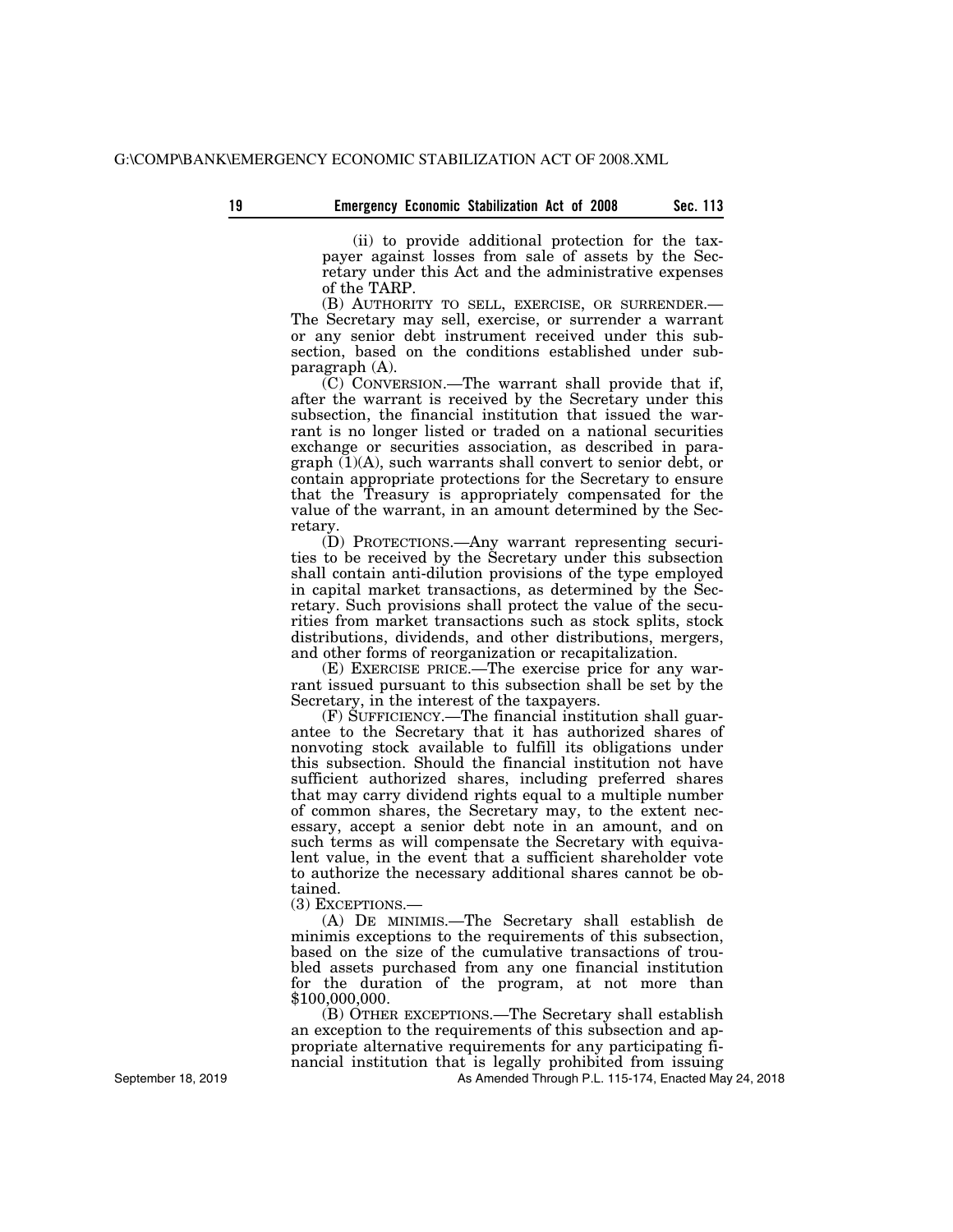# **Sec. 114 Emergency Economic Stabilization Act of 2008 20**

securities and debt instruments, so as not to allow circumvention of the requirements of this section.

# **SEC. 114. [12 U.S.C. 5224] MARKET TRANSPARENCY.**

(a) PRICING.—To facilitate market transparency, the Secretary shall make available to the public, in electronic form, a description, amounts, and pricing of assets acquired under this Act, within 2 business days of purchase, trade, or other disposition.

(b) DISCLOSURE.—For each type of financial institutions that sells troubled assets to the Secretary under this Act, the Secretary shall determine whether the public disclosure required for such financial institutions with respect to off-balance sheet transactions, derivatives instruments, contingent liabilities, and similar sources of potential exposure is adequate to provide to the public sufficient information as to the true financial position of the institutions. If such disclosure is not adequate for that purpose, the Secretary shall make recommendations for additional disclosure requirements to the relevant regulators.

# SEC. 115. [12 U.S.C. 5225] GRADUATED AUTHORIZATION TO PURCHASE.

(a) AUTHORITY.—The authority of the Secretary to purchase troubled assets under this Act shall be limited as follows:

(1) Effective upon the date of enactment of this Act, such authority shall be limited to \$250,000,000,000 outstanding at any one time.

(2) If at any time, the President submits to the Congress a written certification that the Secretary needs to exercise the authority under this paragraph, effective upon such submission, such authority shall be limited to \$350,000,000,000 outstanding at any one time.

(3) If, at any time after the certification in paragraph (2) has been made, the President transmits to the Congress a written report detailing the plan of the Secretary to exercise the authority under this paragraph, unless there is enacted, within 15 calendar days of such transmission, a joint resolution described in subsection (c), effective upon the expiration of such 15-day period, such authority shall be limited to \$700,000,000,000, as such amount is reduced by  $$1,259,000,000,1$  as such amount is reduced by  $$1,244,000,000,1$ .

(4) For purposes of this subsection, the amount of authority considered to be exercised by the Secretary shall not be reduced by—

(A) any amounts received by the Secretary before, on, or after the date of enactment of the Pay It Back Act from repayment of the principal of financial assistance by an entity that has received financial assistance under the TARP

September 18, 2019

<sup>1</sup>Double commas so in law. See amendments made by sections 202(b) and 402(f) of division A of Public Law 111–22.

Section  $1302(1)(A)$  of Public Law  $111-203$  (124 Stat. 2133) provides for an amendment to section  $115(a)(3)$  as follows:

<sup>(</sup>A)(3) as nonows:<br>(A) by striking ", \$700,000,000,000, as such amount is reduced by \$1,259,000,000, as such amount is reduced by \$1,244,000,000" and inserting "\$475,000,000,000"; and

The amendment could not be executed because the matter proposed to be struck does not appear. It probably should have been to strike "\$700,000,000,000, as such amount is reduced by \$1,244,000,000,, and insert "\$475,000,00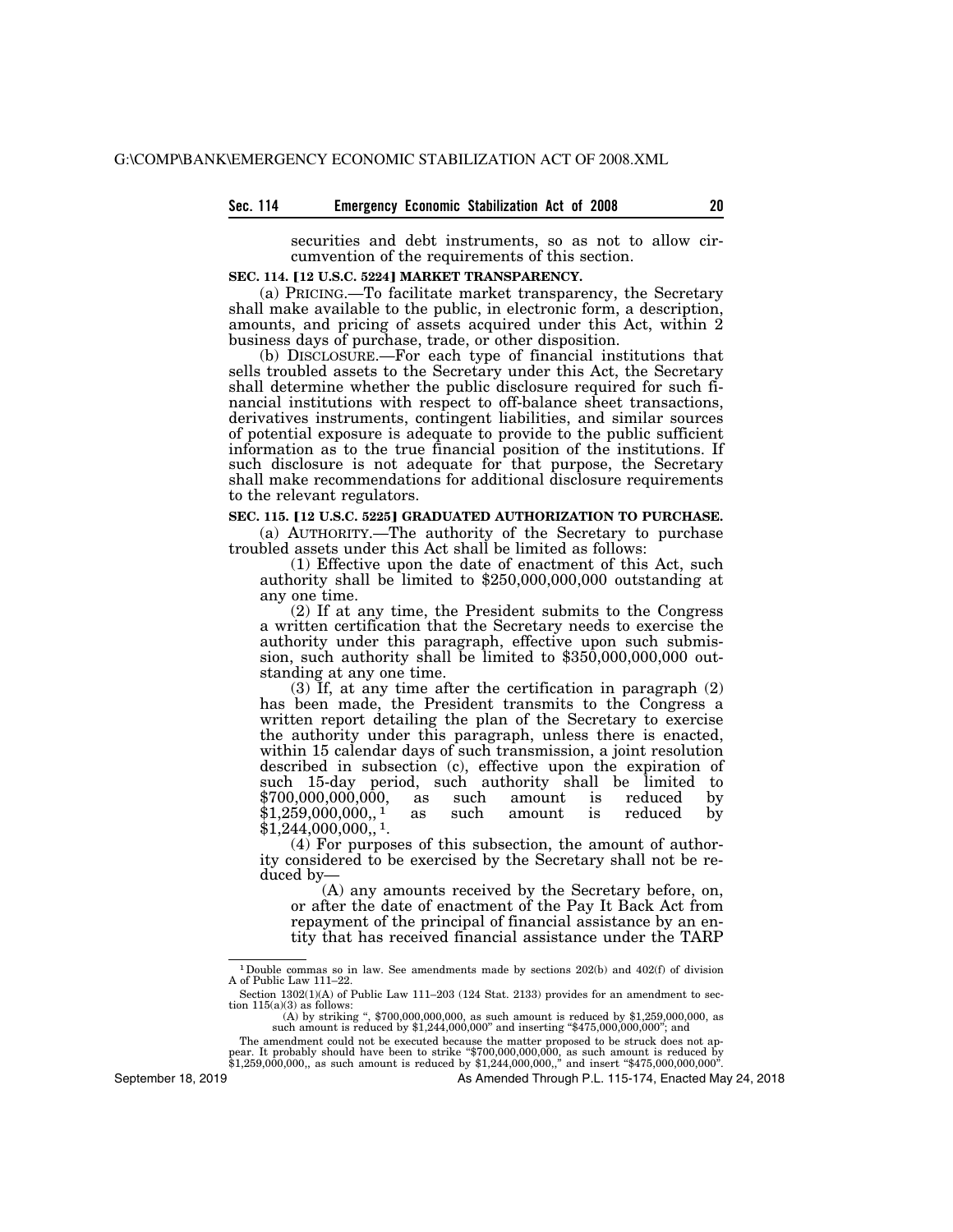or any other program enacted by the Secretary under the authorities granted to the Secretary under this Act;

(B) any amounts committed for any guarantees pursuant to the TARP that became or become uncommitted; or (C) any losses realized by the Secretary.

(5) No authority under this Act may be used to incur any obligation for a program or initiative that was not initiated prior to June 25, 2010.

(b) AGGREGATION OF PURCHASE PRICES.—The amount of troubled assets purchased by the Secretary outstanding at any one time shall be determined for purposes of the dollar amount limitations under subsection (a) by aggregating the purchase prices of all troubled assets held.<br>(c) JOINT RESOLUTION OF DISAPPROVAL.—

(1) IN GENERAL.—Notwithstanding any other provision of this section, the Secretary may not exercise any authority to make purchases under this Act with regard to any amount in excess of \$350,000,000,000 previously obligated, as described in this section if, within 15 calendar days after the date on which Congress receives a report of the plan of the Secretary described in subsection  $(a)(3)$ , there is enacted into law a joint resolution disapproving the plan of the Secretary with respect to such additional amount.

(2) CONTENTS OF JOINT RESOLUTION.—For the purpose of this section, the term ''joint resolution'' means only a joint resolution—

(A) that is introduced not later than 3 calendar days after the date on which the report of the plan of the Secretary referred to in subsection  $(a)(3)$  is received by Congress;

(B) which does not have a preamble;

(C) the title of which is as follows: ''Joint resolution relating to the disapproval of obligations under the Emergency Economic Stabilization Act of 2008''; and

(D) the matter after the resolving clause of which is as follows: ''That Congress disapproves the obligation of any amount exceeding the amounts obligated as described in paragraphs (1) and (2) of section  $11\overline{5}$ (a) of the Emergency Economic Stabilization Act of 2008."

(d) FAST TRACK CONSIDERATION IN HOUSE OF REPRESENTA-TIVES.—

(1) RECONVENING.—Upon receipt of a report under subsection (a)(3), the Speaker, if the House would otherwise be adjourned, shall notify the Members of the House that, pursuant to this section, the House shall convene not later than the second calendar day after receipt of such report;

(2) REPORTING AND DISCHARGE.—Any committee of the House of Representatives to which a joint resolution is referred shall report it to the House not later than 5 calendar days after the date of receipt of the report described in subsection  $(a)(3)$ . If a committee fails to report the joint resolution within that period, the committee shall be discharged from further consideration of the joint resolution and the joint resolution shall be referred to the appropriate calendar.

September 18, 2019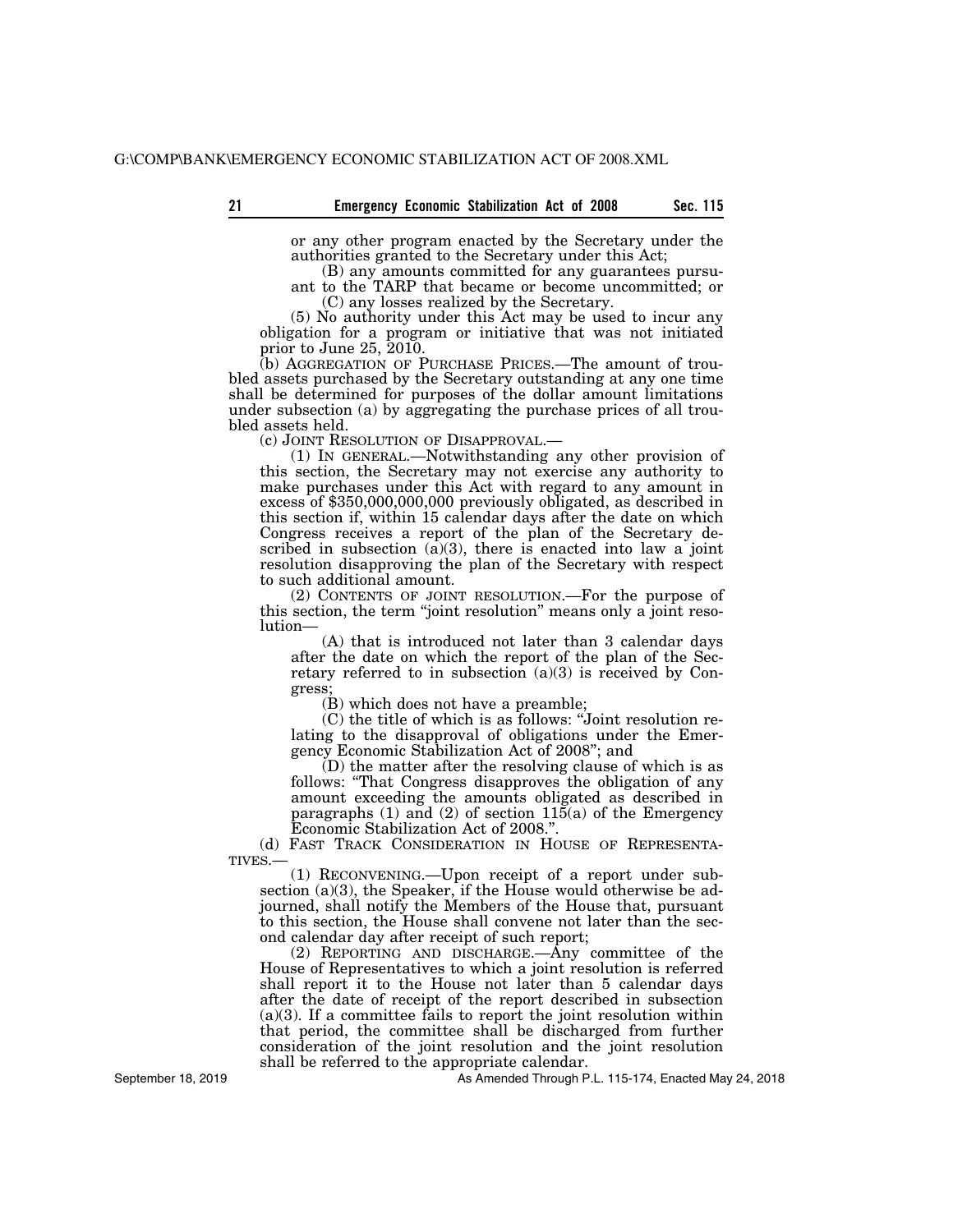#### **Sec. 115 Emergency Economic Stabilization Act of 2008 22**

(3) PROCEEDING TO CONSIDERATION.—After each committee authorized to consider a joint resolution reports it to the House or has been discharged from its consideration, it shall be in order, not later than the sixth day after Congress receives the report described in subsection  $(a)(3)$ , to move to proceed to consider the joint resolution in the House. All points of order against the motion are waived. Such a motion shall not be in order after the House has disposed of a motion to proceed on the joint resolution. The previous question shall be considered as ordered on the motion to its adoption without intervening motion. The motion shall not be debatable. A motion to reconsider the vote by which the motion is disposed of shall not be in order.

(4) CONSIDERATION.—The joint resolution shall be considered as read. All points of order against the joint resolution and against its consideration are waived. The previous question shall be considered as ordered on the joint resolution to its passage without intervening motion except two hours of debate equally divided and controlled by the proponent and an opponent. A motion to reconsider the vote on passage of the joint resolution shall not be in order.<br>(e) FAST TRACK CONSIDERATION IN SENATE.—

(1) RECONVENING.—Upon receipt of a report under subsection (a)(3), if the Senate has adjourned or recessed for more than 2 days, the majority leader of the Senate, after consultation with the minority leader of the Senate, shall notify the Members of the Senate that, pursuant to this section, the Senate shall convene not later than the second calendar day after receipt of such message.

(2) PLACEMENT ON CALENDAR.—Upon introduction in the Senate, the joint resolution shall be placed immediately on the calendar.

(3) FLOOR CONSIDERATION.—

(A) IN GENERAL.—Notwithstanding Rule XXII of the Standing Rules of the Senate, it is in order at any time during the period beginning on the 4th day after the date on which Congress receives a report of the plan of the Secretary described in subsection  $(a)(3)$  and ending on the 6th day after the date on which Congress receives a report of the plan of the Secretary described in subsection  $(a)(3)$ (even though a previous motion to the same effect has been disagreed to) to move to proceed to the consideration of the joint resolution, and all points of order against the joint resolution (and against consideration of the joint resolution) are waived. The motion to proceed is not debatable. The motion is not subject to a motion to postpone. A motion to reconsider the vote by which the motion is agreed to or disagreed to shall not be in order. If a motion to proceed to the consideration of the resolution is agreed to, the joint resolution shall remain the unfinished business until disposed of.

(B) DEBATE.—Debate on the joint resolution, and on all debatable motions and appeals in connection therewith, shall be limited to not more than 10 hours, which shall be

As Amended Through P.L. 115-174, Enacted May 24, 2018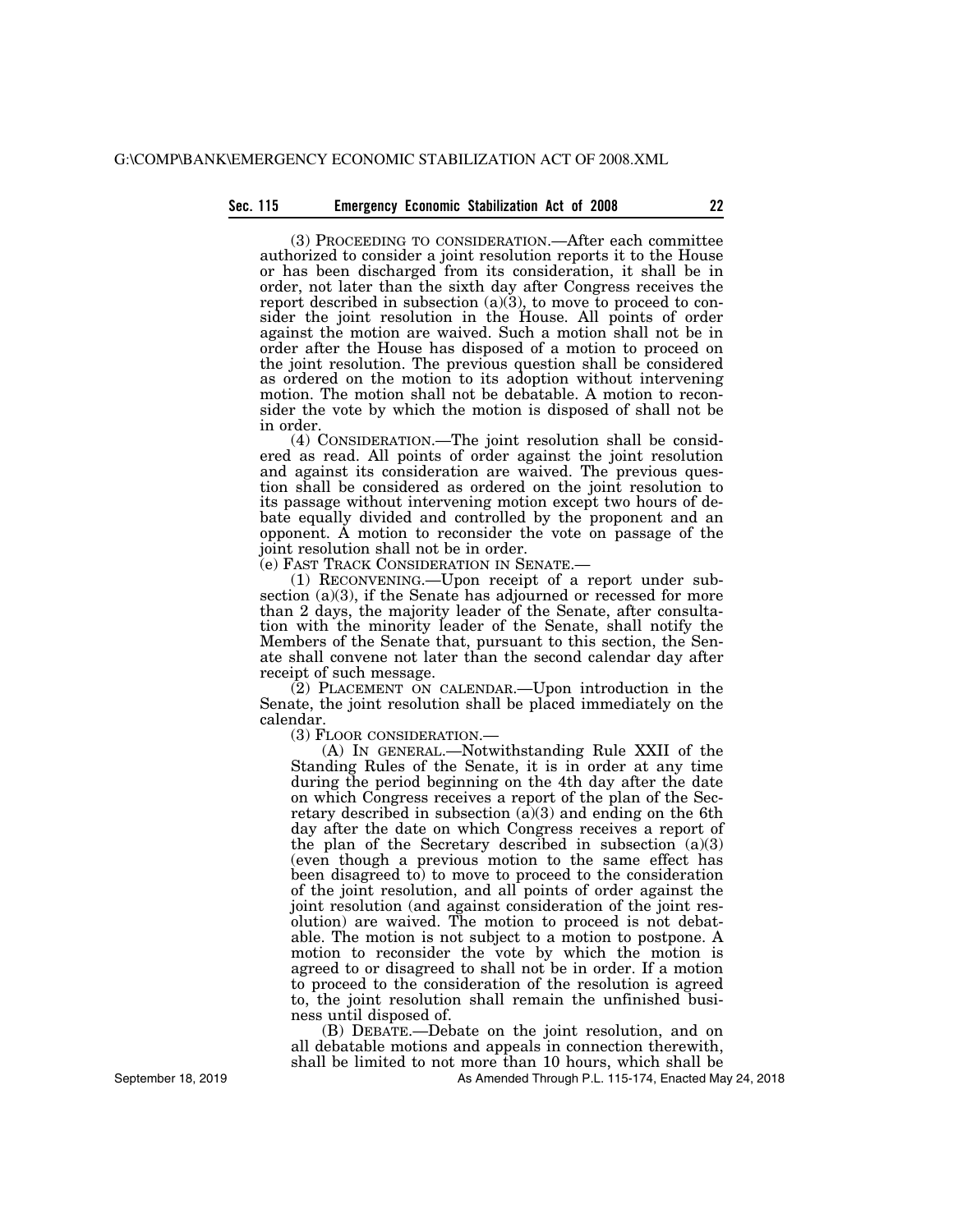| 23 | Emergency Economic Stabilization Act of 2008 |  | Sec. 115 |
|----|----------------------------------------------|--|----------|
|    |                                              |  |          |

divided equally between the majority and minority leaders or their designees. A motion further to limit debate is in order and not debatable. An amendment to, or a motion to postpone, or a motion to proceed to the consideration of other business, or a motion to recommit the joint resolution is not in order.

(C) VOTE ON PASSAGE.—The vote on passage shall occur immediately following the conclusion of the debate on a joint resolution, and a single quorum call at the conclusion of the debate if requested in accordance with the rules of the Senate.

(D) RULINGS OF THE CHAIR ON PROCEDURE.—Appeals from the decisions of the Chair relating to the application of the rules of the Senate, as the case may be, to the procedure relating to a joint resolution shall be decided without debate.

(f) RULES RELATING TO SENATE AND HOUSE OF REPRESENTA- TIVES.— (1) COORDINATION WITH ACTION BY OTHER HOUSE.—If, be-

fore the passage by one House of a joint resolution of that House, that House receives from the other House a joint resolution, then the following procedures shall apply:

(A) The joint resolution of the other House shall not be referred to a committee.

(B) With respect to a joint resolution of the House receiving the resolution—

(i) the procedure in that House shall be the same as if no joint resolution had been received from the other House; but

(ii) the vote on passage shall be on the joint resolution of the other House.

(2) TREATMENT OF JOINT RESOLUTION OF OTHER HOUSE.— If one House fails to introduce or consider a joint resolution under this section, the joint resolution of the other House shall be entitled to expedited floor procedures under this section.

(3) TREATMENT OF COMPANION MEASURES.—If, following passage of the joint resolution in the Senate, the Senate then receives the companion measure from the House of Representatives, the companion measure shall not be debatable.

(4) CONSIDERATION AFTER PASSAGE.—

(A) IN GENERAL.—If Congress passes a joint resolution, the period beginning on the date the President is presented with the joint resolution and ending on the date the President takes action with respect to the joint resolution shall be disregarded in computing the 15-calendar day period described in subsection  $(a)(3)$ .

(B) VETOES.—If the President vetoes the joint resolution—

(i) the period beginning on the date the President vetoes the joint resolution and ending on the date the Congress receives the veto message with respect to the joint resolution shall be disregarded in computing the 15-calendar day period described in subsection (a)(3), and

September 18, 2019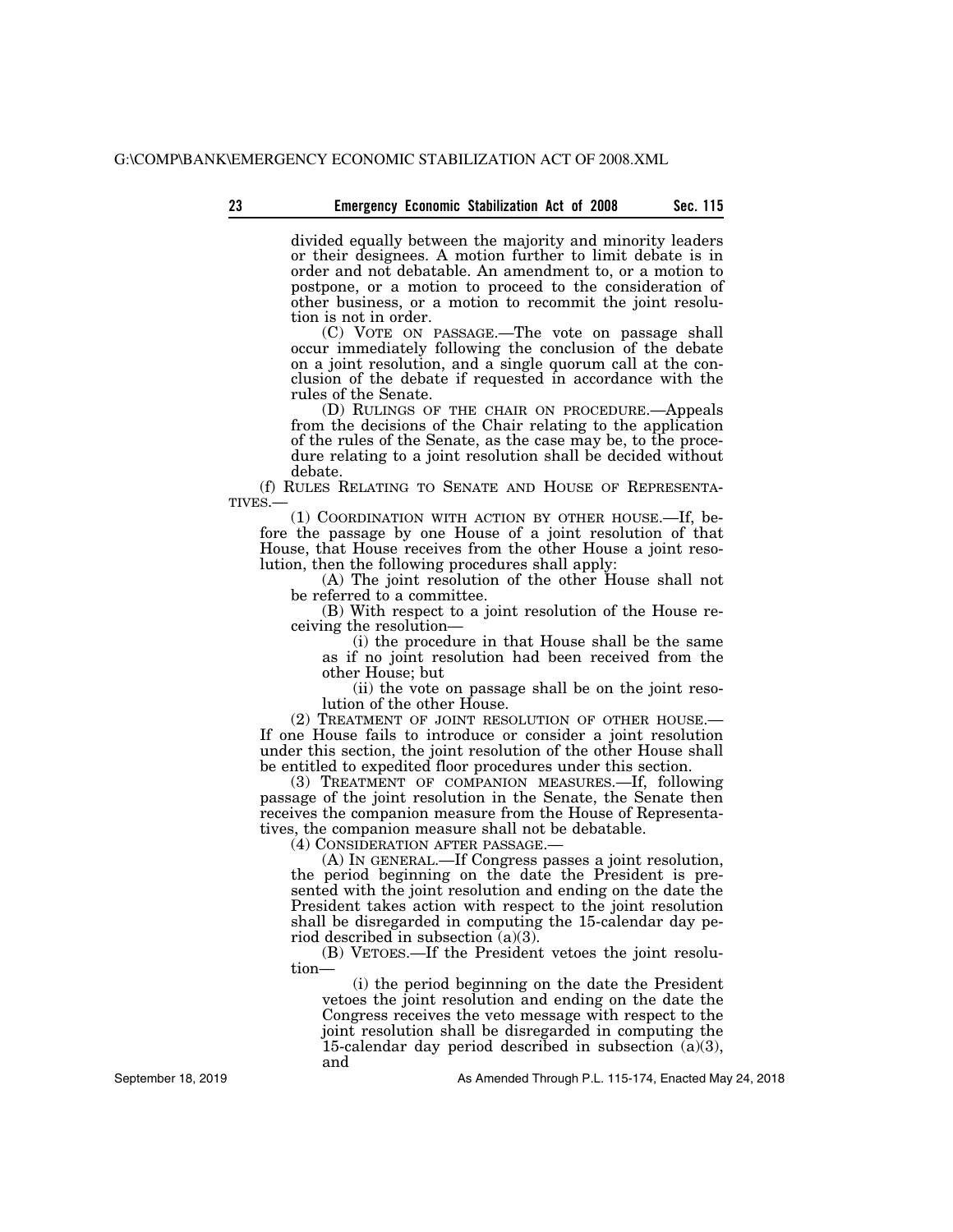| Emergency Economic Stabilization Act of 2008<br>Sec. 116 |
|----------------------------------------------------------|
|----------------------------------------------------------|

(ii) debate on a veto message in the Senate under this section shall be 1 hour equally divided between the majority and minority leaders or their designees.

(5) RULES OF HOUSE OF REPRESENTATIVES AND SENATE.— This subsection and subsections (c), (d), and (e) are enacted by Congress—

(A) as an exercise of the rulemaking power of the Senate and House of Representatives, respectively, and as such it is deemed a part of the rules of each House, respectively, but applicable only with respect to the procedure to be followed in that House in the case of a joint resolution, and it supersedes other rules only to the extent that it is inconsistent with such rules; and

(B) with full recognition of the constitutional right of either House to change the rules (so far as relating to the procedure of that House) at any time, in the same manner, and to the same extent as in the case of any other rule of that House.

## **SEC. 116. [12 U.S.C. 5226] OVERSIGHT AND AUDITS.**

(a) COMPTROLLER GENERAL OVERSIGHT.—

(1) SCOPE OF OVERSIGHT.—The Comptroller General of the United States shall, upon establishment of the troubled assets relief program under this Act (in this section referred to as the ''TARP''), commence ongoing oversight of the activities and performance of the TARP and of any agents and representatives of the TARP (as related to the agent or representative's activities on behalf of or under the authority of the TARP), including vehicles established by the Secretary under this Act. The subjects of such oversight shall include the following:

(A) The performance of the TARP in meeting the purposes of this Act, particularly those involving—

(i) foreclosure mitigation;

(ii) cost reduction;

(iii) whether it has provided stability or prevented disruption to the financial markets or the banking system;

(iv) whether it has protected taxpayers; and

(v) public accountability for the exercise of such authority, including with respect to actions taken by those entities participating in programs established under this Act.

(B) The financial condition and internal controls of the TARP, its representatives and agents.

(C) Characteristics of transactions and commitments entered into, including transaction type, frequency, size, prices paid, and all other relevant terms and conditions, and the timing, duration and terms of any future commitments to purchase assets.

(D) Characteristics and disposition of acquired assets, including type, acquisition price, current market value, sale prices and terms, and use of proceeds from sales.

(E) Efficiency of the operations of the TARP in the use of appropriated funds.

As Amended Through P.L. 115-174, Enacted May 24, 2018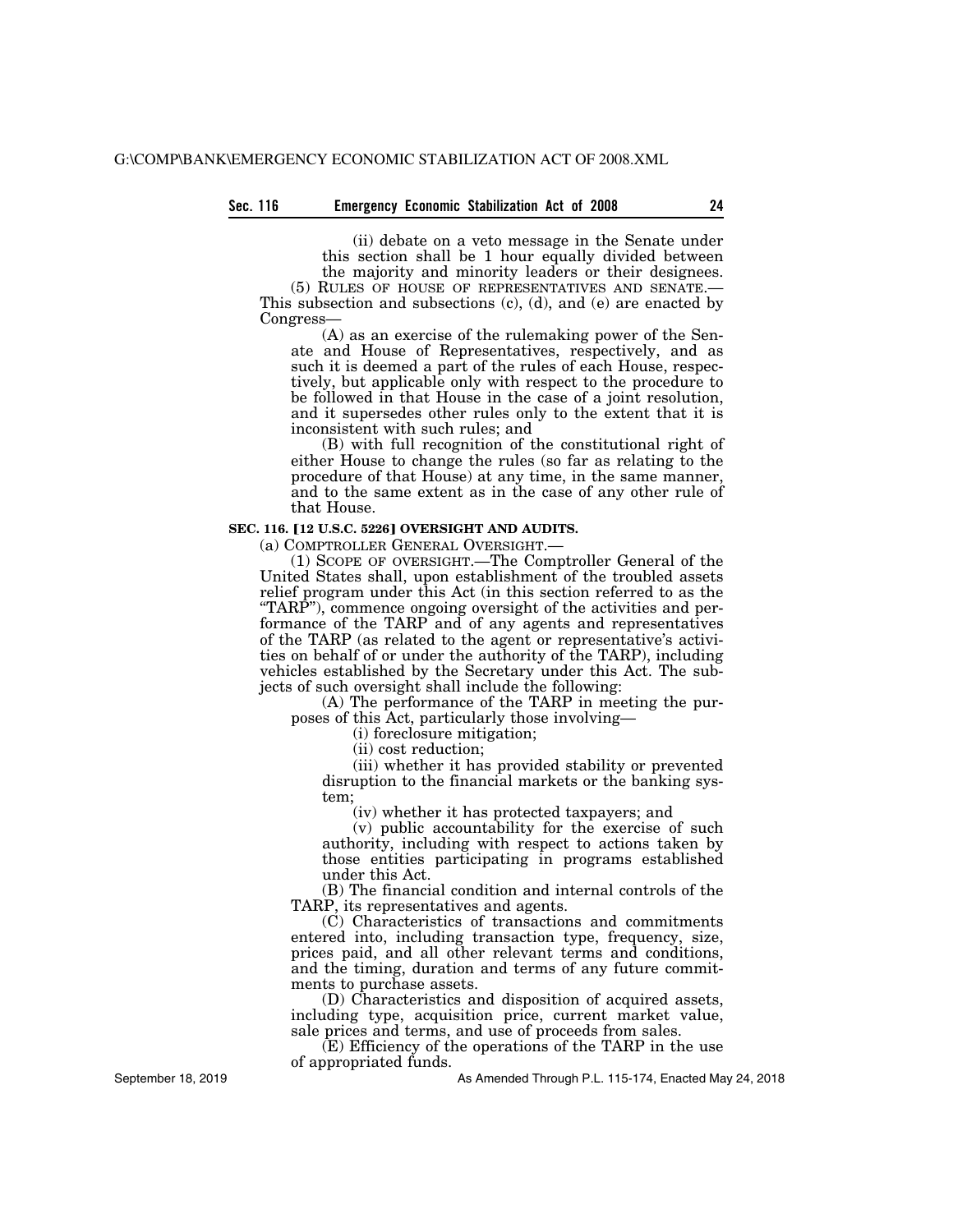(F) Compliance with all applicable laws and regulations by the TARP, its agents and representatives.

(G) The efforts of the TARP to prevent, identify, and minimize conflicts of interest involving any agent or representative performing activities on behalf of or under the authority of the TARP.

(H) The efficacy of contracting procedures pursuant to section 107(b), including, as applicable, the efforts of the TARP in evaluating proposals for inclusion and contracting to the maximum extent possible of minorities (as such term is defined in  $1204(c)$  of the Financial Institutions Reform, Recovery, and Enhancement Act of 1989 (12 U.S.C. 1811 note), women, and minority- and women-owned businesses, including ascertaining and reporting the total amount of fees paid and other value delivered by the TARP to all of its agents and representatives, and such amounts paid or delivered to such firms that are minorityand women-owned businesses (as such terms are defined in section 21A of the Federal Home Loan Bank Act (12 U.S.C. 1441a)).

(2) CONDUCT AND ADMINISTRATION OF OVERSIGHT.— (A) DEFINITION.—In this paragraph, the term ''governmental unit" has the meaning given under section  $101(27)$ of title 11, United States Code, and does not include any insured depository institution as defined under section 3 of the Federal Deposit Insurance Act (12 U.S.C. 8113).

(B) GAO PRESENCE.—The Secretary shall provide the Comptroller General with appropriate space and facilities in the Department of the Treasury as necessary to facilitate oversight of the TARP until the termination date established in section 5230 of this title.

(C) ACCESS TO RECORDS.—

(i) IN GENERAL.—Notwithstanding any other provision of law, and for purposes of reviewing the performance of the TARP, the Comptroller General shall have access, upon request, to any information, data, schedules, books, accounts, financial records, reports, files, electronic communications, or other papers, things, or property belonging to or in use by the TARP, any entity established by the Secretary under this Act, any entity that is established by a Federal reserve bank and receives funding from the TARP, or any entity (other than a governmental unit) participating in a program established under the authority of this Act, and to the officers, employees, directors, independent public accountants, financial advisors and any and all other agents and representatives thereof, at such time as the Comptroller General may request.

(ii) VERIFICATION.—The Comptroller General shall be afforded full facilities for verifying transactions with the balances or securities held by, among others, depositories, fiscal agents, and custodians.

(iii) COPIES.—The Comptroller General may make and retain copies of such books, accounts, and other

As Amended Through P.L. 115-174, Enacted May 24, 2018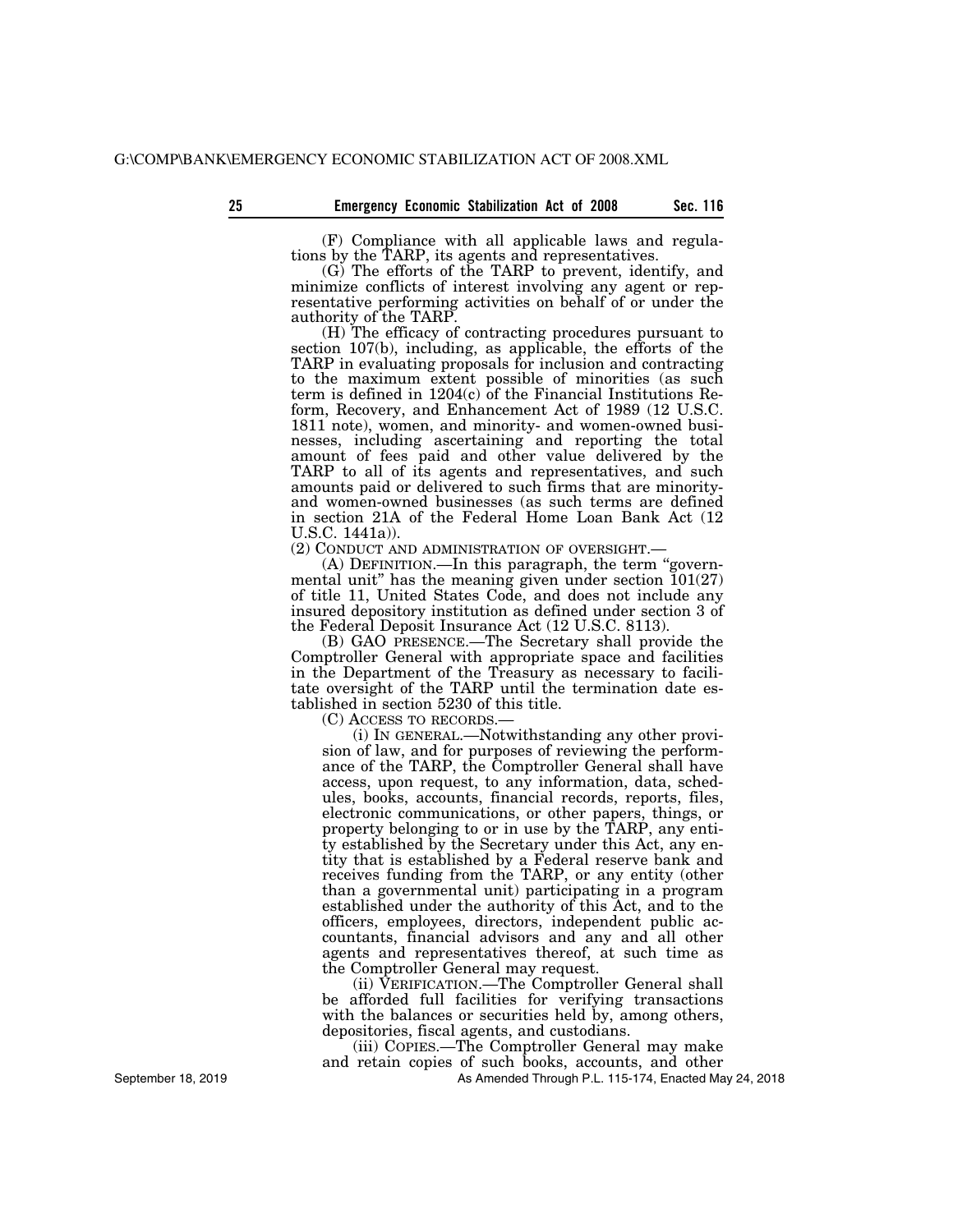records as the Comptroller General determines appropriate.

(D) AGREEMENT BY ENTITIES.—Each contract, term sheet, or other agreement between the Secretary or the TARP (or any TARP vehicle, officer, director, employee, independent public accountant, financial advisor, or other TARP agent or representative) and an entity (other than a governmental unit) participating in a program established under this Act shall provide for access by the Comptroller General in accordance with this section.

(E) RESTRICTION ON PUBLIC DISCLOSURE.—

(i) IN GENERAL.—The Comptroller General may not publicly disclose proprietary or trade secret information obtained under this section.

(ii) EXCEPTION FOR CONGRESSIONAL COMMIT-TEES.—This subparagraph does not limit disclosures to congressional committees or members thereof having jurisdiction over a private or public entity referred to under subparagraph (C).

(iii) RULE OF CONSTRUCTION.—Nothing in this section shall be construed to alter or amend the prohibitions against the disclosure of trade secrets or other information prohibited by section 1905 of title 18, United States Code, section 714(c) of title 31, United States Code, or other applicable provisions of law.

(F) REIMBURSEMENT OF COSTS.—The Treasury shall reimburse the Government Accountability Office for the full cost of any such oversight activities as billed therefor by the Comptroller General of the United States. Such reimbursements shall be credited to the appropriation account ''Salaries and Expenses, Government Accountability Office'' current when the payment is received and remain available until expended.

(3) REPORTING.—The Comptroller General shall submit reports of findings under this sectionannually to the appropriate committees of Congress, and the Special Inspector General for the Troubled Asset Relief Program established under this Act on the activities and performance of the TARP. The Comptroller may also submit special reports under this subsection as warranted by the findings of its oversight activities.

(b) COMPTROLLER GENERAL AUDITS.—

(1) ANNUAL AUDIT.—The TARP shall annually prepare and issue to the appropriate committees of Congress and the public audited financial statements prepared in accordance with generally accepted accounting principles, and the Comptroller General shall annually audit such statements in accordance with generally accepted auditing standards. The Treasury shall reimburse the Government Accountability Office for the full cost of any such audit as billed therefor by the Comptroller General. Such reimbursements shall be credited to the appropriation account ''Salaries and Expenses, Government Accountability Office'' current when the payment is received and remain available until expended. The financial statements pre-

As Amended Through P.L. 115-174, Enacted May 24, 2018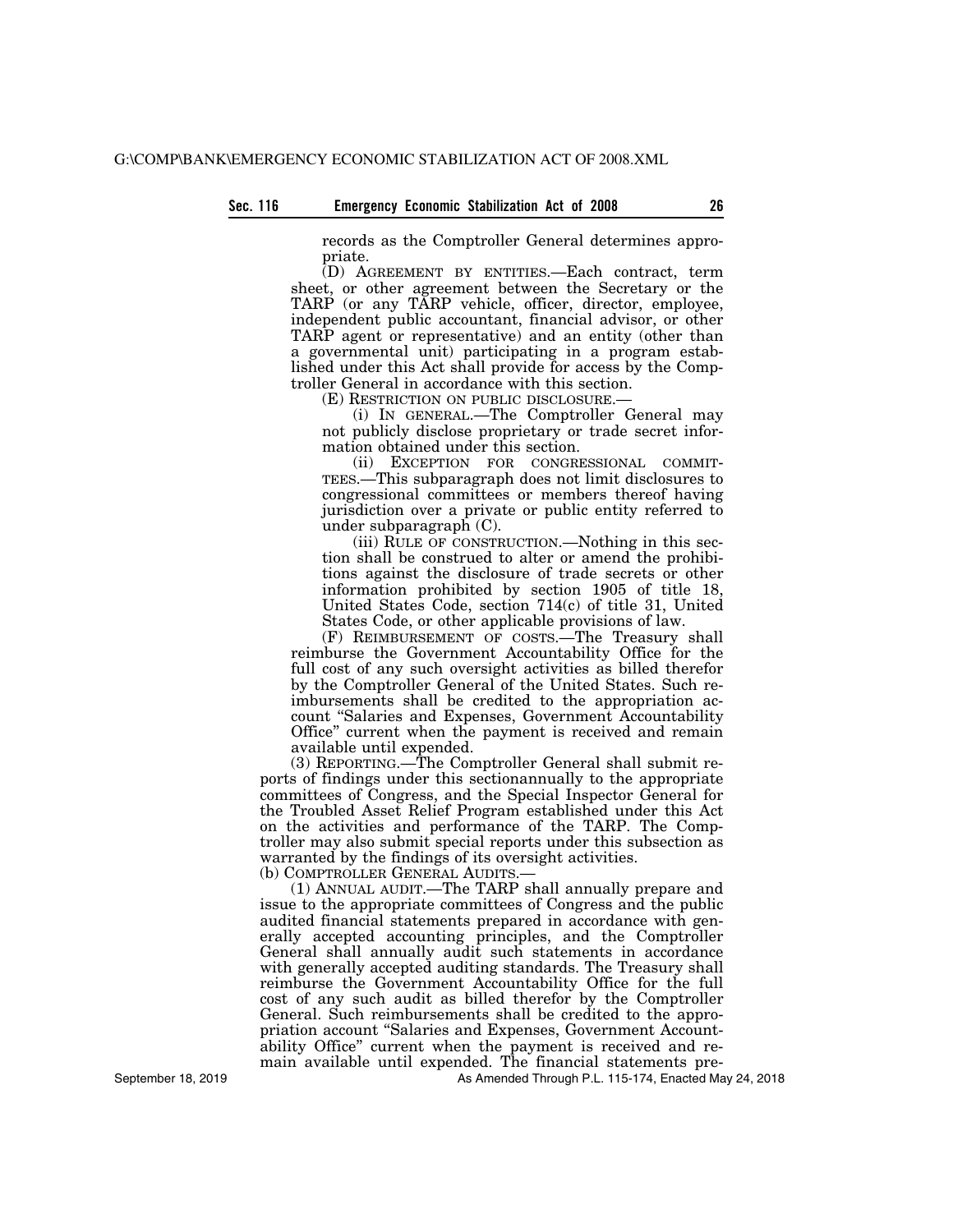pared under this paragraph shall be on the fiscal year basis prescribed under section 1102 of title 31, United States Code. (2) AUTHORITY.—The Comptroller General may audit the

programs, activities, receipts, expenditures, and financial transactions of the TARP and any agents and representatives of the TARP (as related to the agent or representative's activities on behalf of or under the authority of the TARP), including vehicles established by the Secretary under this Act.

(3) CORRECTIVE RESPONSES TO AUDIT PROBLEMS.—The TARP shall—

(A) take action to address deficiencies identified by the Comptroller General or other auditor engaged by the TARP; or

(B) certify to appropriate committees of Congress that no action is necessary or appropriate.

(c) INTERNAL CONTROL.—

(1) ESTABLISHMENT.—The TARP shall establish and maintain an effective system of internal control, consistent with the standards prescribed under section 3512(c) of title 31, United States Code, that provides reasonable assurance of—

(A) the effectiveness and efficiency of operations, including the use of the resources of the TARP;

(B) the reliability of financial reporting, including financial statements and other reports for internal and external use; and

(C) compliance with applicable laws and regulations.

(2) REPORTING.—In conjunction with each annual financial statement issued under this section, the TARP shall—

(A) state the responsibility of management for establishing and maintaining adequate internal control over financial reporting; and

(B) state its assessment, as of the end of the most recent year covered by such financial statement of the TARP, of the effectiveness of the internal control over financial reporting.

(d) SHARING OF INFORMATION.—Any report or audit required under this section shall also be submitted to the Congressional Oversight Panel established under section 125.

(e) TERMINATION.—Any oversight, reporting, or audit requirement under this section shall terminate on the later of—

(1) the date that the last troubled asset acquired by the Secretary under section 101 has been sold or transferred out of the ownership or control of the Federal Government; or

(2) the date of expiration of the last insurance contract issued under section 102.

# **SEC. 117. [12 U.S.C. 5227] STUDY AND REPORT ON MARGIN AUTHORITY.**

(a) STUDY.—The Comptroller General shall undertake a study to determine the extent to which leverage and sudden deleveraging of financial institutions was a factor behind the current financial crisis.

(b) CONTENT.—The study required by this section shall include—

September 18, 2019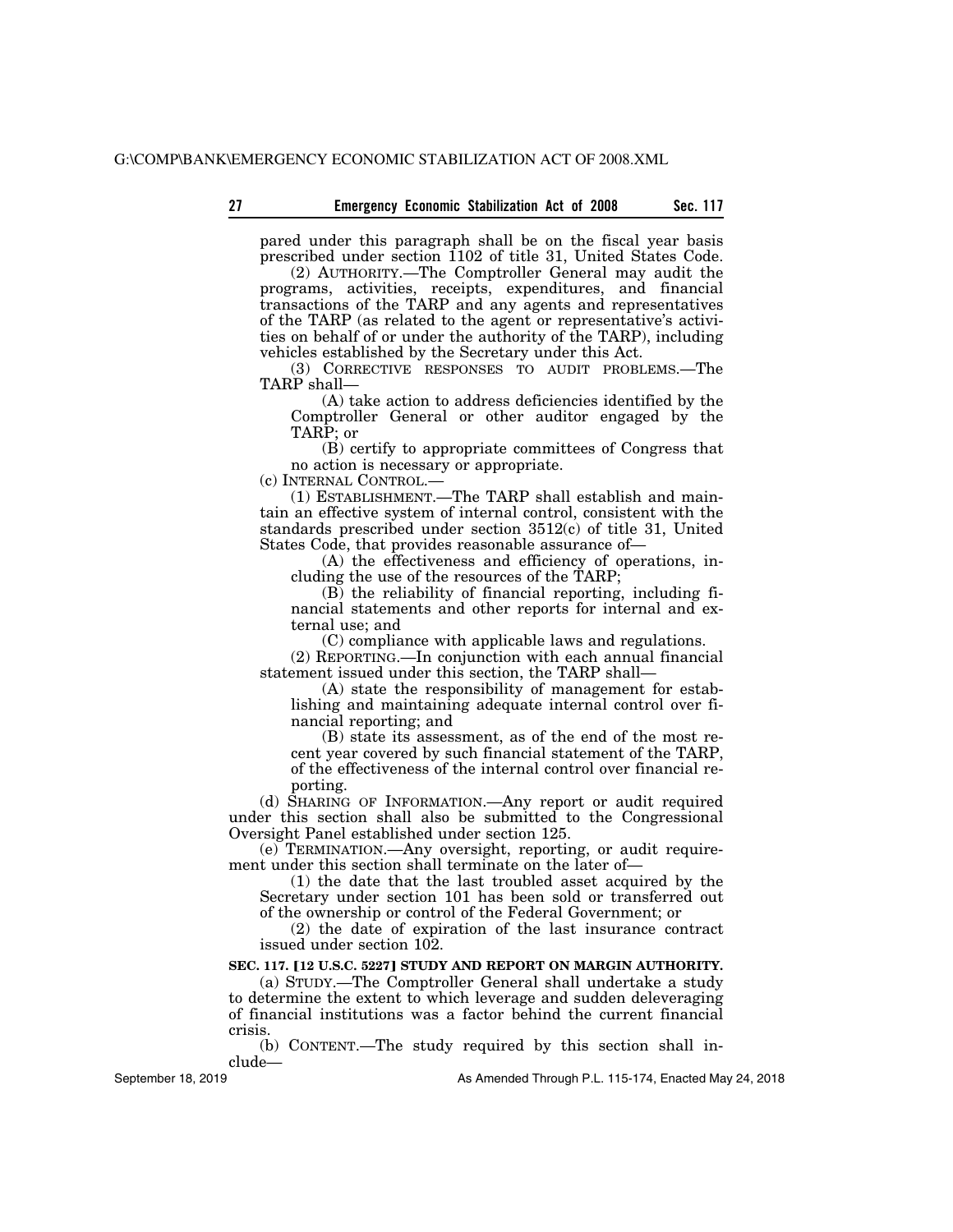#### **Sec. 118 Emergency Economic Stabilization Act of 2008 28**

(1) an analysis of the roles and responsibilities of the Board, the Securities and Exchange Commission, the Secretary, and other Federal banking agencies with respect to monitoring leverage and acting to curtail excessive leveraging;

(2) an analysis of the authority of the Board to regulate leverage, including by setting margin requirements, and what process the Board used to decide whether or not to use its authority;

(3) an analysis of any usage of the margin authority by the Board; and

(4) recommendations for the Board and appropriate committees of Congress with respect to the existing authority of the Board.

(c) REPORT.—Not later than June 1, 2009, the Comptroller General shall complete and submit a report on the study required by this section to the Committee on Banking, Housing, and Urban Affairs of the Senate and the Committee on Financial Services of the House of Representatives.

(d) SHARING OF INFORMATION.—Any reports required under this section shall also be submitted to the Congressional Oversight Panel established under section 125.

#### **SEC. 118. [12 U.S.C. 5228] FUNDING.**

For the purpose of the authorities granted in this Act, and for the costs of administering those authorities, the Secretary may use the proceeds of the sale of any securities issued under chapter 31 of title 31, United States Code, and the purposes for which securities may be issued under chapter 31 of title 31, United States Code, are extended to include actions authorized by this Act, including the payment of administrative expenses. Any funds expended or obligated by the Secretary for actions authorized by this Act, including the payment of administrative expenses, shall be deemed appropriated at the time of such expenditure or obligation.

# SEC. 119. [12 U.S.C. 5229] JUDICIAL REVIEW AND RELATED MATTERS.

(a) JUDICIAL REVIEW.— (1) STANDARD.—Actions by the Secretary pursuant to the authority of this Act shall be subject to chapter 7 of title 5, United States Code, including that such final actions shall be held unlawful and set aside if found to be arbitrary, capricious, an abuse of discretion, or not in accordance with law.

(2) LIMITATIONS ON EQUITABLE RELIEF.—

(A) INJUNCTION.—No injunction or other form of equitable relief shall be issued against the Secretary for actions pursuant to section 101, 102, 106, and 109, other than to remedy a violation of the Constitution.

(B) TEMPORARY RESTRAINING ORDER.—Any request for a temporary restraining order against the Secretary for actions pursuant to this Act shall be considered and granted or denied by the court within 3 days of the date of the request.

(C) PRELIMINARY INJUNCTION.—Any request for a preliminary injunction against the Secretary for actions pursuant to this Act shall be considered and granted or denied by the court on an expedited basis consistent with the pro-

As Amended Through P.L. 115-174, Enacted May 24, 2018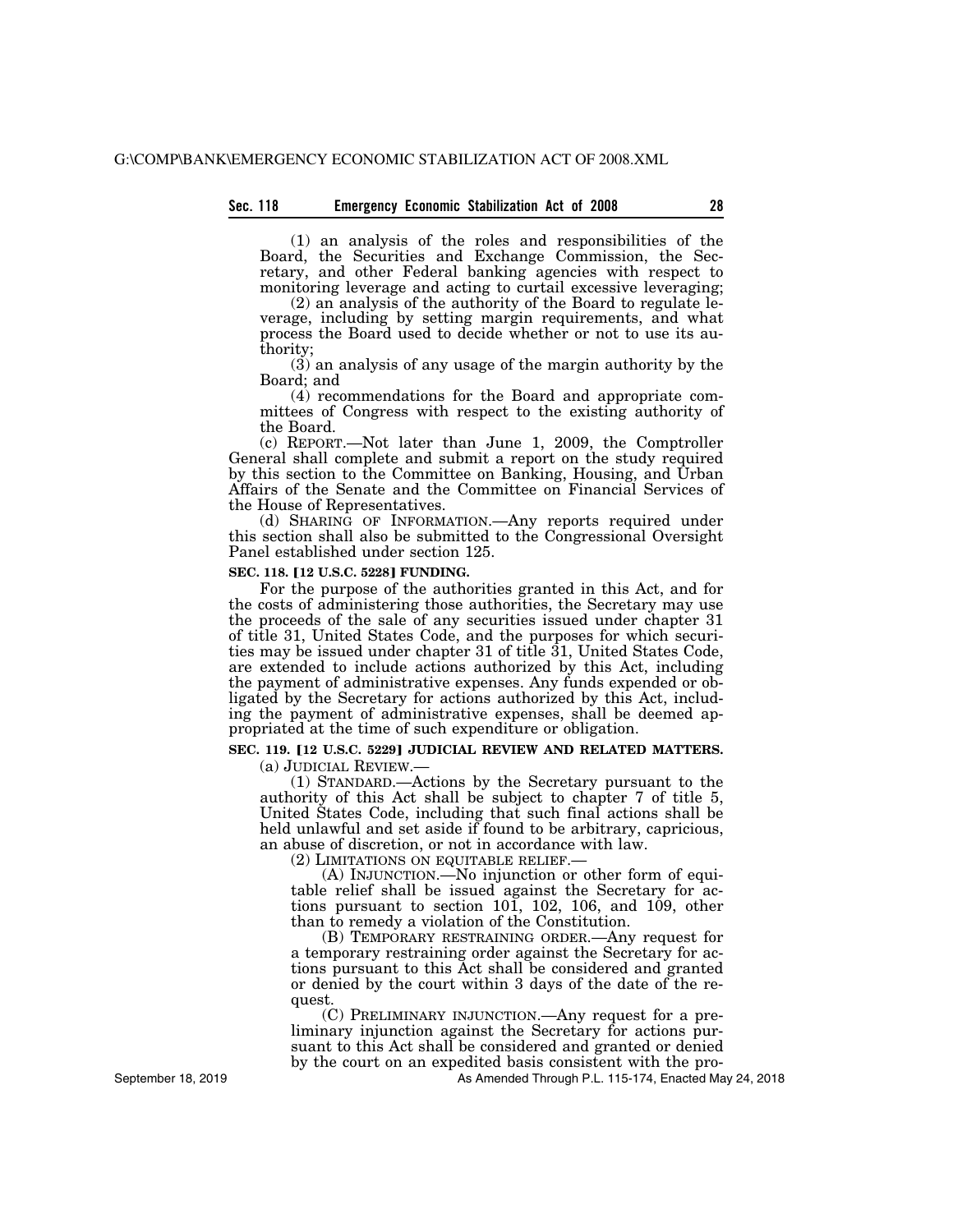visions of rule 65(b)(3) of the Federal Rules of Civil Procedure, or any successor thereto.

(D) PERMANENT INJUNCTION.—Any request for a permanent injunction against the Secretary for actions pursuant to this Act shall be considered and granted or denied by the court on an expedited basis. Whenever possible, the court shall consolidate trial on the merits with any hearing on a request for a preliminary injunction, consistent with the provisions of rule  $65(a)(2)$  of the Federal Rules of Civil Procedure, or any successor thereto.

(3) LIMITATION ON ACTIONS BY PARTICIPATING COMPA-NIES.—No action or claims may be brought against the Secretary by any person that divests its assets with respect to its participation in a program under this Act, except as provided in paragraph (1), other than as expressly provided in a written contract with the Secretary.

(4) STAYS.—Any injunction or other form of equitable relief issued against the Secretary for actions pursuant to section 101, 102, 106, and 109, shall be automatically stayed. The stay shall be lifted unless the Secretary seeks a stay from a higher court within 3 calendar days after the date on which the relief is issued.

(b) RELATED MATTERS.—

(1) TREATMENT OF HOMEOWNERS' RIGHTS.—The terms of any residential mortgage loan that is part of any purchase by the Secretary under this Act shall remain subject to all claims and defenses that would otherwise apply, notwithstanding the exercise of authority by the Secretary under this Act.

(2) SAVINGS CLAUSE.—Any exercise of the authority of the Secretary pursuant to this Act shall not impair the claims or defenses that would otherwise apply with respect to persons other than the Secretary. Except as established in any contract, a servicer of pooled residential mortgages owes any duty to determine whether the net present value of the payments on the loan, as modified, is likely to be greater than the anticipated net recovery that would result from foreclosure to all investors and holders of beneficial interests in such investment, but not to any individual or groups of investors or beneficial interest holders, and shall be deemed to act in the best interests of all such investors or holders of beneficial interests if the servicer agrees to or implements a modification or workout plan when the servicer takes reasonable loss mitigation actions, including partial payments.

#### **SEC. 120. [12 U.S.C. 5230] TERMINATION OF AUTHORITY.**

(a) TERMINATION.—The authorities provided under sections 101(a), excluding section 101(a)(3), and 102 shall terminate on December 31, 2009.

(b) EXTENSION UPON CERTIFICATION.—The Secretary, upon submission of a written certification to Congress, may extend the authority provided under this Act to expire not later than 2 years from the date of enactment of this Act. Such certification shall include a justification of why the extension is necessary to assist American families and stabilize financial markets, as well as the

September 18, 2019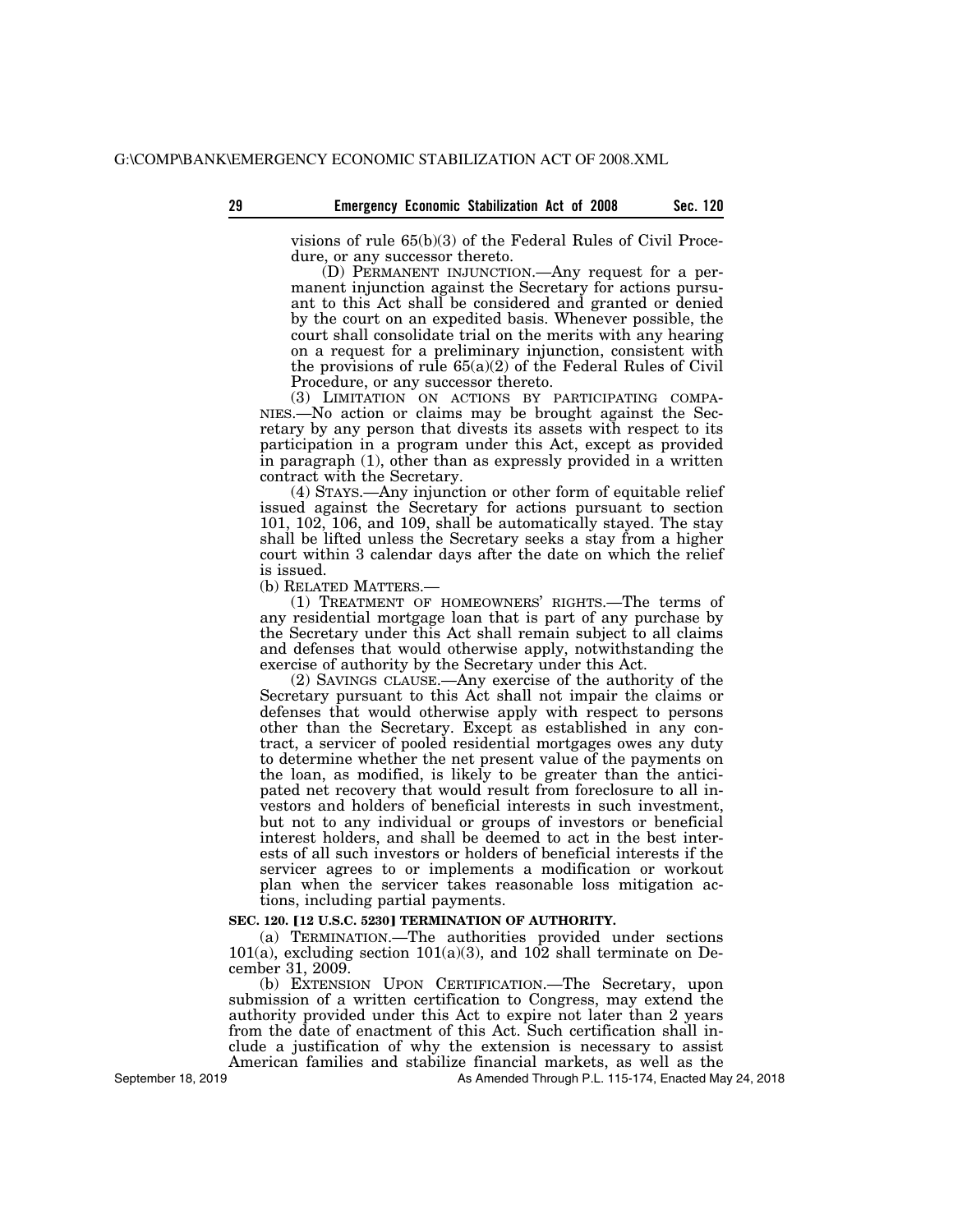# **Sec. 121 Emergency Economic Stabilization Act of 2008 30**

expected cost to the taxpayers for such an extension. Notwithstanding the foregoing, the Secretary may further extend the authority provided under this Act to expire on December 31, 2017, provided that (1) any such extension shall apply only with respect to current program participants in the Housing Finance Agency Innovation Fund for the Hardest Hit Housing Markets, and (2) funds obligated following such extension shall not exceed \$2,000,000,000.

#### SEC. 121. [12 U.S.C. 5231] SPECIAL INSPECTOR GENERAL FOR THE **TROUBLED ASSET RELIEF PROGRAM.**

(a) OFFICE OF INSPECTOR GENERAL.—There is hereby established the Office of the Special Inspector General for the Troubled Asset Relief Program.

(b) APPOINTMENT OF INSPECTOR GENERAL; REMOVAL.—(1) The head of the Office of the Special Inspector General for the Troubled Asset Relief Program is the Special Inspector General for the Troubled Asset Relief Program (in this section referred to as the ''Special Inspector General''), who shall be appointed by the President, by and with the advice and consent of the Senate.

(2) The appointment of the Special Inspector General shall be made on the basis of integrity and demonstrated ability in accounting, auditing, financial analysis, law, management analysis, public administration, or investigations.

(3) The nomination of an individual as Special Inspector General shall be made as soon as practicable after the establishment of any program under sections 101 and 102.

(4) The Special Inspector General shall be removable from office in accordance with the provisions of section 3(b) of the Inspector General Act of 1978 (5 U.S.C. App.).

(5) For purposes of section 7324 of title 5, United States Code, the Special Inspector General shall not be considered an employee who determines policies to be pursued by the United States in the nationwide administration of Federal law.

(6) The annual rate of basic pay of the Special Inspector General shall be the annual rate of basic pay for an Inspector General under section 3(e) of the Inspector General Act of 1978 (5 U.S.C. App.).

(c) DUTIES.—(1) It shall be the duty of the Special Inspector General to conduct, supervise, and coordinate audits and investigations of the purchase, management, and sale of assets by the Secretary of the Treasury under any program established by the Secretary under section 101, and the management by the Secretary of any program established under section 102, including by collecting and summarizing the following information:

(A) A description of the categories of troubled assets purchased or otherwise procured by the Secretary.

(B) A listing of the troubled assets purchased in each such category described under subparagraph (A).

(C) An explanation of the reasons the Secretary deemed it necessary to purchase each such troubled asset.

(D) A listing of each financial institution that such troubled assets were purchased from.

(E) A listing of and detailed biographical information on each person or entity hired to manage such troubled assets.

As Amended Through P.L. 115-174, Enacted May 24, 2018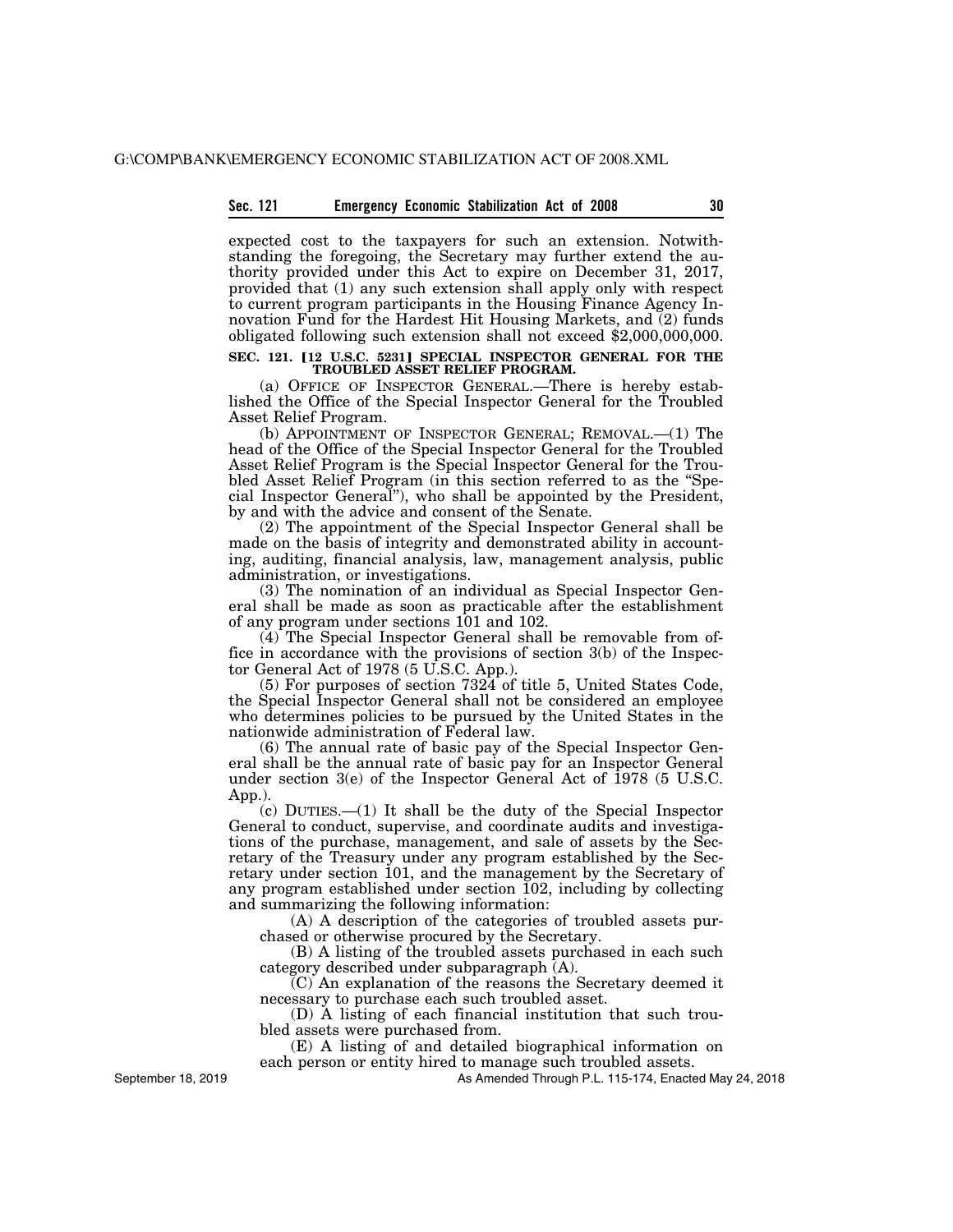(F) A current estimate of the total amount of troubled assets purchased pursuant to any program established under section 101, the amount of troubled assets on the books of the Treasury, the amount of troubled assets sold, and the profit and loss incurred on each sale or disposition of each such troubled asset.

(G) A listing of the insurance contracts issued under section 102.

(2) The Special Inspector General shall establish, maintain, and oversee such systems, procedures, and controls as the Special Inspector General considers appropriate to discharge the duty under paragraph (1).

 $(3)$  In addition to the duties specified in paragraphs  $(1)$  and  $(2)$ , the Inspector General shall also have the duties and responsibilities of inspectors general under the Inspector General Act of 1978.

 $(4)$  $(A)$ <sup>2</sup> Except as provided under subparagraph (B) and in addition to the duties specified in paragraphs (1), (2), and (3), the Special Inspector General shall have the authority to conduct, supervise, and coordinate an audit or investigation of any action taken under this title as the Special Inspector General determines appropriate.

(B) Subparagraph (A) shall not apply to any action taken under section 115, 116, 117, or 125.

(d) POWERS AND AUTHORITIES.—(1) In carrying out the duties specified in subsection (c), the Special Inspector General shall have the authorities provided in section 6 of the Inspector General Act of 1978.

(2) The Special Inspector General shall carry out the duties specified in subsection  $(c)(1)$  and  $(4)$  in accordance with section  $4(b)(1)$  of the Inspector General Act of 1978.

(3) 3 The Office of the Special Inspector General for the Troubled Asset Relief Program shall be treated as an office included under section  $6(e)(3)$  of the Inspector General Act of 1978 (5 U.S.C. App.) relating to the exemption from the initial determination of eligibility by the Attorney General.

(e) PERSONNEL, FACILITIES, AND OTHER RESOURCES.—(1)(A) The Special Inspector General may select, appoint, and employ such officers and employees as may be necessary for carrying out the duties of the Special Inspector General, subject to the provisions of title 5, United States Code, governing appointments in the competitive service, and the provisions of chapter 51 and subchapter III of chapter 53 of such title, relating to classification and General Schedule pay rates.

(B)(i) Subject to clause (ii), the Special Inspector General may exercise the authorities of subsections (b) through (i) of section 3161 of title 5, United States Code (without regard to subsection (a) of that section).

(ii) In exercising the employment authorities under subsection (b) of section 3161 of title 5, United States Code, as provided under clause (i) of this subparagraph—

September 18, 2019

<sup>2</sup>Margin so in law.

<sup>3</sup>Margin so in law.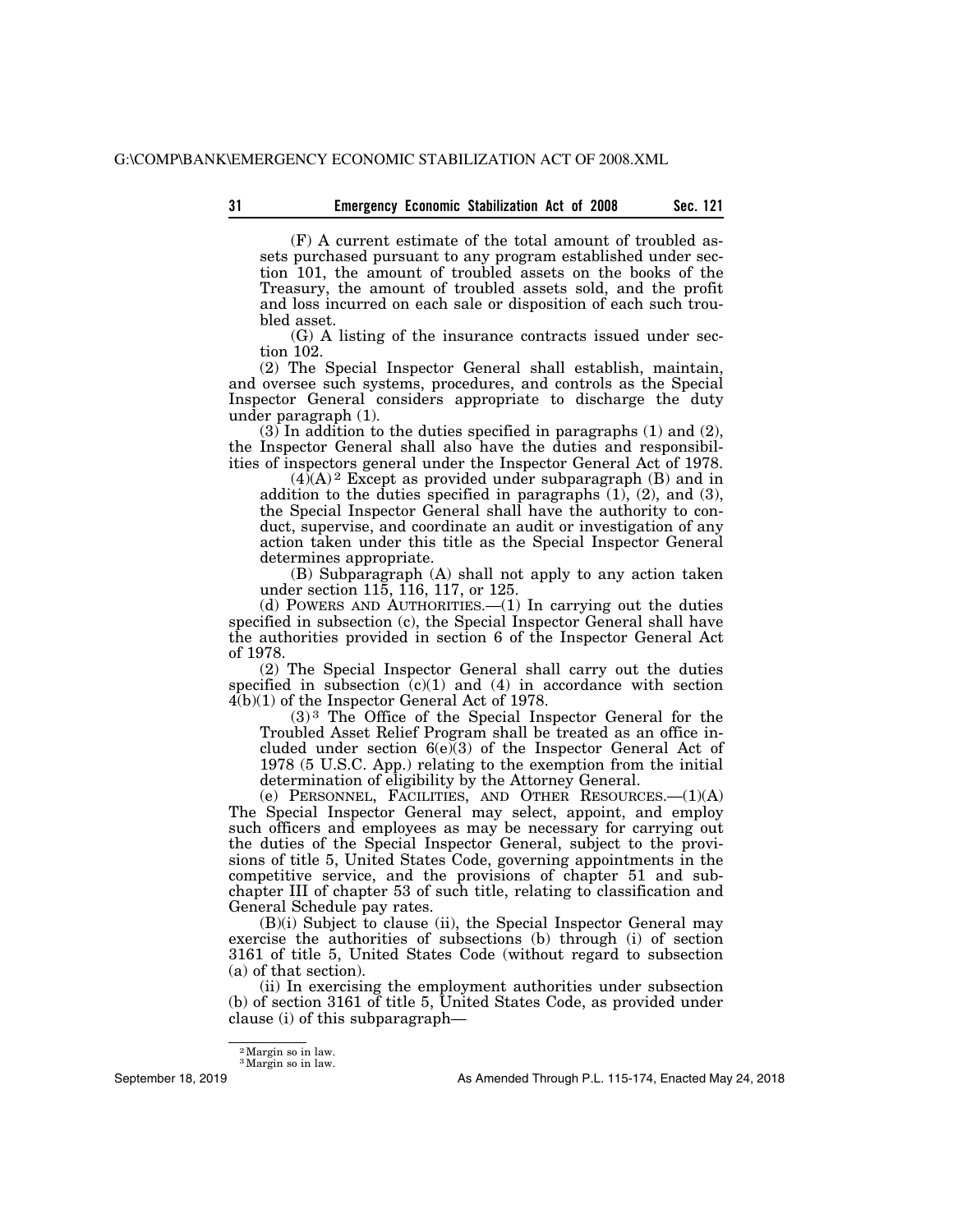(I) the Special Inspector General may not make any appointment on and after the date occurring 6 months after the date of enactment of the Special Inspector General for the Troubled Asset Relief Program Act of 2009;

(II) paragraph (2) of that subsection (relating to periods of appointments) shall not apply; and

(III) no period of appointment may exceed the date on which the Office of the Special Inspector General terminates under subsection (k).

(2) The Special Inspector General may obtain services as authorized by section 3109 of title 5, United States Code, at daily rates not to exceed the equivalent rate prescribed for grade GS–15 of the General Schedule by section 5332 of such title.

(3) The Special Inspector General may enter into contracts and other arrangements for audits, studies, analyses, and other services with public agencies and with private persons, and make such payments as may be necessary to carry out the duties of the Inspector General.

(4)(A) Upon request of the Special Inspector General for information or assistance from any department, agency, or other entity of the Federal Government, the head of such entity shall, insofar as is practicable and not in contravention of any existing law, furnish such information or assistance to the Special Inspector General, or an authorized designee.

(B) Whenever information or assistance requested by the Special Inspector General is, in the judgment of the Special Inspector General, unreasonably refused or not provided, the Special Inspector General shall report the circumstances to the appropriate committees of Congress without delay.

(5)(A) Except as provided under subparagraph (B), if an annuitant receiving an annuity from the Civil Service Retirement and Disability Fund becomes employed in a position within the Office of the Special Inspector General for the Troubled Asset Relief Program, his annuity shall continue. An annuitant so reemployed shall not be considered an employee for purposes of chapter 83 or 84.

(B) Subparagraph (A) shall apply to—

(i) not more than 25 employees at any time as designated by the Special Inspector General; and

(ii) pay periods beginning after the date of enactment of the Special Inspector General for the Troubled Asset Relief Program Act of 2009.

(f) CORRECTIVE RESPONSES TO AUDIT PROBLEMS.—The Secretary shall—

 $(1)$ <sup>4</sup> take action to address deficiencies identified by a report or investigation of the Special Inspector General or other auditor engaged by the TARP; or

 $(2)$ <sup>4</sup> certify to appropriate committees of Congress that no action is necessary or appropriate.

(g) COOPERATION AND COORDINATION WITH OTHER ENTITIES.— In carrying out the duties, responsibilities, and authorities of the Special Inspector General under this section, the Special Inspector General shall work with each of the following entities, with a view

September 18, 2019

<sup>4</sup>Margin for paragraphs (1) and (2) so in law.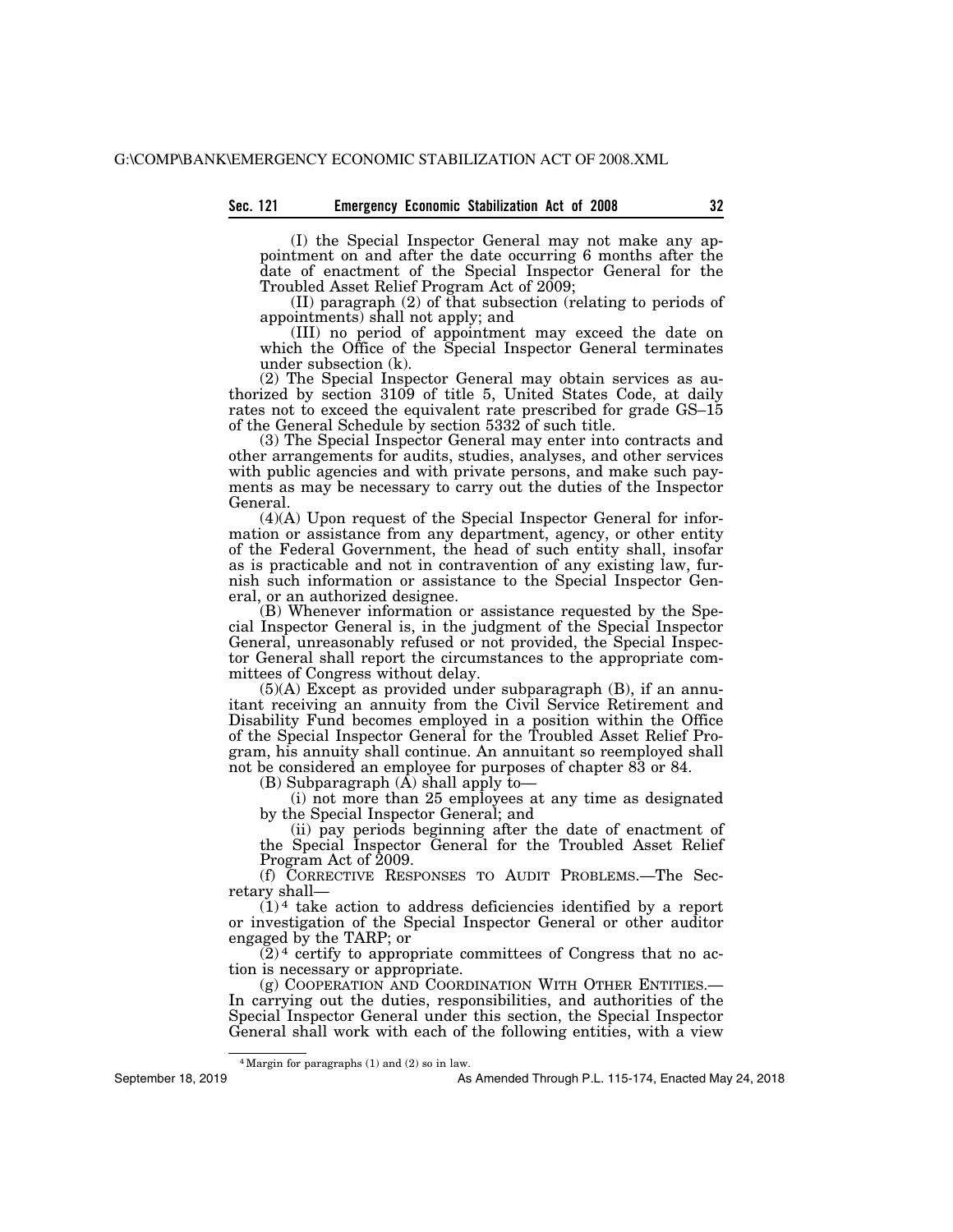**33 Sec. 121 Emergency Economic Stabilization Act of 2008** 

toward avoiding duplication of effort and ensuring comprehensive oversight of the Troubled Asset Relief Program through effective cooperation and coordination:

(1) The Inspector General of the Department of Treasury. (2) The Inspector General of the Federal Deposit Insurance Corporation.

(3) The Inspector General of the Securities and Exchange Commission.

(4) The Inspector General of the Federal Reserve Board.

(5) The Inspector General of the Federal Housing Finance Board.

(6) The Inspector General of any other entity as appropriate.

(h) COUNCIL OF THE INSPECTORS GENERAL ON INTEGRITY AND EFFICIENCY.—The Special Inspector General shall be a member of the Council of the Inspectors General on Integrity and Efficiency established under section 11 of the Inspector General Act of 1978 (5 U.S.C. App.) until the date of termination of the Office of the Special Inspector General for the Troubled Asset Relief Program.

(i) REPORTS.—(1) Not later than 60 days after the confirmation of the Special Inspector General, and not later than 30 days following the end of each fiscal quarter, the Special Inspector General shall submit to the appropriate committees of Congress a report summarizing the activities of the Special Inspector General during that fiscal quarter. Each report shall include, for the period covered by such report, a detailed statement of all purchases, obligations, expenditures, and revenues associated with any program established by the Secretary of the Treasury under sections 101 and 102, as well as the information collected under subsection (c)(1).

(2) Not later than September 1, 2009, the Special Inspector General shall submit a report to Congress assessing use of any funds, to the extent practical, received by a financial institution under the TARP and make the report available to the public, including posting the report on the home page of the website of the Special Inspector General within 24 hours after the submission of the report.

(3) Nothing in this subsection shall be construed to authorize the public disclosure of information that is—

(A) specifically prohibited from disclosure by any other provision of law;

(B) specifically required by Executive order to be protected from disclosure in the interest of national defense or national security or in the conduct of foreign affairs; or

(C) a part of an ongoing criminal investigation.

(4) Any reports required under this section shall also be submitted to the Congressional Oversight Panel established under section 125.

(5) Except as provided under paragraph (3), all reports submitted under this subsection shall be available to the public.

(j) FUNDING.—(1) Of the amounts made available to the Secretary of the Treasury under section 118, \$50,000,000 shall be available to the Special Inspector General to carry out this section, not later than 7 days after the date of enactment of the Special Inspector General for the Troubled Asset Relief Program Act of 2009.

September 18, 2019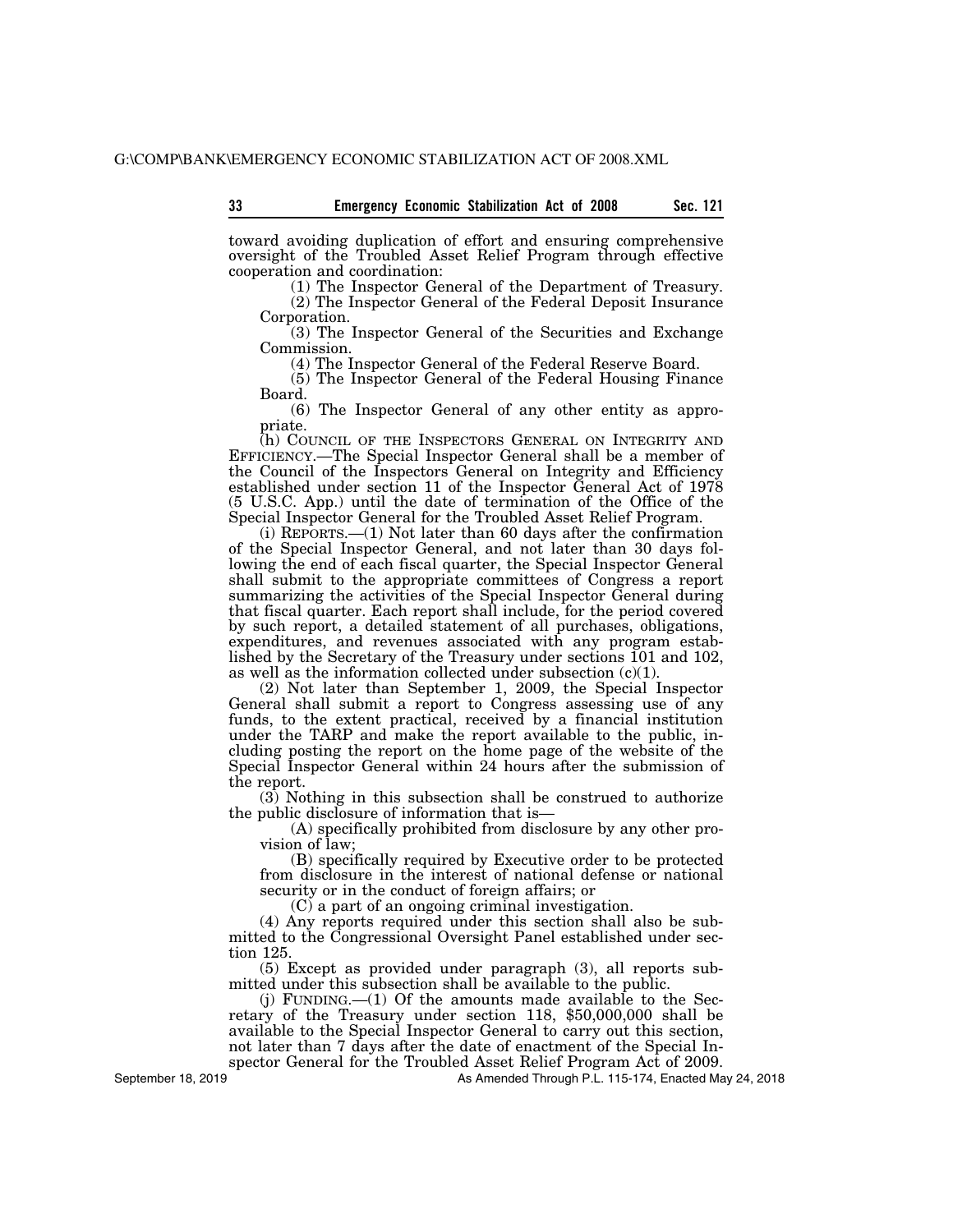# **Sec. 122 Emergency Economic Stabilization Act of 2008 34**

(2) The amount available under paragraph (1) shall remain available until expended.

(k) TERMINATION.—The Office of the Special Inspector General shall terminate on the later of—

(1) the date that the last troubled asset acquired by the Secretary under section 101 has been sold or transferred out of the ownership or control of the Federal Government; or

(2) the date of expiration of the last insurance contract issued under section 102.

#### **SEC. 122. INCREASE IN STATUTORY LIMIT ON THE PUBLIC DEBT.**

Subsection (b) of section 3101 of title 31, United States Code, is amended by striking out the dollar limitation contained in such subsection and inserting "\$11,315,000,000,000".

#### **SEC. 123. [12 U.S.C. 5232] CREDIT REFORM.**

(a) IN GENERAL.—Subject to subsection (b), the costs of purchases of troubled assets made under section 101(a) and guarantees of troubled assets under section 102, and any cash flows associated with the activities authorized in section 102 and subsections (a), (b), and (c) of section 106 shall be determined as provided under the Federal Credit Reform Act of 1990 (2 U.S.C. 661 et. seq.).

(b) COSTS.—For the purposes of section 502(5) of the Federal Credit Reform Act of 1990  $(2$  U.S.C. 661a $(5)$ )

(1) the cost of troubled assets and guarantees of troubled assets shall be calculated by adjusting the discount rate in section  $502(5)(E)$  (2 U.S.C.  $661a(5)(E)$ ) for market risks; and

(2) the cost of a modification of a troubled asset or guarantee of a troubled asset shall be the difference between the current estimate consistent with paragraph (1) under the terms of the troubled asset or guarantee of the troubled asset and the current estimate consistent with paragraph (1) under the terms of the troubled asset or guarantee of the troubled asset, as modified.

#### **SEC. 124. HOPE FOR HOMEOWNERS AMENDMENTS.**

Section 257 of the National Housing Act (12 U.S.C. 1715z–23) is amended—

 $(1)$  in subsection  $(e)$ —

 $(A)$  in paragraph  $(1)(B)$ , by inserting before "a ratio" the following: '', or thereafter is likely to have, due to the terms of the mortgage being reset,'';

(B) in paragraph (2)(B), by inserting before the period at the end ''(or such higher percentage as the Board determines, in the discretion of the Board)";

 $(C)$  in paragraph  $(4)(A)$ —

(i) in the first sentence, by inserting after ''insured loan" the following: "and any payments made under this paragraph,''; and

(ii) by adding at the end the following: ''Such actions may include making payments, which shall be accepted as payment in full of all indebtedness under the eligible mortgage, to any holder of an existing subordinate mortgage, in lieu of any future appreciation payments authorized under subparagraph (B).''; and

As Amended Through P.L. 115-174, Enacted May 24, 2018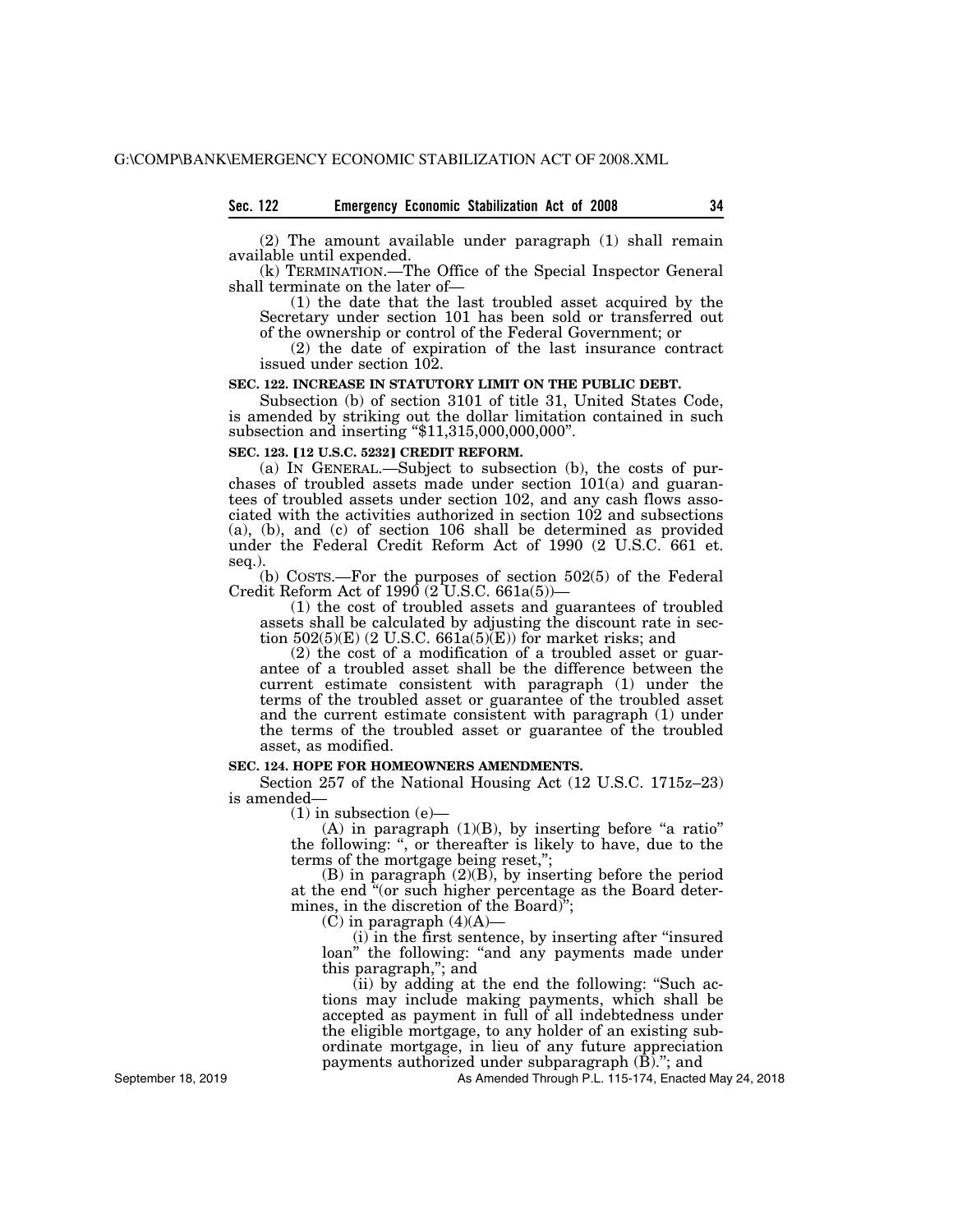**35 Sec. 125 Emergency Economic Stabilization Act of 2008** 

(2) in subsection (w), by inserting after ''administrative costs'' the following: ''and payments pursuant to subsection  $(e)(4)(A)$ ".

#### **SEC. 125. [12 U.S.C. 5233] CONGRESSIONAL OVERSIGHT PANEL.**

(a) ESTABLISHMENT.—There is hereby established the Congressional Oversight Panel (hereafter in this section referred to as the "Oversight Panel") as an establishment in the legislative branch.

(b) DUTIES.—The Oversight Panel shall review the current state of the financial markets and the regulatory system and submit the following reports to Congress:

(1) REGULAR REPORTS.—

(A) IN GENERAL.—Regular reports of the Oversight Panel shall include the following:

(i) The use by the Secretary of authority under this Act, including with respect to the use of contracting authority and administration of the program.

(ii) The impact of purchases made under the Act on the financial markets and financial institutions.

(iii) The extent to which the information made available on transactions under the program has contributed to market transparency.

(iv) The effectiveness of foreclosure mitigation efforts, and the effectiveness of the program from the standpoint of minimizing long-term costs to the taxpayers and maximizing the benefits for taxpayers.

(B) TIMING.—The reports required under this paragraph shall be submitted not later than 30 days after the first exercise by the Secretary of the authority under section 101(a) or 102, and every 30 days thereafter.

(2) SPECIAL REPORT ON REGULATORY REFORM.—The Oversight Panel shall submit a special report on regulatory reform not later than January 20, 2009, analyzing the current state of the regulatory system and its effectiveness at overseeing the participants in the financial system and protecting consumers, and providing recommendations for improvement, including recommendations regarding whether any participants in the financial markets that are currently outside the regulatory system should become subject to the regulatory system, the rationale underlying such recommendation, and whether there are any gaps in existing consumer protections.

(3) SPECIAL REPORT ON FARM LOAN RESTRUCTURING.—Not later than 60 days after the date of enactment of this paragraph, the Oversight Panel shall submit a special report on farm loan restructuring that—

(A) analyzes the state of the commercial farm credit markets and the use of loan restructuring as an alternative to foreclosure by recipients of financial assistance under the Troubled Asset Relief Program; and

(B) includes an examination of and recommendation on the different methods for farm loan restructuring that could be used as part of a foreclosure mitigation program for farm loans made by recipients of financial assistance under the Troubled Asset Relief Program, including any

As Amended Through P.L. 115-174, Enacted May 24, 2018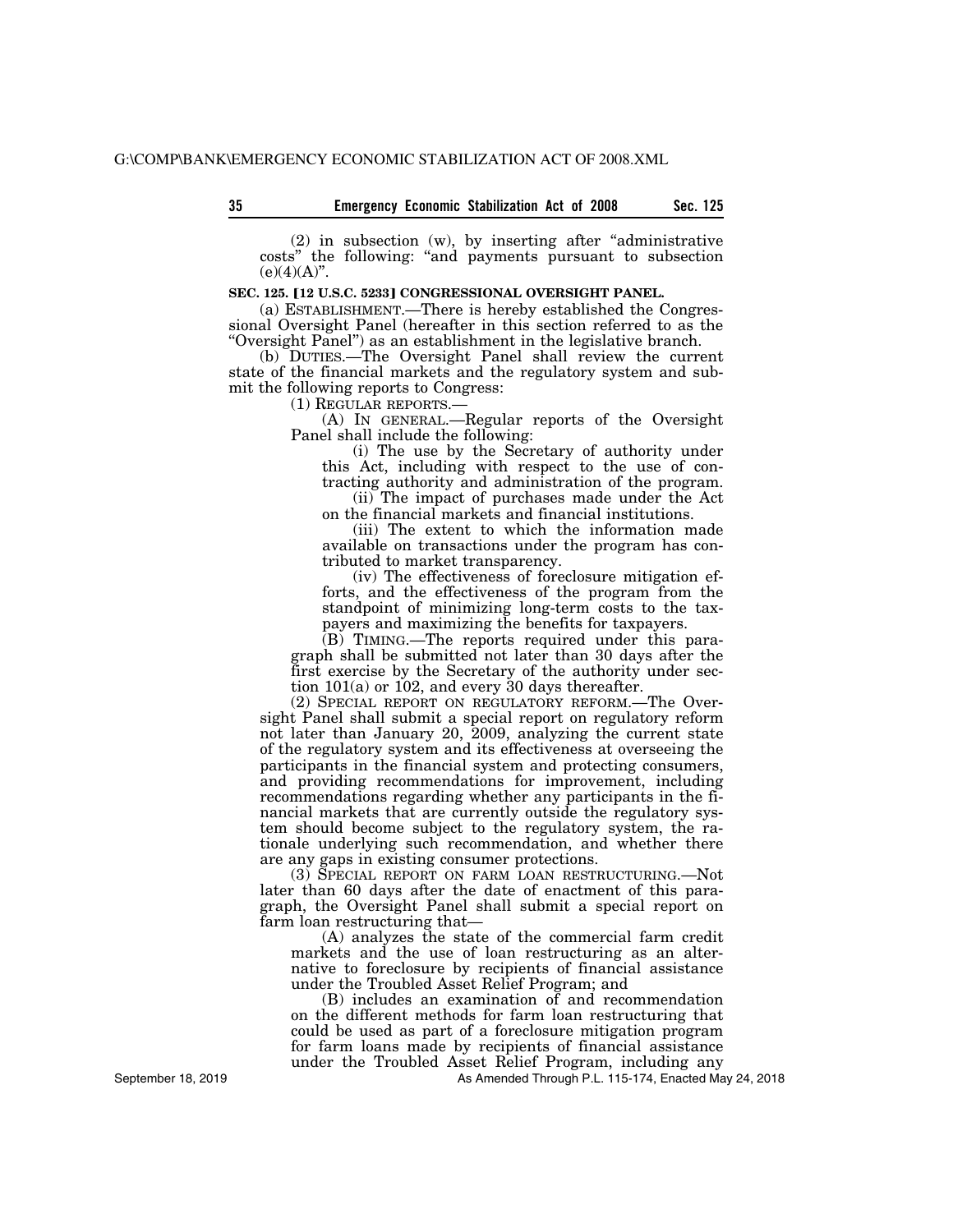programs for direct loan restructuring or modification carried out by the Farm Service Agency of the Department of Agriculture, the farm credit system, and the Making Home Affordable Program of the Department of the Treasury.

 $(1)$  In GENERAL.—The Oversight Panel shall consist of 5 members, as follows:

(A) 1 member appointed by the Speaker of the House of Representatives.

(B) 1 member appointed by the minority leader of the House of Representatives.

(C) 1 member appointed by the majority leader of the Senate.

(D) 1 member appointed by the minority leader of the Senate.

(E) 1 member appointed by the Speaker of the House of Representatives and the majority leader of the Senate, after consultation with the minority leader of the Senate and the minority leader of the House of Representatives.

(2) PAY.—Each member of the Oversight Panel shall each be paid at a rate equal to the daily equivalent of the annual rate of basic pay for level I of the Executive Schedule for each day (including travel time) during which such member is engaged in the actual performance of duties vested in the Commission.

(3) PROHIBITION OF COMPENSATION OF FEDERAL EMPLOY-EES.—Members of the Oversight Panel who are full-time officers or employees of the United States or Members of Congress may not receive additional pay, allowances, or benefits by reason of their service on the Oversight Panel.

(4) TRAVEL EXPENSES.—Each member shall receive travel expenses, including per diem in lieu of subsistence, in accordance with applicable provisions under subchapter I of chapter 57 of title 5, United States Code.

(5) QUORUM.—Four members of the Oversight Panel shall constitute a quorum but a lesser number may hold hearings.

(6) VACANCIES.—A vacancy on the Oversight Panel shall be filled in the manner in which the original appointment was made.

(7) MEETINGS.—The Oversight Panel shall meet at the call of the Chairperson or a majority of its members. (d) STAFF.—

(1) IN GENERAL.—The Oversight Panel may appoint and fix the pay of any personnel as the Commission considers appropriate.

(2) EXPERTS AND CONSULTANTS.—The Oversight Panel may procure temporary and intermittent services under section 3109(b) of title 5, United States Code.

(3) STAFF OF AGENCIES.—Upon request of the Oversight Panel, the head of any Federal department or agency may detail, on a reimbursable basis, any of the personnel of that department or agency to the Oversight Panel to assist it in carrying out its duties under this Act. (e) POWERS.—

September 18, 2019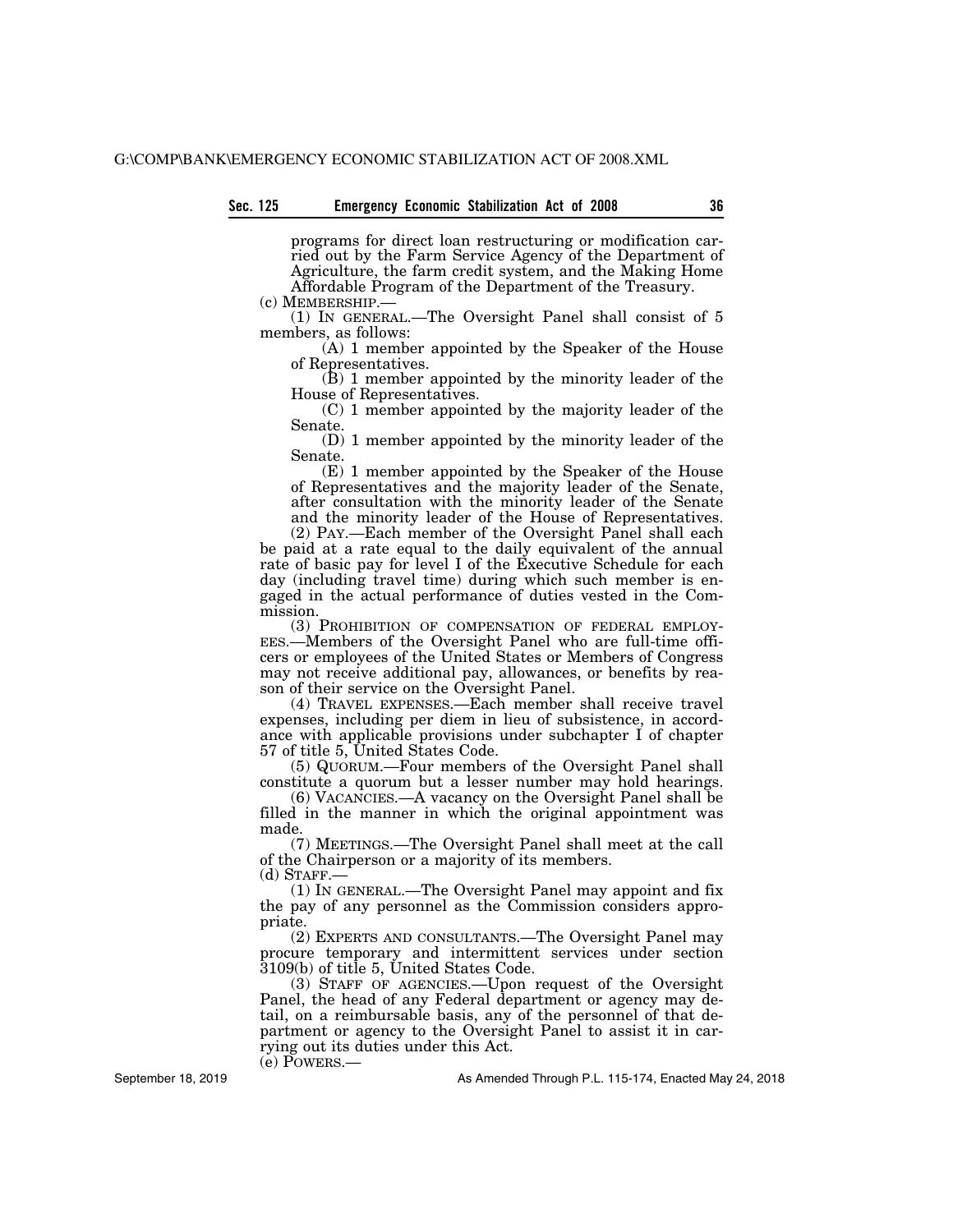(1) HEARINGS AND SESSIONS.—The Oversight Panel may, for the purpose of carrying out this section, hold hearings, sit and act at times and places, take testimony, and receive evidence as the Panel considers appropriate and may administer oaths or affirmations to witnesses appearing before it.

(2) POWERS OF MEMBERS AND AGENTS.—Any member or agent of the Oversight Panel may, if authorized by the Oversight Panel, take any action which the Oversight Panel is authorized to take by this section.

(3) OBTAINING OFFICIAL DATA.—The Oversight Panel may secure directly from any department or agency of the United States information necessary to enable it to carry out this section. Upon request of the Chairperson of the Oversight Panel, the head of that department or agency shall furnish that information to the Oversight Panel.

(4) REPORTS.—The Oversight Panel shall receive and consider all reports required to be submitted to the Oversight Panel under this Act.

(f) TERMINATION.—The Oversight Panel shall terminate 6 months after the termination date specified in section 120.

(g) FUNDING FOR EXPENSES.—

(1) AUTHORIZATION OF APPROPRIATIONS.—There is authorized to be appropriated to the Oversight Panel such sums as may be necessary for any fiscal year, half of which shall be derived from the applicable account of the House of Representatives, and half of which shall be derived from the contingent fund of the Senate.

(2) REIMBURSEMENT OF AMOUNTS.—An amount equal to the expenses of the Oversight Panel shall be promptly transferred by the Secretary, from time to time upon the presentment of a statement of such expenses by the Chairperson of the Oversight Panel, from funds made available to the Secretary under this Act to the applicable fund of the House of Representatives and the contingent fund of the Senate, as appropriate, as reimbursement for amounts expended from such account and fund under paragraph (1).

# **SEC. 126. FDIC AUTHORITY.**

(a) IN GENERAL.—Section 18(a) of the Federal Deposit Insurance Act (12 U.S.C. 1828(a)) is amended by adding at the end the following new paragraph:

"(4) FALSE ADVERTISING, MISUSE OF FDIC NAMES, AND MIS-REPRESENTATION TO INDICATE INSURED STATUS.—

"(A) PROHIBITION ON FALSE ADVERTISING AND MISUSE OF FDIC NAMES.—No person may represent or imply that any deposit liability, obligation, certificate, or share is insured or guaranteed by the Corporation, if such deposit liability, obligation, certificate, or share is not insured or guaranteed by the Corporation—

"(i) by using the terms 'Federal Deposit', 'Federal Deposit Insurance', 'Federal Deposit Insurance Corporation', any combination of such terms, or the abbreviation 'FDIC' as part of the business name or firm name of any person, including any corporation, part-

As Amended Through P.L. 115-174, Enacted May 24, 2018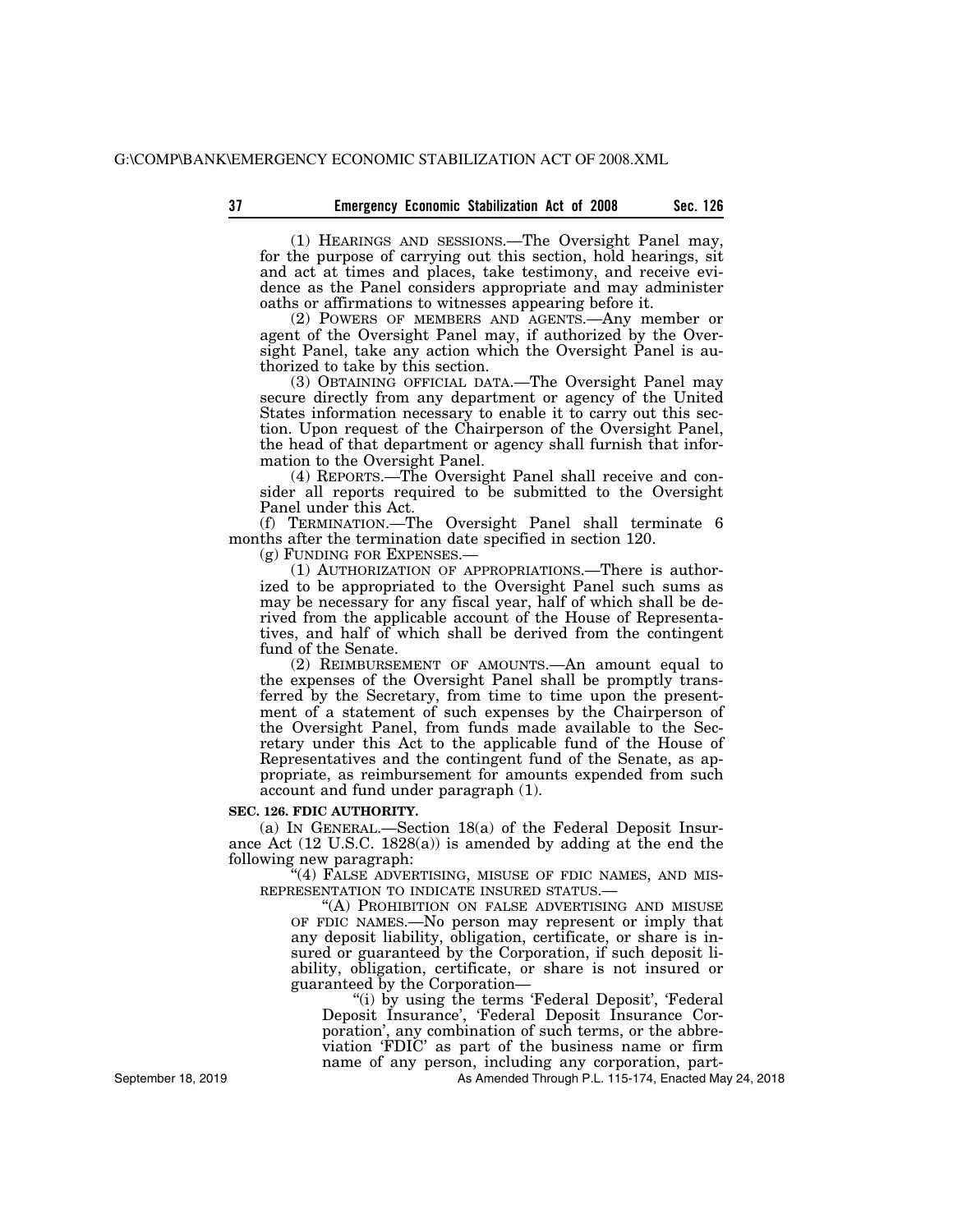nership, business trust, association, or other business entity; or

''(ii) by using such terms or any other terms, sign, or symbol as part of an advertisement, solicitation, or other document.

''(B) PROHIBITION ON MISREPRESENTATIONS OF INSURED STATUS.—No person may knowingly misrepresent—

''(i) that any deposit liability, obligation, certificate, or share is insured, under this Act, if such deposit liability, obligation, certificate, or share is not so insured; or

''(ii) the extent to which or the manner in which any deposit liability, obligation, certificate, or share is insured under this Act, if such deposit liability, obligation, certificate, or share is not so insured, to the extent or in the manner represented.<br>"(C) AUTHORITY OF THE APPROPRIATE FEDERAL BANK-

ING AGENCY.—The appropriate Federal banking agency shall have enforcement authority in the case of a violation of this paragraph by any person for which the agency is the appropriate Federal banking agency, or any institution-affiliated party thereof.

''(D) CORPORATION AUTHORITY IF THE APPROPRIATE

TION.— "(i) RECOMMENDATION.—The Corporation may recommend in writing to the appropriate Federal banking agency that the agency take any enforcement action authorized under section 8 for purposes of enforcement of this paragraph with respect to any person for which the agency is the appropriate Federal banking agency or any institution-affiliated party thereof.

"(ii) AGENCY RESPONSE.—If the appropriate Federal banking agency does not, within 30 days of the date of receipt of a recommendation under clause (i), take the enforcement action with respect to this paragraph recommended by the Corporation or provide a plan acceptable to the Corporation for responding to the situation presented, the Corporation may take the recommended enforcement action against such person or institution-affiliated party.

''(E) ADDITIONAL AUTHORITY.—In addition to its authority under subparagraphs (C) and (D), for purposes of this paragraph, the Corporation shall have, in the same manner and to the same extent as with respect to a State nonmember insured bank—

''(i) jurisdiction over—

''(I) any person other than a person for which another agency is the appropriate Federal banking agency or any institution-affiliated party thereof; and

''(II) any person that aids or abets a violation of this paragraph by a person described in subclause (I); and

As Amended Through P.L. 115-174, Enacted May 24, 2018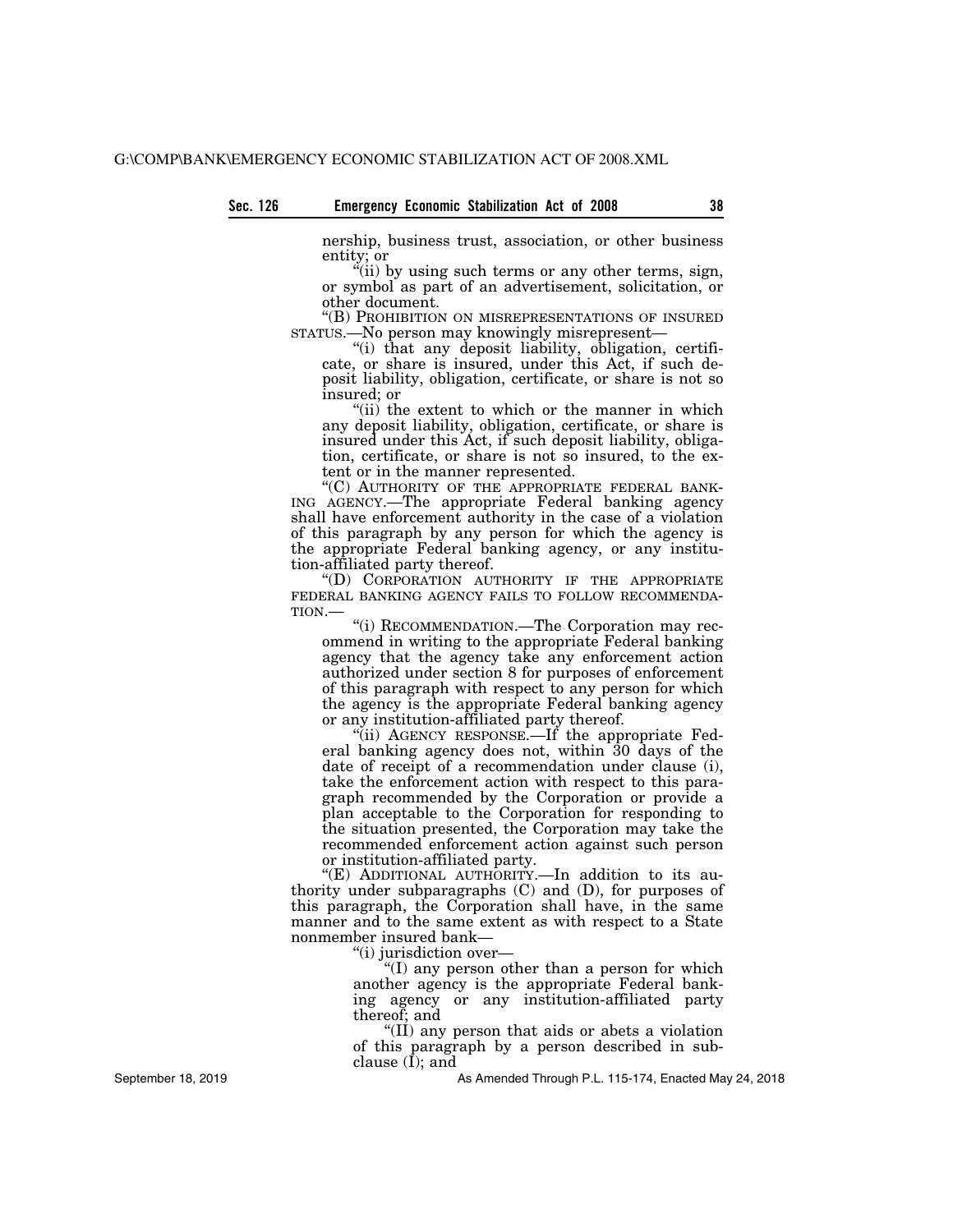**39 Sec. 126 Emergency Economic Stabilization Act of 2008** 

''(ii) for purposes of enforcing the requirements of this paragraph, the authority of the Corporation under—

"(I) section  $10(c)$  to conduct investigations; and

"(II) subsections (b), (c), (d) and (i) of section 8 to conduct enforcement actions.

"(F) OTHER ACTIONS PRESERVED.—No provision of this paragraph shall be construed as barring any action otherwise available, under the laws of the United States or any State, to any Federal or State agency or individual.'

(b) ENFORCEMENT ORDERS.—Section 8(c) of the Federal Deposit Insurance Act  $(12 \text{ U.S.C. } 1818(c))$  is amended by adding at the end the following new paragraph:

"(4) FALSE ADVERTISING OR MISUSE OF NAMES TO INDICATE INSURED STATUS.—

''(A) TEMPORARY ORDER.—

''(i) IN GENERAL.—If a notice of charges served under subsection  $(b)(1)$  specifies on the basis of particular facts that any person engaged or is engaging in conduct described in section  $18(a)(4)$ , the Corporation or other appropriate Federal banking agency may issue a temporary order requiring—

 $''(I)$  the immediate cessation of any activity or practice described, which gave rise to the notice of charges; and

 $\sqrt[q]{\text{II}}$  affirmative action to prevent any further, or to remedy any existing, violation.

"(ii) EFFECT OF ORDER.—Any temporary order issued under this subparagraph shall take effect upon service.

''(B) EFFECTIVE PERIOD OF TEMPORARY ORDER.—A temporary order issued under subparagraph (A) shall remain effective and enforceable, pending the completion of an administrative proceeding pursuant to subsection (b)(1) in connection with the notice of charges—

"(i) until such time as the Corporation or other appropriate Federal banking agency dismisses the charges specified in such notice; or

"(ii) if a cease-and-desist order is issued against such person, until the effective date of such order.

''(C) CIVIL MONEY PENALTIES.—Any violation of section  $18(a)(4)$  shall be subject to civil money penalties, as set forth in subsection (i), except that for any person other than an insured depository institution or an institution-affiliated party that is found to have violated this paragraph, the Corporation or other appropriate Federal banking agency shall not be required to demonstrate any loss to an insured depository institution.''.

(c) UNENFORCEABILITY OF CERTAIN AGREEMENTS.—Section 13(c) of the Federal Deposit Insurance Act (12 U.S.C. 1823(c)) is amended by adding at the end the following new paragraph:

September 18, 2019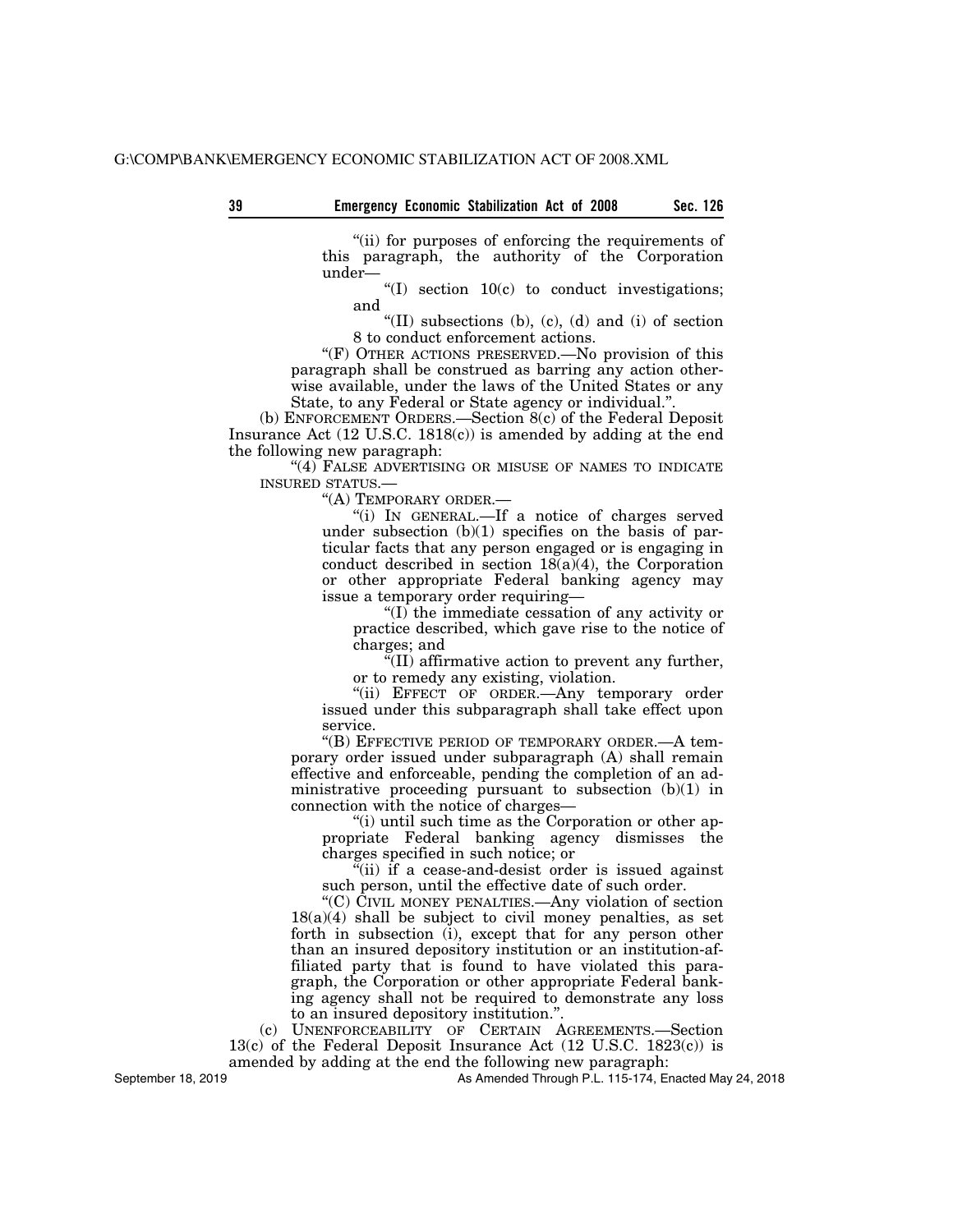## **Sec. 127 Emergency Economic Stabilization Act of 2008 40**

"(11) UNENFORCEABILITY OF CERTAIN AGREEMENTS.—No provision contained in any existing or future standstill, confidentiality, or other agreement that, directly or indirectly—

''(A) affects, restricts, or limits the ability of any person to offer to acquire or acquire,

''(B) prohibits any person from offering to acquire or acquiring, or

''(C) prohibits any person from using any previously disclosed information in connection with any such offer to acquire or acquisition of,

all or part of any insured depository institution, including any liabilities, assets, or interest therein, in connection with any transaction in which the Corporation exercises its authority under section 11 or 13, shall be enforceable against or impose any liability on such person, as such enforcement or liability shall be contrary to public policy.''.

(d) TECHNICAL AND CONFORMING AMENDMENTS.—Section 18 of the Federal Deposit Insurance Act (12 U.S.C. 1828) is amended—  $(1)$  in subsection  $(a)(3)$ —

(A) by striking ''this subsection'' the first place that term appears and inserting ''paragraph (1)''; and

(B) by striking ''this subsection'' the second place that term appears and inserting ''paragraph (2)''; and

(2) in the heading for subsection (a), by striking ''INSUR-ANCE LOGO.—'' and inserting ''REPRESENTATIONS OF DEPOSIT INSURANCE.—''.

#### **SEC. 127. [12 U.S.C. 5234] COOPERATION WITH THE FBI.**

Any Federal financial regulatory agency shall cooperate with the Federal Bureau of Investigation and other law enforcement agencies investigating fraud, misrepresentation, and malfeasance with respect to development, advertising, and sale of financial products.

# **SEC. 128. ACCELERATION OF EFFECTIVE DATE.**

Section 203 of the Financial Services Regulatory Relief Act of 2006 (12 U.S.C. 461 note) is amended by striking ''October 1, 2011'' and inserting ''October 1, 2008''.

#### SEC. 129. [12 U.S.C. 5235] DISCLOSURES ON EXERCISE OF LOAN AU-**THORITY.**

(a) IN GENERAL.—Not later than 7 days after the date on which the Board exercises its authority under the third paragraph of section 13 of the Federal Reserve Act (12 U.S.C. 343; relating to discounts for individuals, partnerships, and corporations) the Board shall provide to the Committee on Banking, Housing, and Urban Affairs of the Senate and the Committee on Financial Services of the House of Representatives a report which includes—

(1) the justification for exercising the authority; and

(2) the specific terms of the actions of the Board, including the size and duration of the lending, available information concerning the value of any collateral held with respect to such a loan, the recipient of warrants or any other potential equity in exchange for the loan, and any expected cost to the taxpayers for such exercise.

September 18, 2019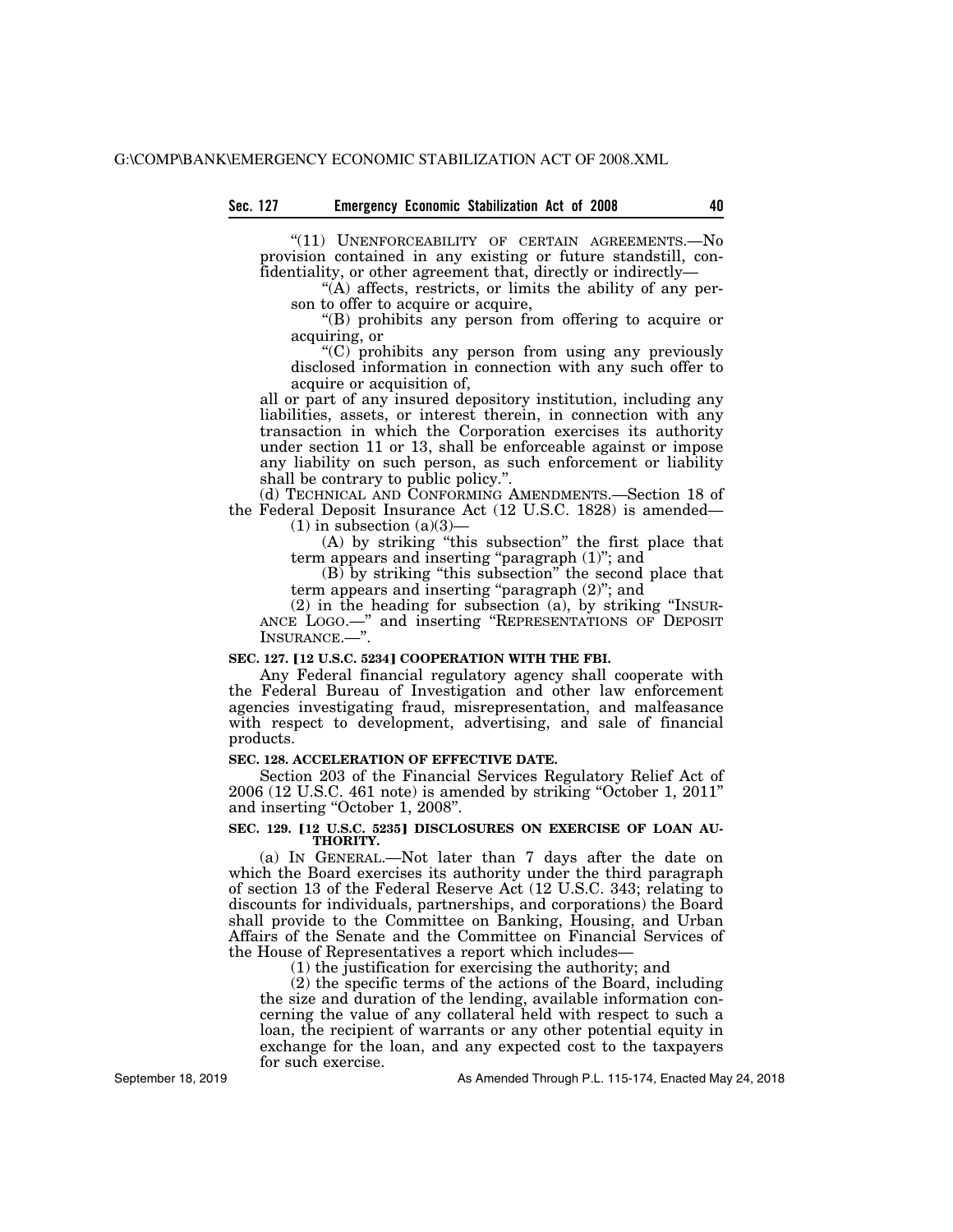(b) PERIODIC UPDATES.—The Board shall provide updates to the Committees specified in subsection (a) not less frequently than once every 60 days while the subject loan is outstanding, including—

(1) the status of the loan;

(2) the value of the collateral held by the Federal reserve bank which initiated the loan; and

(3) the projected cost to the taxpayers of the loan.

(c) CONFIDENTIALITY.—The information submitted to the Congress under this section shall be kept confidential, upon the written request of the Chairman of the Board, in which case it shall be made available only to the Chairpersons and Ranking Members of the Committees described in subsection (a).

(d) APPLICABILITY.—The provisions of this section shall be in force for all uses of the authority provided under section 13 of the Federal Reserve Act occurring during the period beginning on March 1, 2008 and ending on the after the date of enactment of this Act, and reports described in subsection (a) shall be required beginning not later than 30 days after that date of enactment, with respect to any such exercise of authority.

(e) SHARING OF INFORMATION.—Any reports required under this section shall also be submitted to the Congressional Oversight Panel established under section 125.

# **SEC. 130. TECHNICAL CORRECTIONS.**

(a) IN GENERAL.—Section 128(b)(2) of the Truth in Lending Act  $(15 \text{ U.S.C. } 1638(b)(2))$ , as amended by section 2502 of the Mortgage Disclosure Improvement Act of 2008 (Public Law 110–289), is amended—

 $(1)$  in subparagraph  $(A)$ , by striking "In the case" and inserting "Except as provided in subparagraph  $(G)$ , in the case"; and

(2) by amending subparagraph (G) to read as follows:

 $\mathcal{C}(G)(i)$  In the case of an extension of credit relating to a plan described in section 101(53D) of title 11, United States Code—

 $f(I)$  the requirements of subparagraphs  $(A)$ through (E) shall not apply; and

''(II) a good faith estimate of the disclosures required under subsection (a) shall be made in accordance with regulations of the Board under section 121(c) before such credit is extended, or shall be delivered or placed in the mail not later than 3 business days after the date on which the creditor receives the written application of the consumer for such credit, whichever is earlier.

"(ii) If a disclosure statement furnished within 3 business days of the written application (as provided under clause  $(i)(II)$  contains an annual percentage rate which is subsequently rendered inaccurate, within the meaning of section 107(c), the creditor shall furnish another disclosure statement at the time of settlement or consummation of the transaction.''.

As Amended Through P.L. 115-174, Enacted May 24, 2018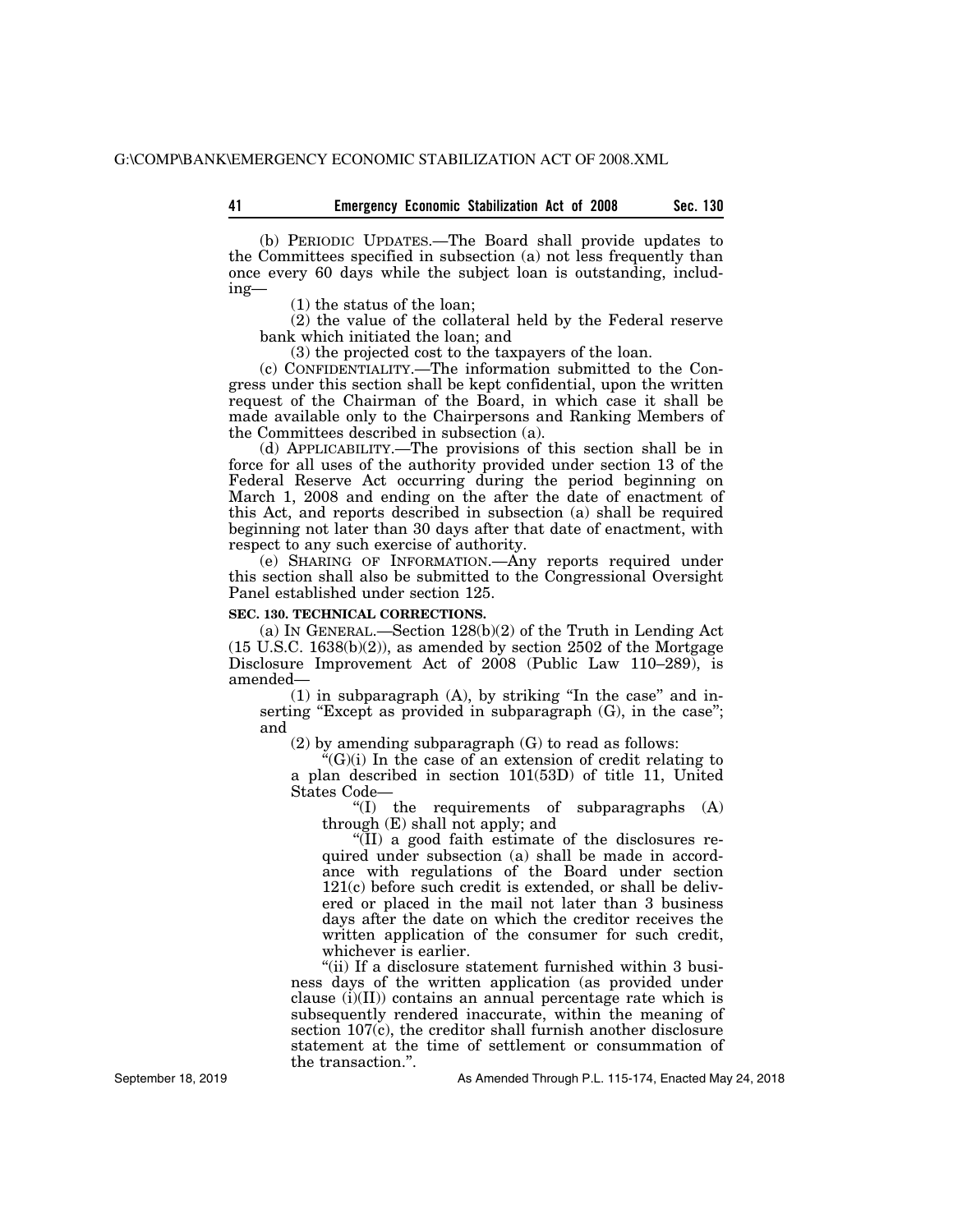#### **Sec. 131 Emergency Economic Stabilization Act of 2008 42**

(b) EFFECTIVE DATE.—The amendments made by subsection (a) shall take effect as if included in the amendments made by section 2502 of the Mortgage Disclosure Improvement Act of 2008 (Public Law 110–289).

#### SEC. 131. [12 U.S.C. 5236] EXCHANGE STABILIZATION FUND REIM-**BURSEMENT.**

(a) REIMBURSEMENT.—The Secretary shall reimburse the Exchange Stabilization Fund established under section 5302 of title 31, United States Code, for any funds that are used for the Treasury Money Market Funds Guaranty Program for the United States money market mutual fund industry, from funds under this Act.

(b) LIMITS ON USE OF EXCHANGE STABILIZATION FUND.—The Secretary is prohibited from using the Exchange Stabilization Fund for the establishment of any future guaranty programs for the United States money market mutual fund industry.

#### **SEC. 132. [12 U.S.C. 5237] AUTHORITY TO SUSPEND MARK-TO-MARKET ACCOUNTING.**

(a) AUTHORITY.—The Securities and Exchange Commission shall have the authority under the securities laws (as such term is defined in section 3(a)(47) of the Securities Exchange Act of 1934  $(15 \text{ U.S.C. } 78c(a)(47))$  to suspend, by rule, regulation, or order, the application of Statement Number 157 of the Financial Accounting Standards Board for any issuer (as such term is defined in section  $3(a)(8)$  of such Act) or with respect to any class or category of transaction if the Commission determines that is necessary or appropriate in the public interest and is consistent with the protection of investors.

(b) SAVINGS PROVISION.—Nothing in subsection (a) shall be construed to restrict or limit any authority of the Securities and Exchange Commission under securities laws as in effect on the date of enactment of this Act.

#### **SEC. 133. [12 U.S.C. 5238] STUDY ON MARK-TO-MARKET ACCOUNTING.**

(a) STUDY.—The Securities and Exchange Commission, in consultation with the Board and the Secretary, shall conduct a study on mark-to-market accounting standards as provided in Statement Number 157 of the Financial Accounting Standards Board, as such standards are applicable to financial institutions, including depository institutions. Such a study shall consider at a minimum—

(1) the effects of such accounting standards on a financial institution's balance sheet;

(2) the impacts of such accounting on bank failures in 2008;

(3) the impact of such standards on the quality of financial information available to investors;

(4) the process used by the Financial Accounting Standards Board in developing accounting standards;

(5) the advisability and feasibility of modifications to such standards; and

(6) alternative accounting standards to those provided in such Statement Number 157.

(b) REPORT.—The Securities and Exchange Commission shall submit to Congress a report of such study before the end of the 90-

day period beginning on the date of the enactment of this Act con-

September 18, 2019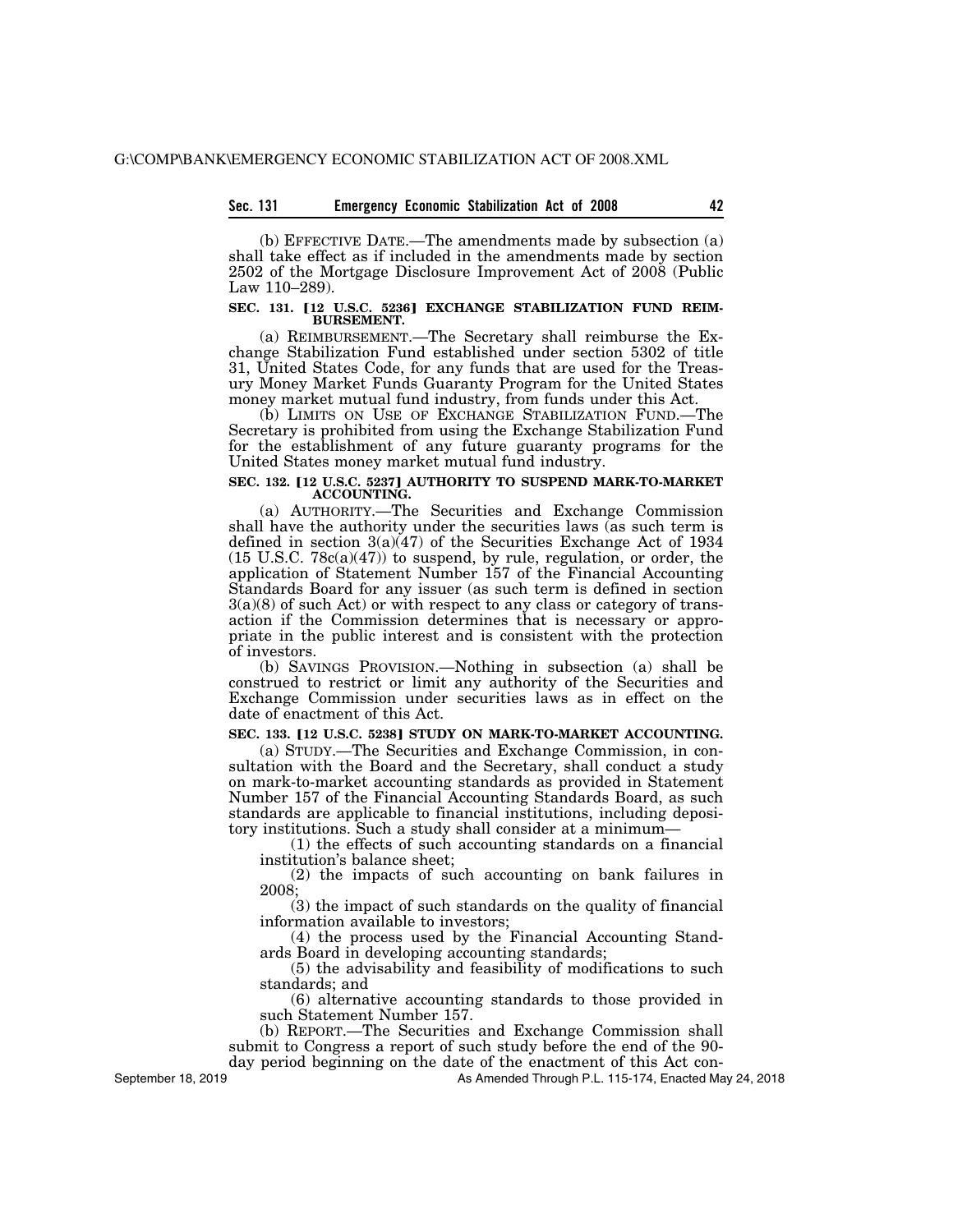**43 Sec. 136 Emergency Economic Stabilization Act of 2008** 

taining the findings and determinations of the Commission, including such administrative and legislative recommendations as the Commission determines appropriate.

# **SEC. 134. [12 U.S.C. 5239] RECOUPMENT.**

Upon the expiration of the 5-year period beginning upon the date of the enactment of this Act, the Director of the Office of Management and Budget, in consultation with the Director of the Congressional Budget Office, shall submit a report to the Congress on the net amount within the Troubled Asset Relief Program under this Act. In any case where there is a shortfall, the President shall submit a legislative proposal that recoups from the financial industry an amount equal to the shortfall in order to ensure that the Troubled Asset Relief Program does not add to the deficit or national debt.

**SEC. 135. [12 U.S.C. 5240] PRESERVATION OF AUTHORITY.** 

With the exception of section 131, nothing in this Act may be construed to limit the authority of the Secretary or the Board under any other provision of law.

# SEC. 136. **[12 U.S.C. 5241] TEMPORARY INCREASE IN DEPOSIT AND SHARE INSURANCE COVERAGE.**

(a) FEDERAL DEPOSIT INSURANCE ACT; TEMPORARY INCREASE IN

(1) INCREASED AMOUNT.—Effective only during the period beginning on the date of enactment of this Act and ending on December 31, 2013, section  $11(a)(1)(E)$  of the Federal Deposit Insurance Act  $(12 \text{ U.S.C. } 1821(a)(1)(E))$  shall apply with ''\$250,000'' substituted for ''\$100,000''.

(2) BORROWING LIMITS TEMPORARILY LIFTED.—During the period beginning on the date of enactment of this Act and ending on December 31, 2013, the Board of Directors of the Corporation may request from the Secretary, and the Secretary shall approve, a loan or loans in an amount or amounts necessary to carry out this subsection, without regard to the limitations on such borrowing under section 14(a) and 15(c) of the Federal Deposit Insurance Act (12 U.S.C. 1824(a), 1825(c)).

(b) FEDERAL CREDIT UNION ACT; TEMPORARY INCREASE IN SHARE INSURANCE.—

(1) INCREASED AMOUNT.—Effective only during the period beginning on the date of enactment of this Act and ending on December 31, 2013, section 207(k)(5) of the Federal Credit Union Act (12 U.S.C. 1787(k)(5)) shall apply with "\$250,000" substituted for "\$100,000".

(2) BORROWING LIMITS TEMPORARILY LIFTED.—During the period beginning on the date of enactment of this Act and ending on December 31, 2013, the National Credit Union Administration Board may request from the Secretary, and the Secretary shall approve, a loan or loans in an amount or amounts necessary to carry out this subsection, without regard to the limitations on such borrowing under section  $203(\tilde{d})(1)$  of the Federal Credit Union Act  $(12 \text{ U.S.C. } 1783(\text{d})(1)).$ 

(c) NOT FOR USE IN INFLATION ADJUSTMENTS.—The temporary increase in the standard maximum deposit insurance amount made under this section shall not be used to make any inflation adjust-

September 18, 2019